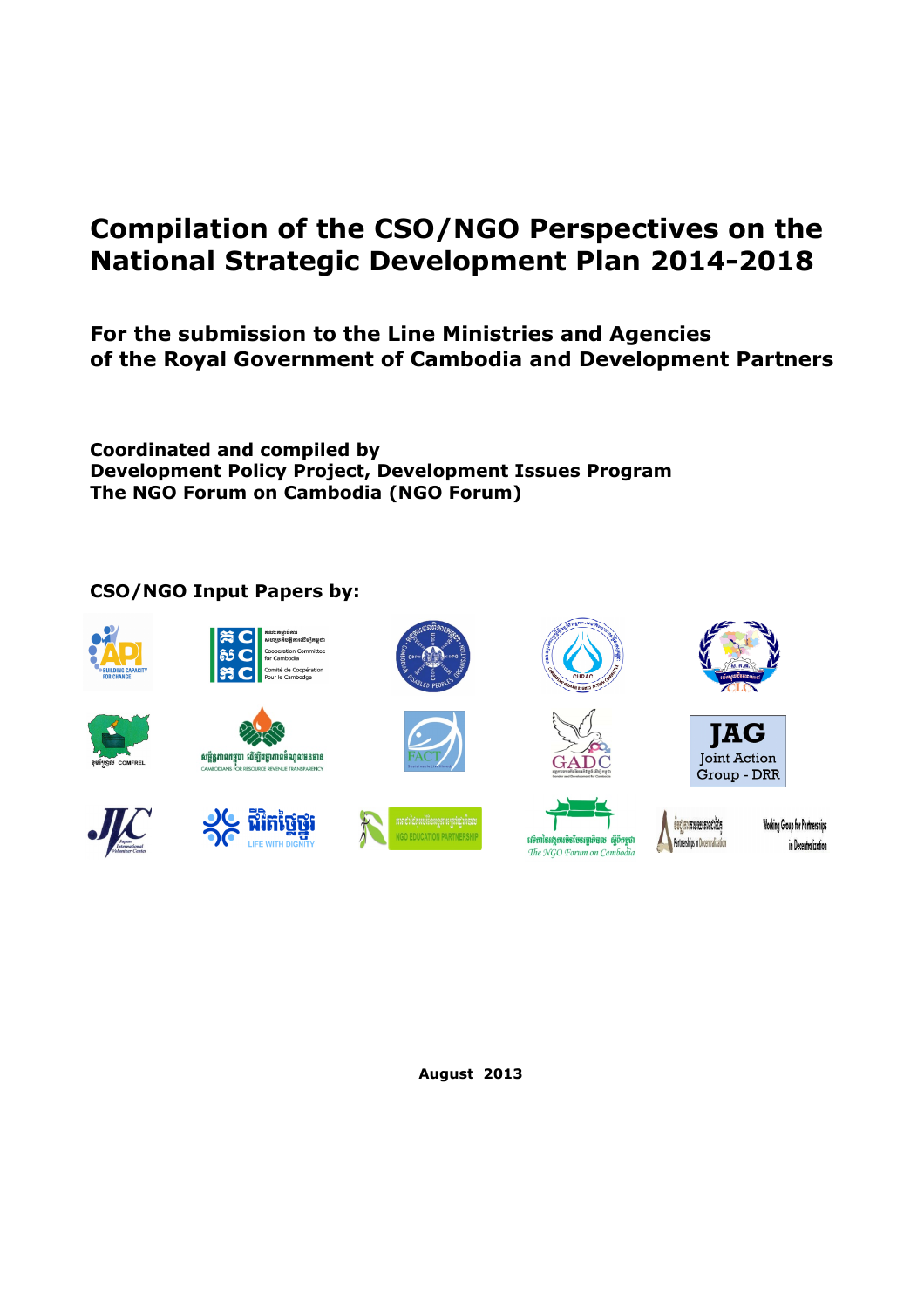#### **Disclaimer:**

The statements, comments, or opinions expressed in the following papers are those of above respective authors and/or sector CSO/NGO/groups, who are solely responsible for them, and do not necessarily, represent the views of The NGO Forum on Cambodia. While the contents of these papers may be quoted and reproduced for development purposes, acknowledgement of the publisher and sector paper authors would be appreciated.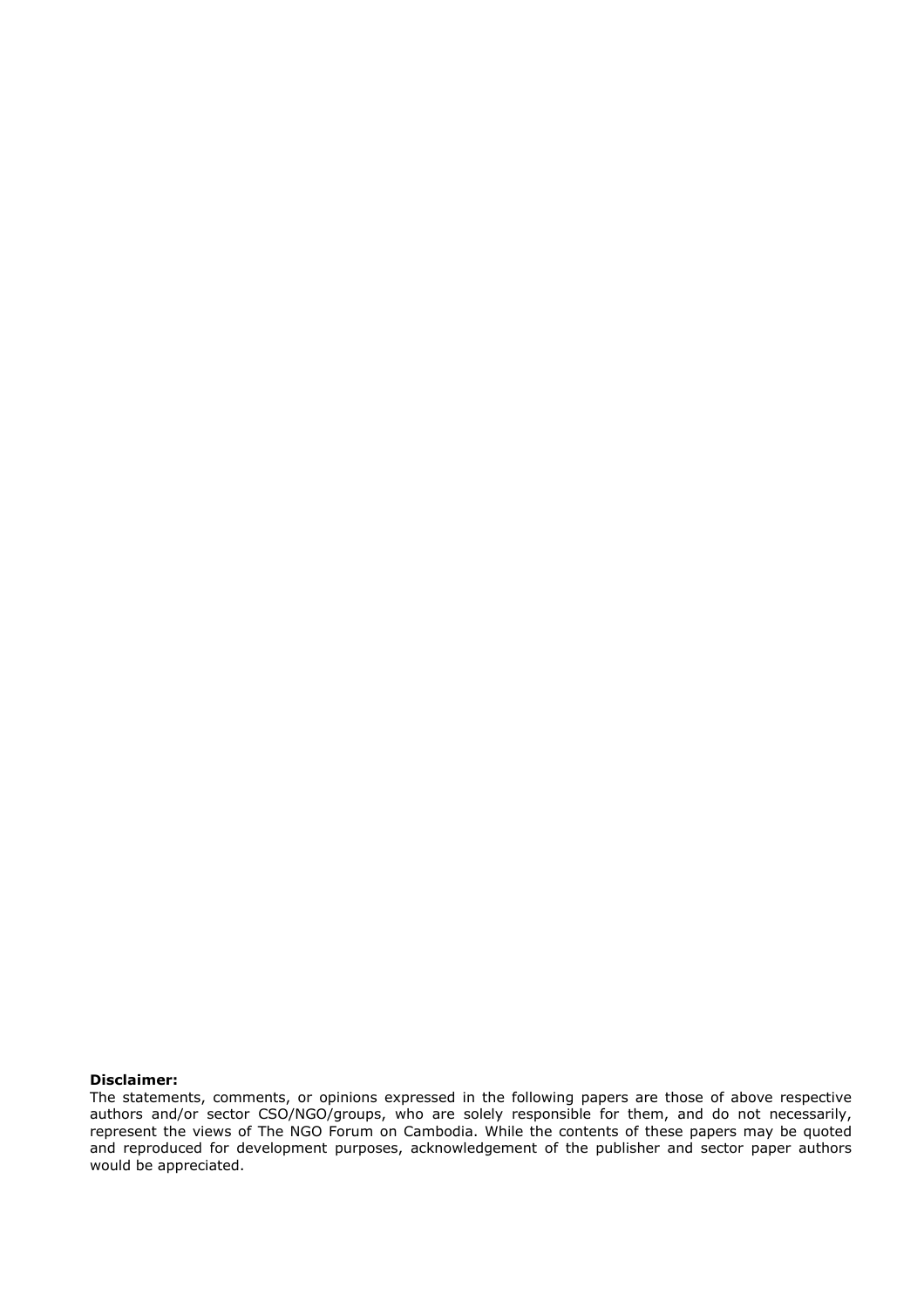# **Table of Contents**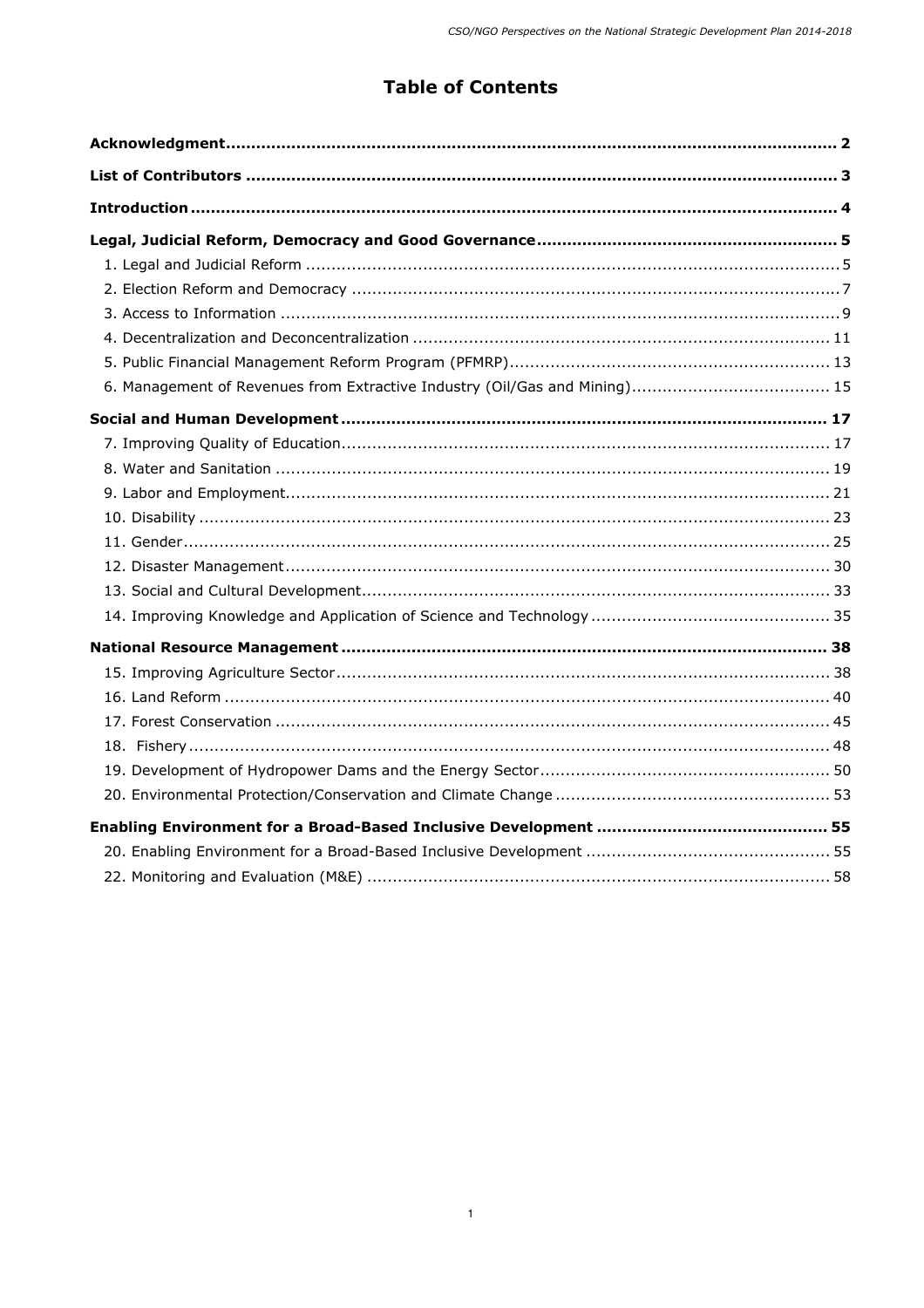# **Acknowledgment**

The CSO/NGO Perspectives on the NSDP 2014-2018 are prepared and contributed voluntarily by various local and international CSO/NGOs in broad consultation with their network members and/or working groups. The development of this work would not be possible without the dedicated assistance and contribution of numerous individuals and organizations. Information presented in these perspective papers is based on their experiences in development work at national and sub-national (including grass root) levels, as well as their engagement in policy dialogue at the Technical Working Group (TWG) level.

The coordination and compilation of all the sector-based perspective papers is done by Mr. Phen Raksmey, the Development Policy Project Coordinator, under the review from Ms. Chan Sokyeng, Development Issues Program Managers, and strategic direction from Mr. Chhith Sam Ath, Executive Director, and Mr. Tek Vannara, Deputy Executive Director, the NGO Forum on Cambodia.

The list of the contributors states the organizations who took a leading role in coordinating, collating and drafting their respective papers. The NGO Forum on Cambodia would like to acknowledge their contribution to the development of this compilation and express our appreciation for all these invaluable inputs.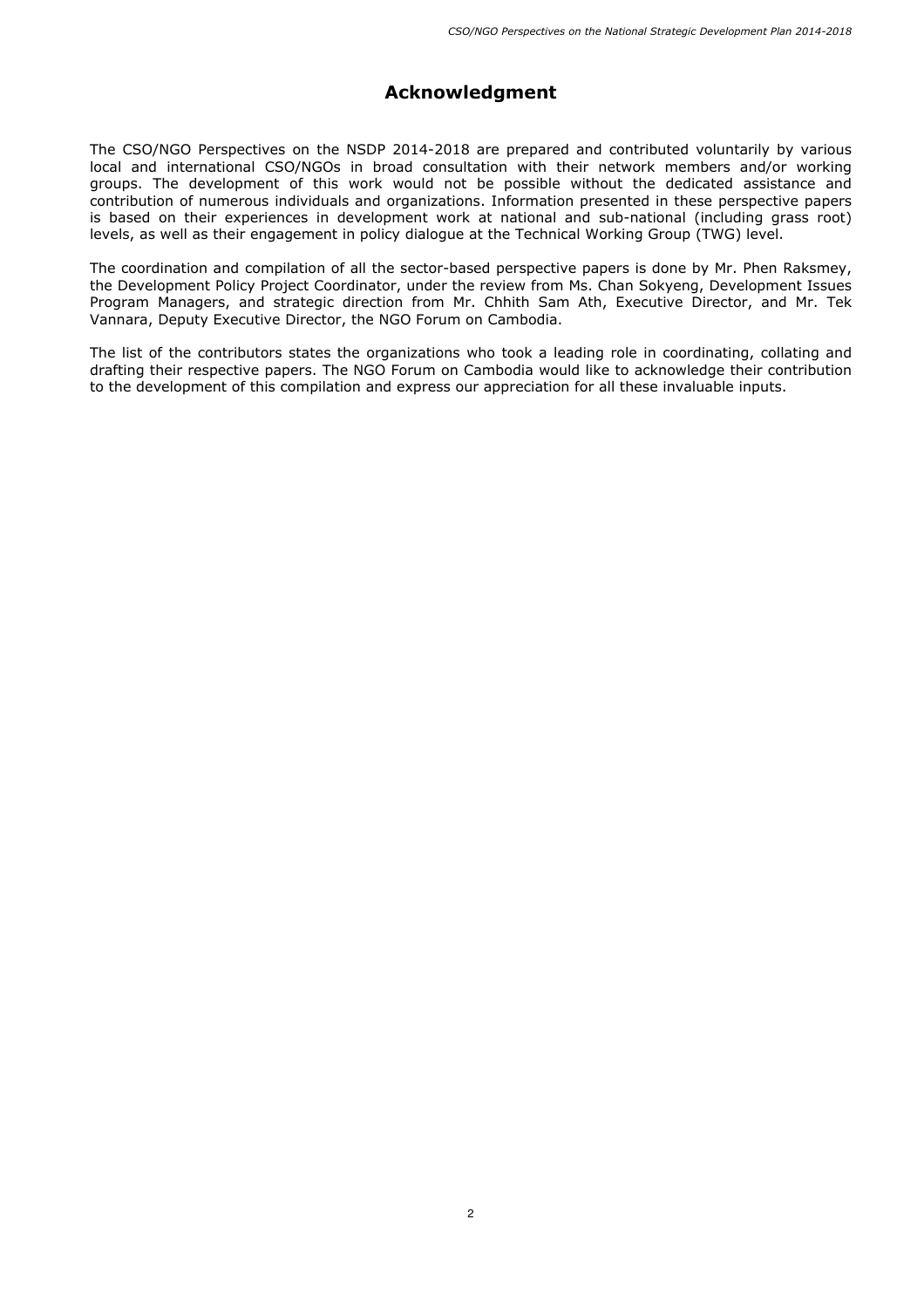# **List of Contributors**

| No.            | <b>Sector/ Priorities</b>                                               | <b>Contributors</b>                                                                                         |
|----------------|-------------------------------------------------------------------------|-------------------------------------------------------------------------------------------------------------|
| $\mathbf{1}$   | Access to Information                                                   | Advocacy and Policy Institute (API)                                                                         |
| $\overline{2}$ | Public Finance Management (PFM)                                         | The NGO Forum on Cambodia (NGOF)                                                                            |
| 3              | Management of Revenues from Extractive<br>Industry (Oil/Gas and Mining) | Cambodians for Resource Revenue Transparency<br>(CRRT)                                                      |
| $\overline{4}$ | Legal and Judicial Reform                                               | Cambodian Human Rights Action Committee<br>(CHRAC)                                                          |
| 5              | Decentralization & Decentralization (D&D)                               | Working Group for Partnerships in Decentralization<br>(WGPD) & Cambodia Civil Society Partnership<br>(CCSP) |
| 6              | Election Reform and Democracy                                           | Committee for Free and Fair Elections in Cambodia<br>(COMFREL)                                              |
| $\overline{7}$ | Disaster Management                                                     | Joint Action Group (JAG)                                                                                    |
| 8              | Education                                                               | NGO Education Partnership (NEP)                                                                             |
| 9              | Improve knowledge and application of science<br>and technology          | Cooperation Committee for Cambodia (CCC)                                                                    |
| 10             | Social and Cultural Development                                         | Cooperation Committee for Cambodia (CCC)                                                                    |
| 11             | <b>Water and Sanitation</b>                                             | Life With Dignity (LWD)                                                                                     |
| 12             | Labor and Employment                                                    | The Cambodian Labor Confederation (CLC)                                                                     |
| 13             | <b>Disability</b>                                                       | Cambodian Disabled Peoples Organization (CDPO)                                                              |
| 14             | <b>Gender Position</b>                                                  | Gender and Development for Cambodia (GADC)                                                                  |
| 15             | Land Reform                                                             | The NGO Forum on Cambodia (NGOF)                                                                            |
| 16             | Agriculture                                                             | The NGO Forum on Cambodia (NGOF) & Japan<br>International Volunteer Center (JVC)                            |
| 17             | Forest preservation                                                     | The NGO Forum on Cambodia (NGOF)                                                                            |
| 18             | Fishery                                                                 | Fisheries Action Coalition Team (FACT)                                                                      |
| 19             | Development of Hydropower Dams and the<br><b>Energy Sector</b>          | The NGO Forum on Cambodia (NGOF)                                                                            |
| 20             | Environment Protection and Climate Change                               | The NGO Forum on Cambodia (NGOF)                                                                            |
| 21             | Enabling environment for a broad-based<br>inclusive development         | The NGO Forum on Cambodia (NGOF) &<br>Cooperation Committee for Cambodia (CCC)                              |
| 22             | Monitoring and Evaluation (M&E)                                         | The NGO Forum on Cambodia (NGOF)                                                                            |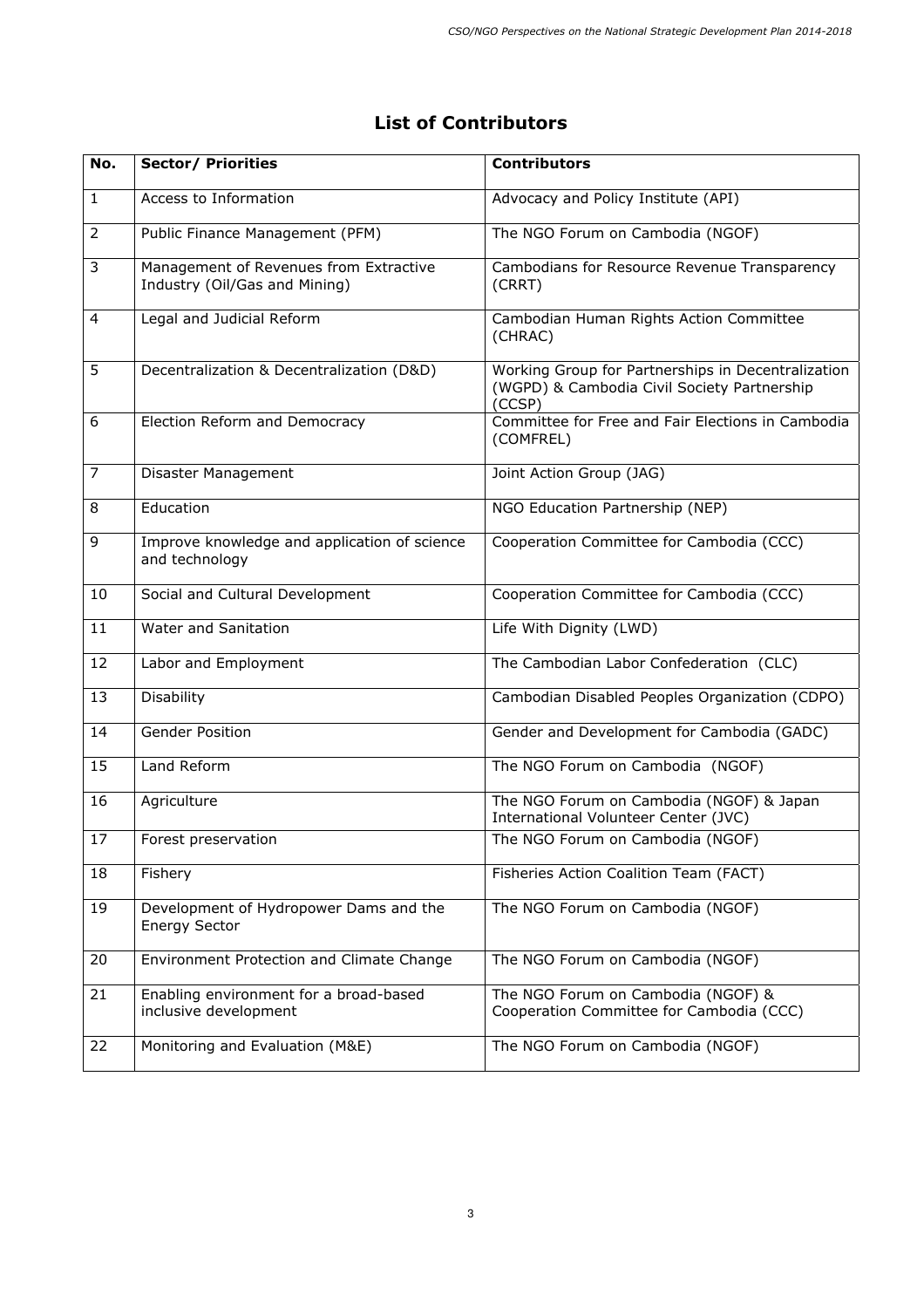## **Introduction**

The National Strategic Development Plan (NSDP) is the overarching policy instrument of the Royal Government of Cambodia (RGC). First developed in 2006-2010, it has brought together all key government policies, including economic development, education, health, agriculture, land planning, and environment policies and many others. It is the RGC's planning blueprint for poverty reduction in Cambodia for the future.

The civil society organizations (CSOs) and non-government organizations (NGOs) in Cambodia see that country ownership of such a major policy framework goes beyond government ownership. The common ground of these organizations is the shared objective of advancing the position of the poor and vulnerable groups in Cambodian society. Through combined knowledge of what is occurring at the grassroots level, CSO/NGOs are well placed to assist the RGC and development partners in theirs policy making and implementation by sharing and providing valuable feedback and suggestions regarding the country's development policy and implementation.

In the last decade, the CSO/NGO community has been actively involved in the government-development aid coordination mechanisms at all levels: Technical Working Group (TWG), Government-Development Partner Cooperation Committee (GDCC) and the Cambodia Development Cooperation Forum (CDCF). The engagement has been carried out by CSO/NGOs directly at TWG level and/or under the coordination of the NGO Forum on Cambodia, Cooperation Committee for Cambodia (CCC) and MEDiCAM at the GDCC and CDCF levels. As a result, the NGO statements and NGO position papers have been produced for the monitoring result of the implementation of the NSDP Update (2009-2013) and the CDCF's Joint Monitoring Indicators (JMIs).

Starting early in 2013, the RGC is in the process of preparing the NSDP 2014-2018 which is to ensure consistency between different national development policy frameworks and to take into consideration the changing internal and external development contexts. A guideline was issued by the Ministry of Planning (MoP) in mid-April to all concerned line ministries and agencies to prepare their inputs for the draft NSDP which is expected to ready in October and adopted by the National Assembly and Senate by late December 2013 or early January 2014.

In a meaningful participatory process, it is believed that civil society stakeholders have an important role to play in priority setting, policy making, resource allocations and program implementation, through effective consultations which could improve the content of the national plan. Therefore, CSO/NGOs can actively contribute to the formulation of the NSDP 2014-2018 by sharing insights from CSO/NGOs' work at grassroots to inform policy development; contributing to improving the inputs prepared by relevant LM/LAs; helping the RGC to design systems that are responsive to the needs of the Cambodian citizens; and assisting the RGC in disseminating the NSDP 2014-2018.

Under the coordination and compilation of the NGO Forum on Cambodia, relevant sector CSO/NGOs produced this CSO/NGO Perspectives on Key Aspects of the NSDP 2014-2018 highlighting the CSO/NGO appreciation for the implementation of the NSDP Update (2009-2013), key aspects to be proposed in the NSDP 2014-2018 and key areas for CSO/NGOs' role and participation. In addition to the existing communication mechanisms accessed by the CSO/NGOs, the compiled Papers will be submitted to attention of the MoP and development partners during a national consultative workshop prior to the release of the first draft of the NSDP 2014-2018.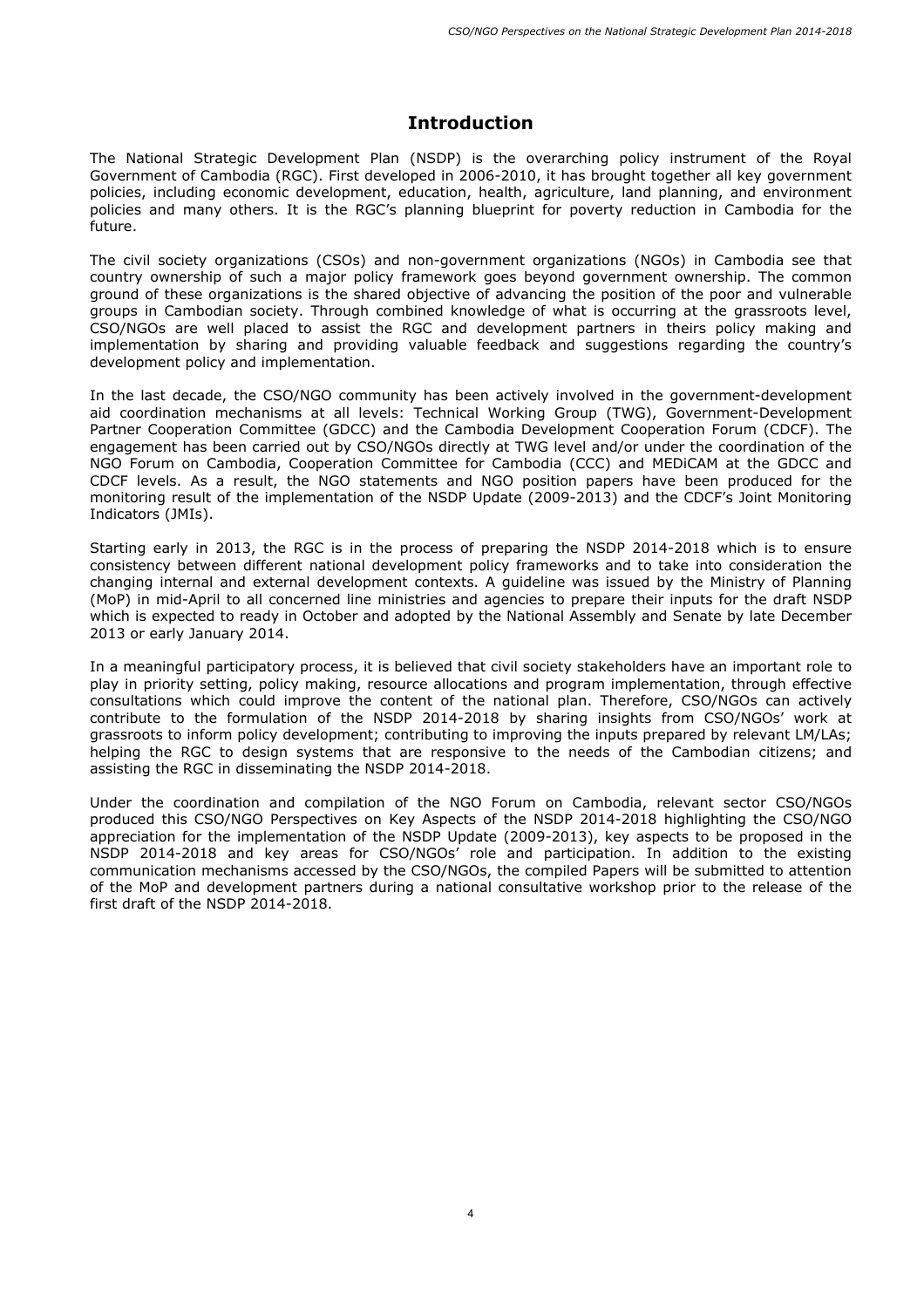# **Legal, Judicial Reform, Democracy and Good Governance**

# **1. Legal and Judicial Reform**

| Appreciation of the progress of<br><b>NSDP Update (2009-2013)</b><br>implementation and challenges                                                                                                                                                                                                                  | Key aspects to be proposed in the<br><b>NSDP 2014-2018</b>                                                                                                                                                                                         | <b>Space for CSO/NGO</b><br>engagement                                                                                                                                                   |
|---------------------------------------------------------------------------------------------------------------------------------------------------------------------------------------------------------------------------------------------------------------------------------------------------------------------|----------------------------------------------------------------------------------------------------------------------------------------------------------------------------------------------------------------------------------------------------|------------------------------------------------------------------------------------------------------------------------------------------------------------------------------------------|
| According to the mid-term review<br>report of the National Strategic<br>Development Plan (NSDP) Update<br>2009-2013, on the legal and judicial<br>reform sector, the Royal Government of<br>Cambodia had completed its tasks on<br>the legal and judicial reform sector,<br>including the promulgating on the Penal | · Suggest the Royal Government of<br>Cambodia to integrate the legal and<br>judicial reform sector including the<br>Extraordinary Chambers in the Court of<br>Cambodia (ECCC) into the National<br>Strategic Development Plan (NSDP)<br>2014-2018. | • The civil society<br>organizations including<br>organizations working<br>promote gender and the<br>development partners<br>shall receive the<br>opportunity on<br>participating in the |
| Code and the Anti-Corruption Law. In<br>contrary, paragraph 329 of NSDP 2009-<br>2013 (the legal and judicial sector)<br>mentioned as following:                                                                                                                                                                    | • The Royal Government of Cambodia<br>should adopt the major fundamental<br>draft laws namely the Law on the<br>Organization and functioning of the<br>Court and Prosecutor, the Law on the                                                        | review and discussion<br>process<br>comprehensively and<br>fully. Moreover, the<br>ideas and comments                                                                                    |
| • Continue to promote the adoption of<br>the major fundamental laws, namely<br>Penal Code, Anti-Corruption Law, Law<br>on the Organization and Functioning of<br>the Court and Prosecutor, and Law on<br>the Amendment of the Law on the                                                                            | Statute of Judges and Prosecutors, the<br>Law on the Amendment of the Law on<br>the Organization and Functioning of the<br>Supreme Council of Magistracy, and the<br>Law on Access to information,<br>Administrative Code, Law on the              | from the civil society<br>organization and the<br>development partners<br>should be given value,<br>encouraged, considered<br>and accepted to                                            |
| Organization and Functioning of the<br>Supreme Council of Magistracy.<br>Therefore, it remained 2 fundamental                                                                                                                                                                                                       | Procedure of the Law Establishment<br>(need to mention about the counseling<br>was made in public). The adaptation of<br>these laws and a code should begender                                                                                     | improve the content of<br>those laws.<br>• The Royal                                                                                                                                     |
| laws $-$ (1) the Law on the Organization<br>and Functioning of the Court and<br>Prosecutor, and (2) the Law on the<br>Amendment of the Law on the<br>Organization and Functioning of the                                                                                                                            | responsive.<br>• Suggest the Royal Government of<br>Cambodia to prepare clearly the<br>particular national budget (gender                                                                                                                          | Government's relevant<br>institutions should open<br>the opportunity to the<br>civil society<br>organizations, including                                                                 |
| Supreme Council of Magistracy - have<br>not yet been enacted and promulgated,<br>and these draft laws remained in the<br>General Secretariat of the Council for<br>Legal and Judicial Reform of the Council                                                                                                         | responsive budget) for this sector, in<br>order to be able to process it without<br>the financial obstacle.<br>• The Royal Government of Cambodia                                                                                                  | organizations working<br>promote gender to<br>make connection and to<br>meet for discussion on<br>the work of legal and                                                                  |
| of Ministers.<br>The Cambodian Constitution was<br>adopted in 1993. Article 135 of the<br>Cambodian Constitution also mentioned                                                                                                                                                                                     | should implement a specific plan on the<br>training of judges, prosecutors, lawyers<br>and the court clerks, in order to ensure<br>justice are provided to the people. It<br>should be made mandatory for all                                      | judicial reform.<br>• The development<br>partners and the donor<br>countries should                                                                                                      |
| about the 2 fundamental laws which<br>the Royal Government of Cambodia<br>had an obligation to enact - namely the<br>Law on the Statute of the Judges and<br>Prosecutors, and the Law on the<br>Organization and Functioning of the                                                                                 | judicial officials and legal officers to<br>undertake continuous and constant<br>training to update and upgrade their<br>knowledge and skills, such as: (i) in<br>regard to adopting a gender<br>perspective in analyzing legal issues             | continue providing both<br>the financial and<br>technical supports for<br>the legal and judicial<br>reform sector.                                                                       |
| Court and Prosecutor but these laws<br>had not yet been enacted and<br>promulgated to date.<br>Most critically, the review on the                                                                                                                                                                                   | and factoring gender considerations<br>into the decisions they make; and (ii)<br>in newer areas of law such as in regard<br>to the law on Secured Transactions.                                                                                    |                                                                                                                                                                                          |
| <b>Guideline for Formulating NSDP 2014-</b><br>$2018$ (MoP) <sup>1</sup> did not incorporate legal<br>and judicial reform sector. It is our<br>view that the legal and judicial reform<br>sector is an essential part of<br>Cambodia's national development. This                                                   | • The Royal Government of Cambodia<br>shall continue implementing new laws<br>with gender responsive manner, as well<br>as disseminating, further reviewing and<br>discussing on some necessary draft<br>laws, in order to reach in the adoption   |                                                                                                                                                                                          |

 $1$  The Guideline for Formulating NSDP 2014-2018 of the Ministry of Planning

ł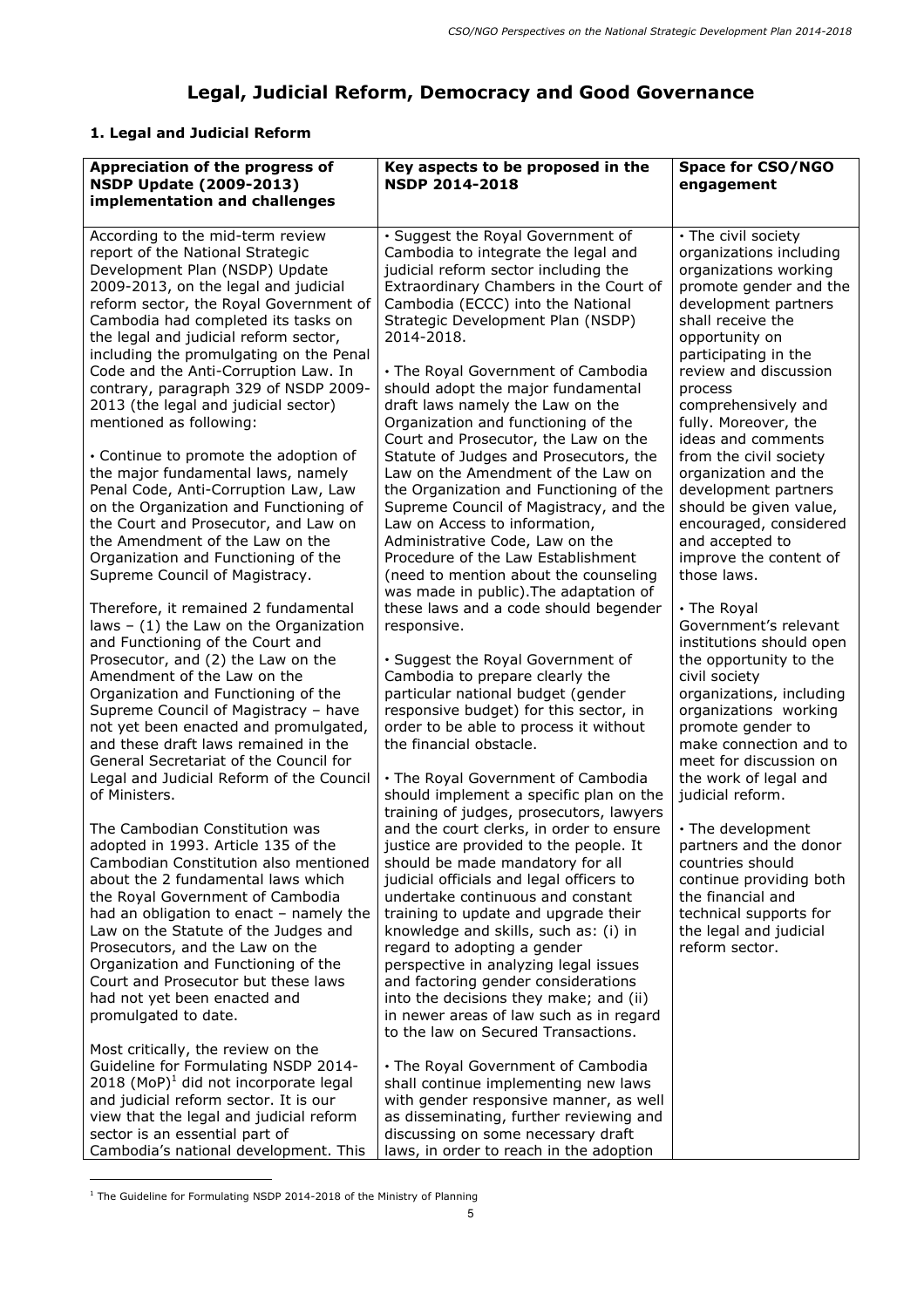| was confirmed in the NSDP 2009-2013,             | from the legislative body on the draft   |  |
|--------------------------------------------------|------------------------------------------|--|
| as it had determined a clear set of              | law.                                     |  |
| action plans on the legal and judicial           |                                          |  |
| reform sector. Contrary to the Mid-              | • A stronger representation of women     |  |
| Term report, it is our view that the             | in the law and justice sector should be  |  |
| work is still ongoing and it should be           | ensured. A minimum quota for the         |  |
| incorporated into the 5 <sup>th</sup> mandate of | number of judicial officials and legal   |  |
| the Royal Government (2014-2018).                | officers appointed should be instituted. |  |
|                                                  |                                          |  |

Mr. Sok Sam Oeun, Chairman Mr. Suon Bunsak, Executive Secretary/Chief of Secretariat Cambodian Human Rights Action Committee (CHRAC) Address: No. 9 Eo, Street 330, Boeung Keng Kang III, Chamkar Mon, Phnom Penh, Cambodia Phone: (855) 23 301 415/23 305 609/ 012 344 357 Fax: (855) 23 218 759

#### **Note:**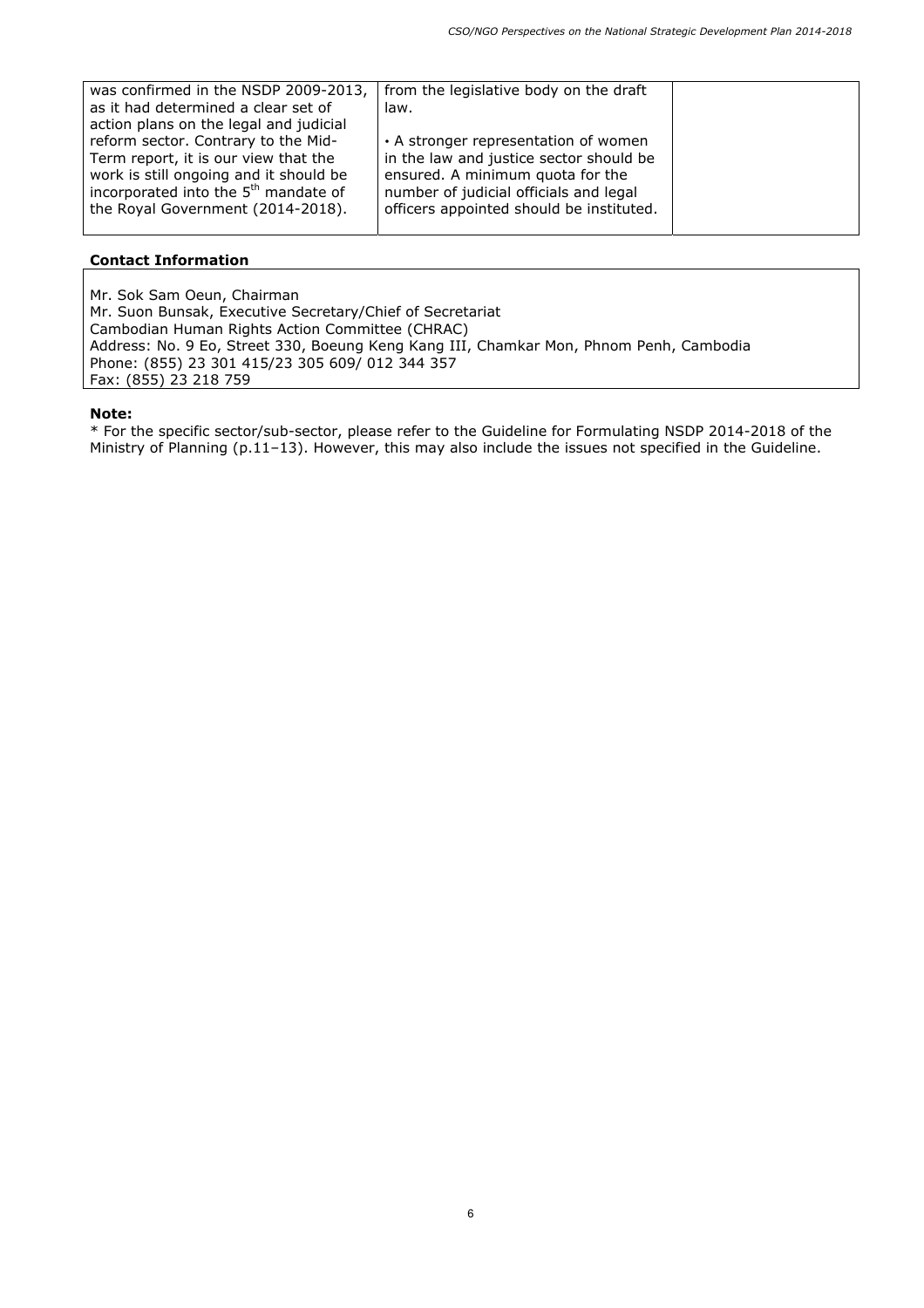## **2. Election Reform and Democracy**

| Appreciation of the progress of<br><b>NSDP Update (2009-2013)</b><br>implementation and challenges                                                                                                                                                                                                                                                                                                                                                                                                                                                                                                                                                                                                                                                                                                                                                                                          | Key aspects to be proposed in the<br><b>NSDP 2014-2018</b>                                                                                                                                                                                                                                                                                                                                                                                                                                                                                                                                                                                                                                                                                                                                                                                                                                                                                                                                                                                                                                                                                                                                                                                                                                                                                                                                                                                                                                      | <b>Space for CSO/NGO</b><br>engagement                                                                                                                                                                                                                                                                                                                                            |
|---------------------------------------------------------------------------------------------------------------------------------------------------------------------------------------------------------------------------------------------------------------------------------------------------------------------------------------------------------------------------------------------------------------------------------------------------------------------------------------------------------------------------------------------------------------------------------------------------------------------------------------------------------------------------------------------------------------------------------------------------------------------------------------------------------------------------------------------------------------------------------------------|-------------------------------------------------------------------------------------------------------------------------------------------------------------------------------------------------------------------------------------------------------------------------------------------------------------------------------------------------------------------------------------------------------------------------------------------------------------------------------------------------------------------------------------------------------------------------------------------------------------------------------------------------------------------------------------------------------------------------------------------------------------------------------------------------------------------------------------------------------------------------------------------------------------------------------------------------------------------------------------------------------------------------------------------------------------------------------------------------------------------------------------------------------------------------------------------------------------------------------------------------------------------------------------------------------------------------------------------------------------------------------------------------------------------------------------------------------------------------------------------------|-----------------------------------------------------------------------------------------------------------------------------------------------------------------------------------------------------------------------------------------------------------------------------------------------------------------------------------------------------------------------------------|
| <b>Progress</b><br>NGOs appreciate the RGC's<br>commitment toward efficient,<br>transparent and accountable of<br>democratic governance and governing<br>laws and regulations (Paragraph 318 in<br>the NSDP update 2009-2013: The RGC<br>is strongly committed to achieving its<br>prioritized goals in the 4 <sup>th</sup> legislature of<br>the National Assembly by ensuring<br>sustainability, peace, political stability,<br>security and social order to promote<br>rule of law and protect human rights<br>and dignity and multi-party<br>democracy).<br><b>Challenges</b><br>Challenges as observed by Comfrel are:<br>Lack of cooperation and<br>engagement from NEC and<br>government in election-related<br>affairs proposed by NGOs<br>working on election issues.<br>Lack of openness from NEC in<br>regard to some affairs,<br>mechanism and procedure in<br>election issues. | The RGC should continue committing to<br>transparency, accountability and<br>efficiency in building and promoting the<br>rule of law and cultivate of human<br>rights respecting through setting out<br>clear and measurable milestones in the<br>NSDP 2014-2018. These may include:<br>1. The engagement of the public<br>and CSOs in the development of<br>EI policies, legal and regulatory<br>framework and in monitoring<br>their implementation.<br>NGOs have observed that<br>2.<br>publicly available law on<br>information is still far from<br>adoption.<br>3. Reform the Law on Election for<br>all levels especially on:<br>Improving the Voter List<br>and Voter Registration<br>Restructuring the National<br>Election Committee (NEC)<br>Creating an inclusive<br><b>Election System</b><br><b>Improving Voter Education</b><br><b>Especially in Remote</b><br>andIndigenous Areas<br>Creating fair and open<br>media for political process<br>and strengthening<br>politically equal access to<br>media during election<br>calendar<br>Adopting the law on<br><b>Finance of Political Parties</b><br><b>Enlarging Democratic Space</b><br>through Freedom of<br><b>Expression and Assembly</b><br>4. National Assembly's internal<br>regulation must be reformed in<br>order to follow the standard of<br>democratic and professional<br>parliament.<br>5. The RGC should improve the<br>field of press freedom by<br>adhering to legal instruments or<br>other good practices. | Comfrel, other NGOs<br>working on election and<br>other stakeholders will<br>engage and address the<br>issues through possible<br>advocacy, campaign,<br>consultation and forum<br>exercise, eg through<br>Comfre'sl election<br>monitoring<br>reports/assessment and<br>the conduction of a<br>systematic observation<br>on political parties'<br>compliance to existing<br>law. |

## **Contact Information**

Mr. Koul Panha Executive Director, Committee for Free and Fair Elections in Cambodia (Comfrel) Address: #138, St. 122, Teuk Laak I, Tuol Kork, Phnom Penh, Cambodia Phone: (855)23 884 150, Fax: (855-23) 884 745 Email: comfrel@online.org.kh , Website: www.comfrel.org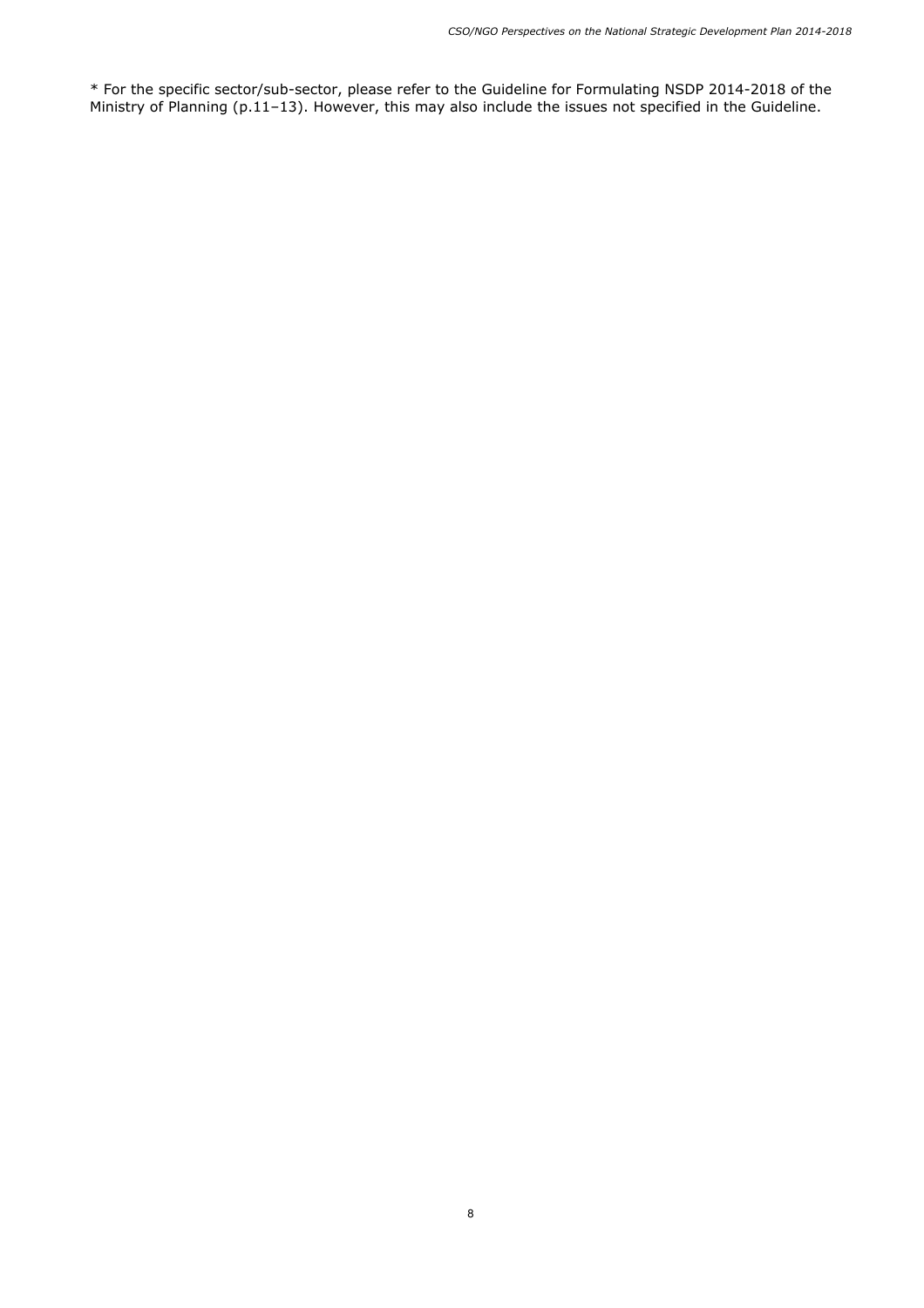## **3. Access to Information**

| Appreciation of the progress of<br><b>NSDP Update (2009-2013)</b><br>implementation and challenges                                                                                                                                                                                                                                                                                                                                                                                                                                                                                                                                                                                                                                                                                                                                                                                                                                                                                                                                                                                                                                                                                                                                                                                                                                                                                                                                                                                                                                                                                                                                                                                                                                                                                                                                                                                                                                                         | Key aspects to be proposed in the<br><b>NSDP 2014-2018</b>                                                                                                                                                                                                                                                                                                                                                                                                                                                                                                                                                                                                                                                                                                                                                                                                                                                                                                                                                                                                                                                                                                                                                                                                                                                   | <b>Space for CSO/NGO</b><br>engagement                                                                                                                                                                                                                                                                                                                                                                                                                                                                                                                                                                                                                                                                                                                                                                                                                                                                                                              |
|------------------------------------------------------------------------------------------------------------------------------------------------------------------------------------------------------------------------------------------------------------------------------------------------------------------------------------------------------------------------------------------------------------------------------------------------------------------------------------------------------------------------------------------------------------------------------------------------------------------------------------------------------------------------------------------------------------------------------------------------------------------------------------------------------------------------------------------------------------------------------------------------------------------------------------------------------------------------------------------------------------------------------------------------------------------------------------------------------------------------------------------------------------------------------------------------------------------------------------------------------------------------------------------------------------------------------------------------------------------------------------------------------------------------------------------------------------------------------------------------------------------------------------------------------------------------------------------------------------------------------------------------------------------------------------------------------------------------------------------------------------------------------------------------------------------------------------------------------------------------------------------------------------------------------------------------------------|--------------------------------------------------------------------------------------------------------------------------------------------------------------------------------------------------------------------------------------------------------------------------------------------------------------------------------------------------------------------------------------------------------------------------------------------------------------------------------------------------------------------------------------------------------------------------------------------------------------------------------------------------------------------------------------------------------------------------------------------------------------------------------------------------------------------------------------------------------------------------------------------------------------------------------------------------------------------------------------------------------------------------------------------------------------------------------------------------------------------------------------------------------------------------------------------------------------------------------------------------------------------------------------------------------------|-----------------------------------------------------------------------------------------------------------------------------------------------------------------------------------------------------------------------------------------------------------------------------------------------------------------------------------------------------------------------------------------------------------------------------------------------------------------------------------------------------------------------------------------------------------------------------------------------------------------------------------------------------------------------------------------------------------------------------------------------------------------------------------------------------------------------------------------------------------------------------------------------------------------------------------------------------|
| The Cambodian Government views<br>good governance as a core and<br>essential component of rectangular<br>strategy to achieve the development<br>goal. Access to information (A2I) is a<br>crucial ingredient in achieving the key<br>goal of good governance. It allows<br>people to acquire Government held<br>information and for the Government to<br>operate with more transparency,<br>accountability and fighting corruption.<br>To promote transparency and<br>accountability, an Access to<br>Information Law is necessary for<br>Cambodia. Such a law would help to<br>encourage trust and confidence<br>between the Government, private<br>sector and civil society, especially<br>Cambodian people. It would empower<br>and encourage more people to engage<br>with the political and development<br>processes that contribute to sustainable<br>development <sup>2</sup> .<br>The Ministry of Planning and UNDP<br>report 2007 states " important is the<br>need for much greater transparency,<br>equal access to relevant information<br>and genuine participation by rural<br>people and communities inland related<br>decisions that affect their livelihood,<br>security and well-being <sup>3</sup> ".<br>Currently, there is no legislation<br>providing a comprehensive right to<br>information, and the constitutional<br>protection for this right is not<br>expressed.<br>Some government officials and<br>members of the parliament have shown<br>support but political will act remains<br>low. There is an increasing willingness<br>and action of some members of the<br>parliament to demand for access to<br>information. MONASRI drafted the A2I<br>policy framework but has not yet been<br>approved. A Law on Access to<br>Information proposed by Members of<br>Parliament (MP) from the Sam Rainsy<br>Party was submitted to the National<br>Assembly in March 2012 and has not<br>yet been passed as well. Meanwhile, a | The RGC should pass the A2I policy<br>framework as well as an Access to<br>Information Law with clear rules and<br>time frames.<br>The RGC should develop a culture of<br>openness through promptly responding<br>to requests for information especially<br>sensitive cases by appointed<br>information commissioner including at<br>least one third are women and actively<br>increases publishing and makes publicly<br>accessible the accurate information<br>about Cambodia's policies, financial<br>information, and other information that<br>gives an indication of their<br>importance/relevance to the<br>Cambodian people.<br>Both the RGC and development<br>partners should allocate resources to<br>promote people's awareness of their<br>right to access to public information<br>and the need for a law in Cambodia to<br>endorse this in order to broaden<br>transparency and accountability.<br>Increase demand for access to<br>information through promoting<br>awareness of the value of access to<br>public information to all citizens and<br>public bodies.<br>The RGC with inclusion of the NGO<br>working group is convened to formulate<br>strategies, procedures and mechanisms<br>to enable effective implementation of<br>the Access to Information Law once it<br>is enacted. | Development partners<br>engage the government<br>in dialogue regarding<br>policy and legislation, as<br>well as provide strong<br>support to civil society<br>initiatives. All partners<br>to focus and integrate<br>access to public<br>information<br>concepts/principles into<br>their projects/programs<br>as a cross-cutting issue.<br>CSOs conduct a<br>campaign for A2I<br>legislation, educate and<br>empower citizens, CBOs<br>including the most<br>marginalized, and<br>engage at the sub-<br>national level and<br>private sector leaders<br>by discussion of the<br>benefits of access to<br>information, and<br>knowledge about public<br>and government issues.<br>CSOs needs to continue<br>on fostering active<br>citizen demand for<br>public information,<br>enhancing public bodies<br>to release public<br>information especially<br>sensitive information of<br>any events that direct<br>and indirect affect to<br>citizens. |
| model law on Access to Information<br>was also drafted by a civil society<br>group (Freedom of Information                                                                                                                                                                                                                                                                                                                                                                                                                                                                                                                                                                                                                                                                                                                                                                                                                                                                                                                                                                                                                                                                                                                                                                                                                                                                                                                                                                                                                                                                                                                                                                                                                                                                                                                                                                                                                                                 |                                                                                                                                                                                                                                                                                                                                                                                                                                                                                                                                                                                                                                                                                                                                                                                                                                                                                                                                                                                                                                                                                                                                                                                                                                                                                                              |                                                                                                                                                                                                                                                                                                                                                                                                                                                                                                                                                                                                                                                                                                                                                                                                                                                                                                                                                     |

ł

<sup>&</sup>lt;sup>2</sup> NGO Position Papers on Cambodia's Development in 2010-2012 (page 6)<br><sup>3</sup> Expanding Choices for Rural People: Cambodia Human Development Report 2007', The Ministry of Planning and UNDP Cambodia, 2007. p. 6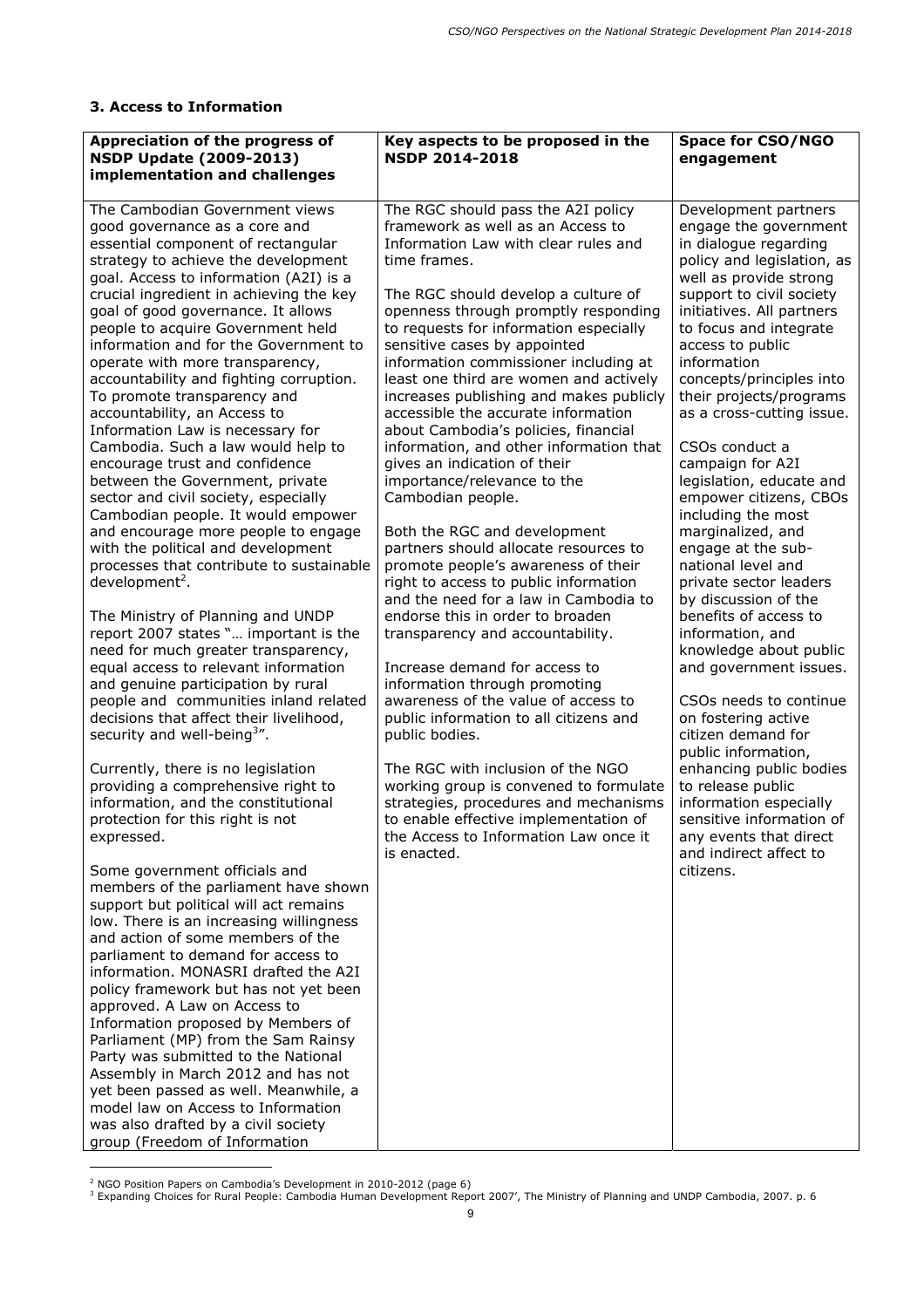| Working Group).                                                                                                                                                                                                                                                                                                                                                                                                                                                                                                                                                                                                                                                                                                                                                                         |  |
|-----------------------------------------------------------------------------------------------------------------------------------------------------------------------------------------------------------------------------------------------------------------------------------------------------------------------------------------------------------------------------------------------------------------------------------------------------------------------------------------------------------------------------------------------------------------------------------------------------------------------------------------------------------------------------------------------------------------------------------------------------------------------------------------|--|
| Government disclosure practices are<br>weak due to the insufficient capacity of<br>government officials regarding the<br>concept of access to information, not<br>much budgeting for information<br>disclosure by ministries, poor structure<br>of responding information especially<br>the information issue they deem<br>politically sensitive.                                                                                                                                                                                                                                                                                                                                                                                                                                       |  |
| Cambodian people are not well<br>informed about Access to Information<br>and make few demands for disclosure.<br>An Access to Information Survey was<br>conducted by the Advocacy and Policy<br>Institute (API) with 737 respondents in<br>35 villages in four provinces in<br>November 2011. It was found that 46%<br>of community members had asked for<br>information from their village or<br>commune level, with the majority<br>receiving everything they asked for<br>although over 30% were not<br>completely satisfied. It was noted that<br>poorer members of the community<br>found it harder to access information. <sup>4</sup><br>Without the Access to Information law,<br>it is difficult for citizens to participate in<br>development process with<br>sustainability. |  |

Mr. Neb Sinthay

Director, Advocacy and Policy Institute (API) and Representative of Access to Information Working Group Address: 2nd Floor, Phnom Penh Villa, House # 124, Street 388, Sangkat Toul Svay Prey I, Khan Chamkar Morn, Phnom Penh, Cambodia. Tel: (+855) 23 213 486; Fax: (+855) 23 213 487 Email: apioffice@apiinstitute.org, Website: www.apiinstitute.org

#### **Note:**

ł

<sup>4</sup> Access to Information Baseline Survey, Advocacy and Policy Institute, November 2011, page 7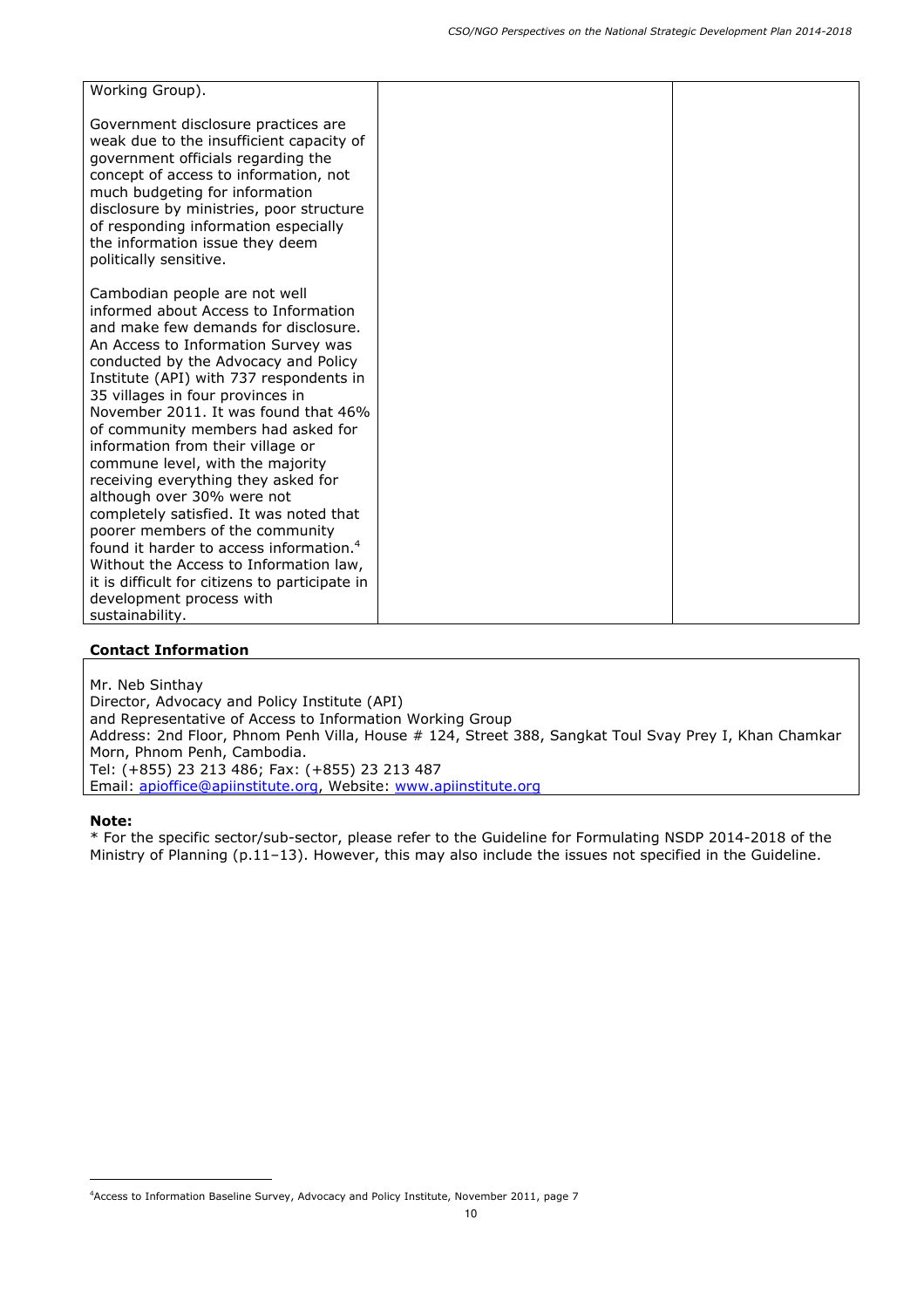## **4. Decentralization and Deconcentralization**

| Appreciation of the progress of<br><b>NSDP Update (2009-2013)</b><br>implementation and challenges | Key aspects to be proposed in the<br><b>NSDP 2014-2018</b>                | <b>Space for CSO/NGO</b><br>engagement      |
|----------------------------------------------------------------------------------------------------|---------------------------------------------------------------------------|---------------------------------------------|
| <b>Appreciated implementation</b>                                                                  |                                                                           |                                             |
| Decentralization has contributed to                                                                |                                                                           |                                             |
| increasing the accountability of                                                                   | Harmonize various legal frameworks<br>related to D&D within the principle | Monitoring the<br>implementation of         |
| commune councilors and citizens'                                                                   | of D&D.                                                                   | policy at all levels                        |
| engagement in local decision                                                                       | Set a clear vision and an overall                                         |                                             |
| making through a form of                                                                           | policy and strategy to guide D&D in                                       | Policy consultation                         |
| participatory development. It is                                                                   | order to enable the harmonization                                         | and dialogue at the                         |
| widely seen that local residents                                                                   | and coordination of various sectors                                       | national level                              |
| have better access to markets,<br>hospitals and other services, and                                | consistent with the principles of<br>D&D.                                 | Engage in the                               |
| that transportation of goods and                                                                   | Formulate a legal framework for the                                       | implementation of                           |
| service delivery are more                                                                          | law on 'commune own sources                                               | one year extension of                       |
| convenient. There are some good                                                                    | revenue.                                                                  | IP3                                         |
| examples available on contributions                                                                | Speed up the decentralization of                                          |                                             |
| to rural infrastructure and on work                                                                | public service delivery by                                                | Support enhancing                           |
| on administration services, for                                                                    | redeploying staff and resources to<br>sub national level administrations. | the capacity<br>development of sub          |
| example civil registration.                                                                        | Increase capacity building in term of                                     | national councils                           |
| he CS fund has increased from 2                                                                    | planning and budget to communes                                           | (administration)                            |
| percent in 2003 to 2.8 percent in                                                                  | and sangkats to enable them to                                            |                                             |
| 2010 of state revenue                                                                              | effectively manage their plans.                                           | Providing feedback to                       |
| he Organic Law of 2008 was                                                                         | Review and amend the System of<br>intergovernmental transfers to          | the policy level in<br>order to improve its |
| significant step in providing the                                                                  | harmonize with that of the                                                | strategic                                   |
| legal framework for implementing                                                                   | provinces, districts and the                                              | implementation plan.                        |
| the vision laid out in the Strategic                                                               | municipalities and to ensure its                                          |                                             |
| Framework.                                                                                         | transparency.                                                             |                                             |
|                                                                                                    | CSOs participate in policy                                                |                                             |
| <b>Challenges to be improved</b>                                                                   | formulation and consultation                                              |                                             |
| Various legal frameworks related to<br>D&D developed by various                                    |                                                                           |                                             |
| ministries and sectors need to be                                                                  |                                                                           |                                             |
| harmonized within the principle of                                                                 |                                                                           |                                             |
| D&D.                                                                                               |                                                                           |                                             |
| The absence of a clear vision and                                                                  |                                                                           |                                             |
| an overall policy and strategy to                                                                  |                                                                           |                                             |
| guide D&D has led to various                                                                       |                                                                           |                                             |
| ministries and sectors moving in                                                                   |                                                                           |                                             |
| different directions, with little or no<br>horizontal coordination.                                |                                                                           |                                             |
| A legal framework for the law on                                                                   |                                                                           |                                             |
| 'commune own sources revenue'                                                                      |                                                                           |                                             |
| has not been formulated.                                                                           |                                                                           |                                             |
| Actions of the municipalities remain                                                               |                                                                           |                                             |
| constrained by insufficient funding                                                                |                                                                           |                                             |
| considering their new scope of<br>responsibility.                                                  |                                                                           |                                             |
| Lack of funding has often induced                                                                  |                                                                           |                                             |
| communes to resort to all sorts of                                                                 |                                                                           |                                             |
| expedients undermining a weak                                                                      |                                                                           |                                             |
| culture of rule of law and                                                                         |                                                                           |                                             |
| accountability.<br>There are significant inconsistencies                                           |                                                                           |                                             |
| between the 2008 Organic Law and                                                                   |                                                                           |                                             |
| the Law on Public Finance System.                                                                  |                                                                           |                                             |
| Almost all significant government                                                                  |                                                                           |                                             |
| expenditures at the sub-national                                                                   |                                                                           |                                             |
| level occur through the de-                                                                        |                                                                           |                                             |
| concentrated expenditures of the<br>central line-ministries.                                       |                                                                           |                                             |
|                                                                                                    |                                                                           |                                             |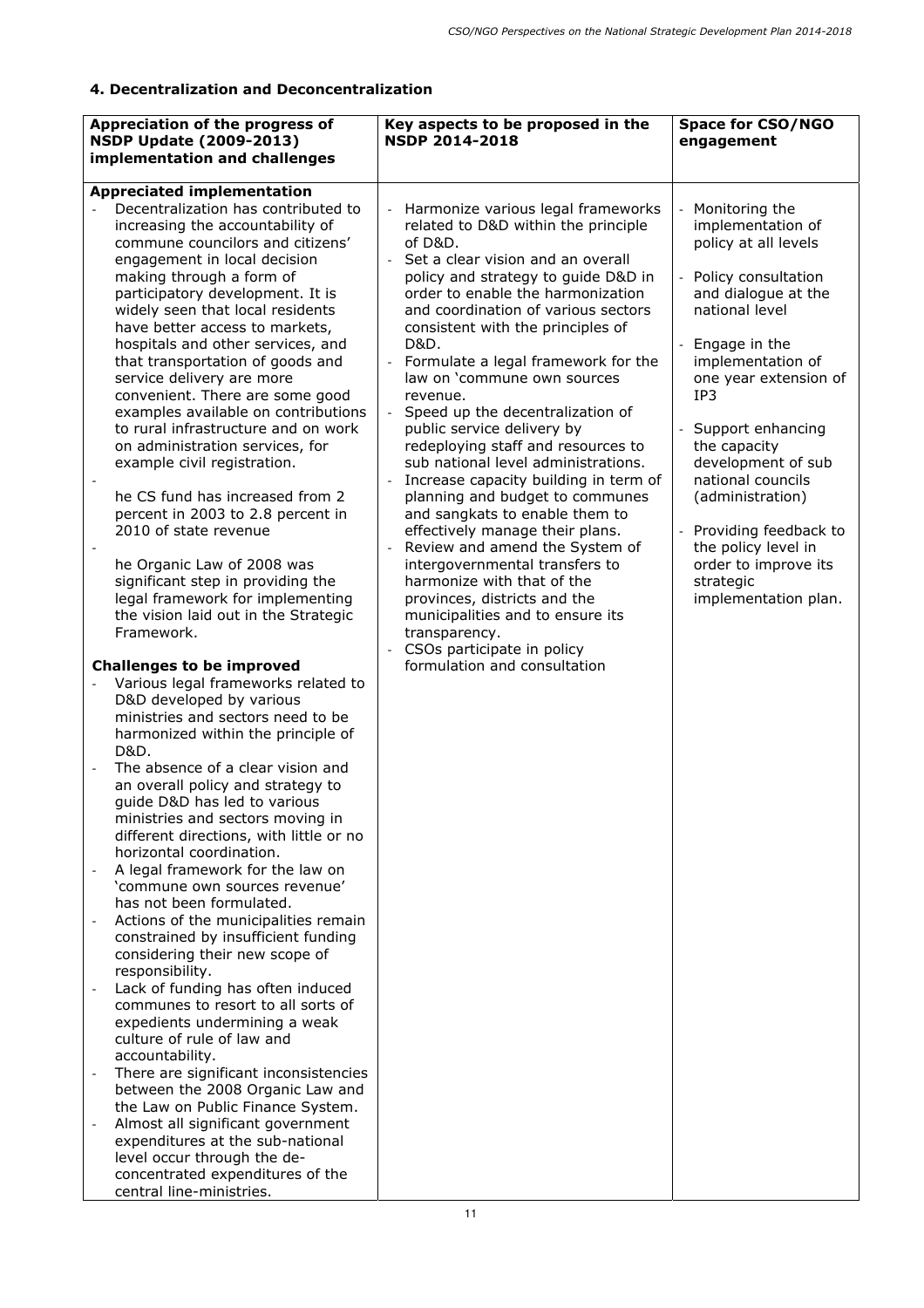| Transfer of responsibilities towards<br>communes and sangkats remains<br>delayed due to the lack of capacity.<br>System of intergovernmental<br>transfers remain very limited,<br>leading to vertical imbalance<br>between provinces and districts on<br>one hand and on the other hand,<br>creating horizontal imbalance<br>between provinces as well as<br>between municipalities within the<br>same province. |  |
|------------------------------------------------------------------------------------------------------------------------------------------------------------------------------------------------------------------------------------------------------------------------------------------------------------------------------------------------------------------------------------------------------------------|--|

**Note:** consultative inputs from WGPD members

### **Contact Information**

Mr. Prak Sokhany Executive Director, Cambodia Civil Society Partnership (CCSP) Mr. Chuon Chhonn Coordinator, Working Group for Partnership in Decentralization (WGPD) Address: #17, St 234, Phsar Doeumkor, Tuol Kork, Phnom Penh, Cambodia Phone: 023 882 438 Website: www.ccspcambodia.org

#### **Note:**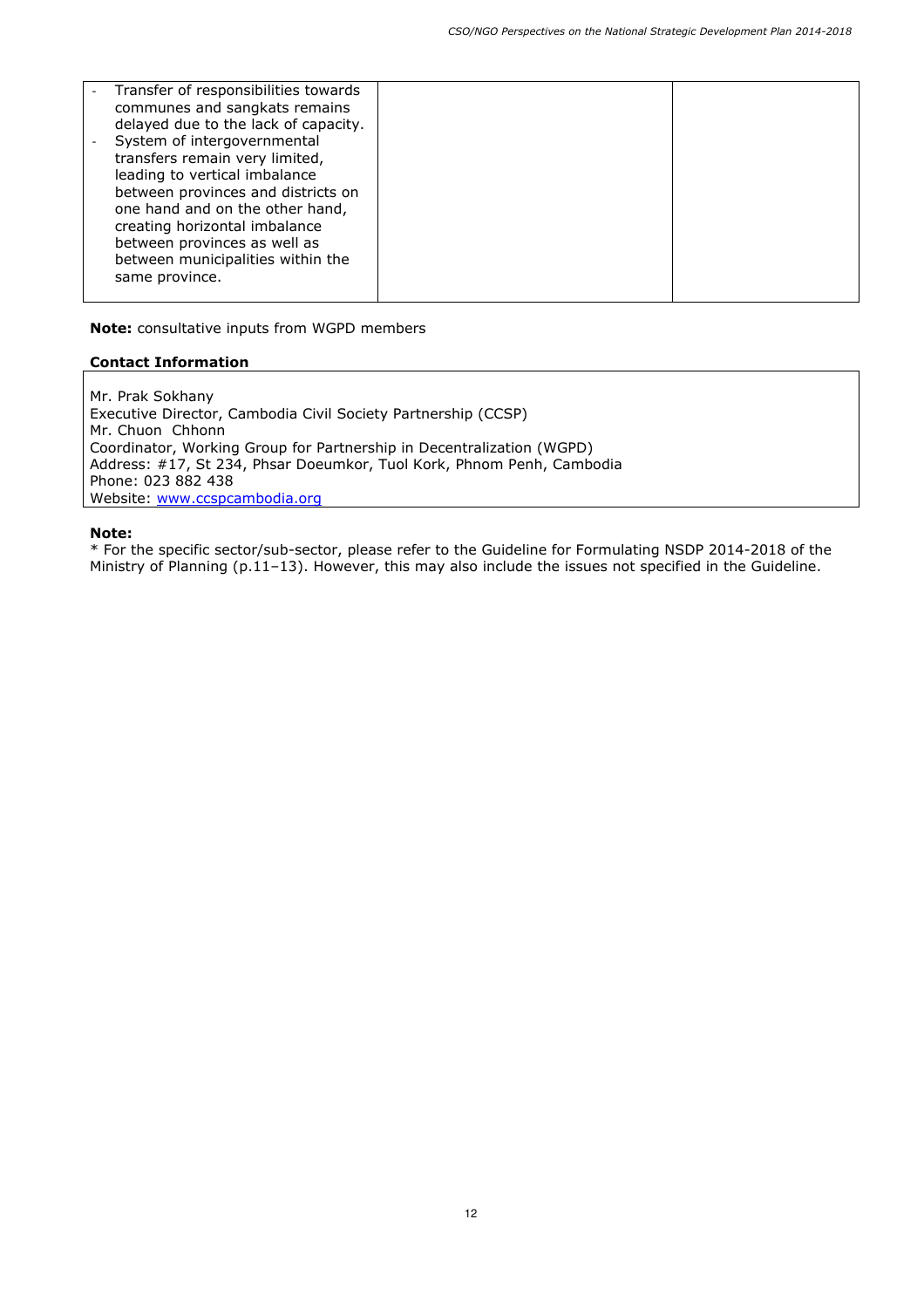## **5. Public Financial Management Reform Program (PFMRP)**

| Appreciation of the progress of<br><b>NSDP Update (2009-2013)</b><br>implementation and challenges                                                                                                                                                                                                                                                                                                                                                                                                                                                                        | Key aspects to be proposed in the<br><b>NSDP 2014-2018</b>                                                                                                                                                                                                                                                                                                                                                                         | <b>Space for CSO/NGO</b><br>engagement                                                                                                                                                                  |
|---------------------------------------------------------------------------------------------------------------------------------------------------------------------------------------------------------------------------------------------------------------------------------------------------------------------------------------------------------------------------------------------------------------------------------------------------------------------------------------------------------------------------------------------------------------------------|------------------------------------------------------------------------------------------------------------------------------------------------------------------------------------------------------------------------------------------------------------------------------------------------------------------------------------------------------------------------------------------------------------------------------------|---------------------------------------------------------------------------------------------------------------------------------------------------------------------------------------------------------|
| The NGOs/CSOs congratulate the RGC<br>for having made considerable progress<br>in implementing the PFMRP, especially<br>on the progressive steps in increasing<br>transparency in the budget process<br>during the period up to 2013, some of<br>which are:<br>Adoption of public procurement law<br>2011 and other relevant provisions.<br>The publication of the Sub-decree<br>$\bullet$<br>on Public Debt Management, which<br>was approved by the RGC in June                                                                                                         | - Transparency in public finance<br>management should be clearly<br>highlighted as an end goal along with<br>budget-policy linkages and<br>accountability for performance and<br>public service delivery in the NSDP<br>2014-2018. It should also be seen as a<br>means to help achieve the targeted<br>revenue increase of 0.5% of GDP per<br>year and improve efficiency in the<br>budget process.                               | - CSOs/ NGOs would<br>like to be engaged in<br>trainings related to<br>moving forward the<br>PFMRP agenda to get<br>better understanding of<br>the progress and<br>challenges of its<br>implementation. |
| 2011 and the executive summary of<br>public debt management strategy.<br>The immediate publication of the<br>$\bullet$<br>2013 Budget Law, along with its<br>relevant documents on the MEF's<br>website to ease public access.<br>The adoption and publication of the<br>new charts of accounts and the new                                                                                                                                                                                                                                                               | - Transparency is observed to be well<br>legislated in relevant legal provisions<br>for sub-national administration. Sub-<br>objective 25.4 on improving<br>transparency stated only number of<br>documents to be published, mostly at<br>national level. Transparency at the<br>ministerial level needs to be improved                                                                                                            |                                                                                                                                                                                                         |
| economic budget classification for<br>national and sub-national<br>administrations in early 2013 on the<br>Tax Department's website.<br>The publication of the public<br>$\bullet$<br>services fees for at least 18<br>ministries (as of April 2013 in the<br>Official Gazette).                                                                                                                                                                                                                                                                                          | as well. To improve transparency<br>practice at national and ministerial<br>level, Article 84 on disclosing financial<br>and accounting reports in the Law on<br>Public Finance System should be<br>operationalized in provision of relevant<br>legislation, circular and guidelines on<br>budget formulation and                                                                                                                  |                                                                                                                                                                                                         |
| Increased engagement in dialogue<br>with NGOs/CSOs on budget<br>transparency through training<br>workshops and launch workshop of<br>the Open Budget Survey 2012, and<br>other meetings during 2012 and<br>early 2013.<br>And other information in the website<br>of MEF and general departments of<br>tax, treasury, and customs and<br>duties.                                                                                                                                                                                                                          | implementation.<br>-The NSDP 2014-2018 should highlight<br>clearly the need for the PFMRP to<br>ensure that its implementation is fully<br>and comprehensively reported for<br>public understanding by giving more<br>details on the progress and shortfalls<br>under each specific objective, along<br>with renewed commitments in terms of<br>timeframe to achieve these objectives,                                             |                                                                                                                                                                                                         |
| However, further efforts are needed to<br>expedite the PFMRP objectives, and<br>provide for civil society participation in<br>the implementation process,<br>particularly legislation process.<br>These include the need to speed up the<br>development of certain documents and<br>regulations such as the Debt<br>Sustainability Analysis and regulations<br>on the implementation of the Public<br>Procurement Law, which remain in the<br>process of development, and provide<br>an opportunity for civil society to<br>provide their inputs on these<br>regulations. | in its existing reports or through<br>updating the existing plan.<br>- To achieve objective 25 of PFMRP on<br>improving transparency and ways of<br>communication with the public, the<br>Ministry of Economy and Finance shall<br>publish draft budget laws, and more<br>regular and detailed budget reports<br>(i.e. TOFE). The report content should<br>be consistent to the budget law to<br>reflect transparency in practice. |                                                                                                                                                                                                         |

## **Contact Information**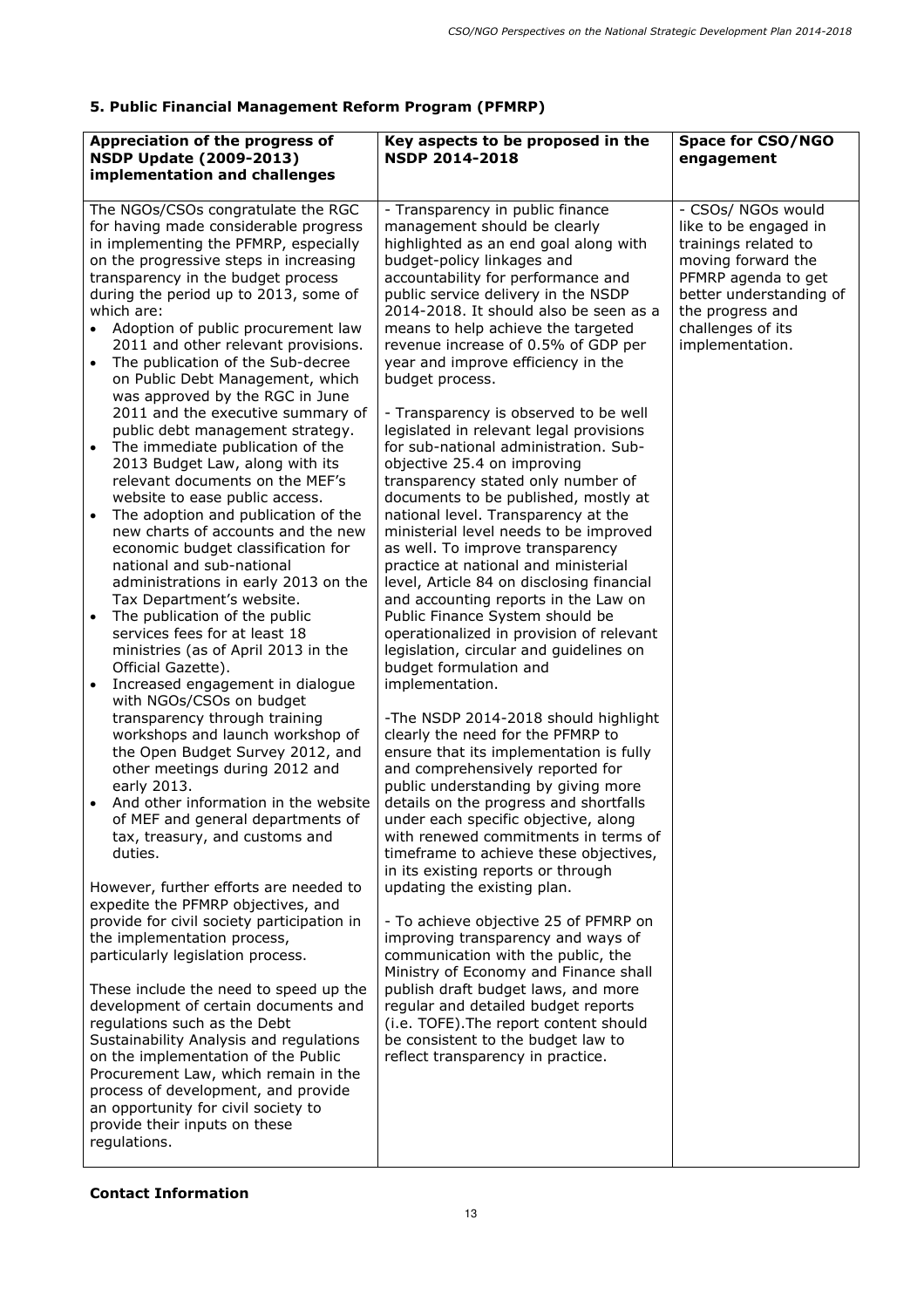Mr. Chhith Sam Ath Executive Director, The NGO Forum on Cambodia (NGOF) Address: #9-11, St 476, ToulTompoung 1, Phnom Penh, Cambodia Tel: (855) 23 214 429, H/P: (855) 12 928 585, Fax: (855) 23 994 063 Email: ngoforum@ngoforum.org.kh, Website: www.ngoforum.org.kh | www.cambodianbudget.org

#### **Note:**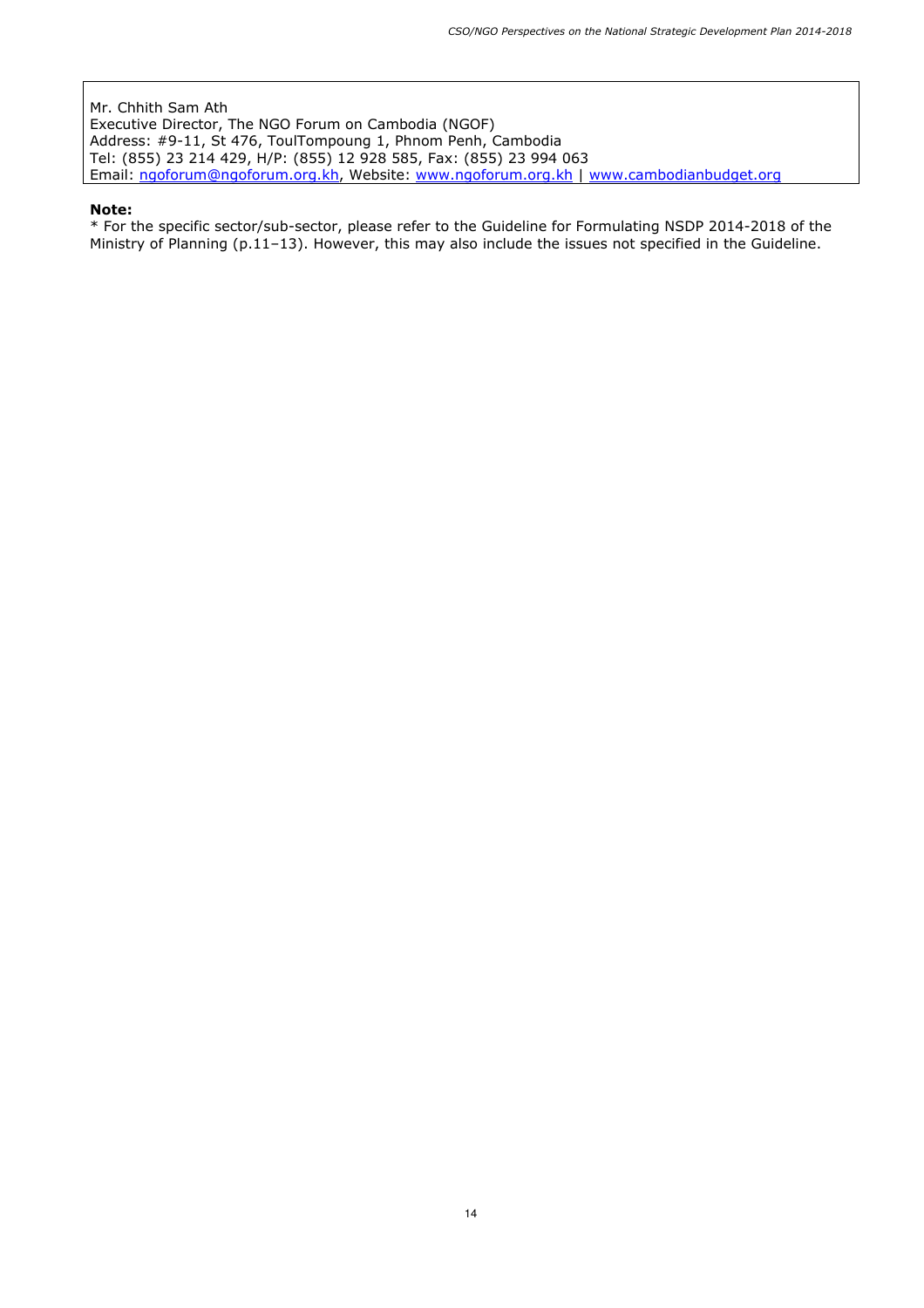## **6. Management of Revenues from Extractive Industry (Oil/Gas and Mining)**

| Appreciation of the progress of<br><b>NSDP Update (2009-2013)</b><br>implementation and challenges                                                                                                                                                                                                                                                                                                                                                                                                                                                                                                                                                                                                                                                                                                                                                                                                                                                                                                                                                                                                                                                                                                                                                                                                                                                                                                                                                                                                                                                                                                                                                                                                                                                                                                          | Key aspects to be proposed in the<br><b>NSDP 2014-2018</b>                                                                                                                                                                                                                                                                                                                                                                                                                                                                                                                                                                                                                                                                                                                                                                                                                                                                                                                            | <b>Space for CSO/NGO</b><br>engagement                                                                                                                                                                                                                                                                                                                                                                                                                                                                                                                                                                                                                                                                                                                                                                                                                                                                                                                                                                                                                                        |
|-------------------------------------------------------------------------------------------------------------------------------------------------------------------------------------------------------------------------------------------------------------------------------------------------------------------------------------------------------------------------------------------------------------------------------------------------------------------------------------------------------------------------------------------------------------------------------------------------------------------------------------------------------------------------------------------------------------------------------------------------------------------------------------------------------------------------------------------------------------------------------------------------------------------------------------------------------------------------------------------------------------------------------------------------------------------------------------------------------------------------------------------------------------------------------------------------------------------------------------------------------------------------------------------------------------------------------------------------------------------------------------------------------------------------------------------------------------------------------------------------------------------------------------------------------------------------------------------------------------------------------------------------------------------------------------------------------------------------------------------------------------------------------------------------------------|---------------------------------------------------------------------------------------------------------------------------------------------------------------------------------------------------------------------------------------------------------------------------------------------------------------------------------------------------------------------------------------------------------------------------------------------------------------------------------------------------------------------------------------------------------------------------------------------------------------------------------------------------------------------------------------------------------------------------------------------------------------------------------------------------------------------------------------------------------------------------------------------------------------------------------------------------------------------------------------|-------------------------------------------------------------------------------------------------------------------------------------------------------------------------------------------------------------------------------------------------------------------------------------------------------------------------------------------------------------------------------------------------------------------------------------------------------------------------------------------------------------------------------------------------------------------------------------------------------------------------------------------------------------------------------------------------------------------------------------------------------------------------------------------------------------------------------------------------------------------------------------------------------------------------------------------------------------------------------------------------------------------------------------------------------------------------------|
| - NGOs appreciate the RGC's<br>commitment toward efficient, transparent<br>and accountable management of<br>revenues from extractive industry (EI -<br>mineral and oil/gas) exploitation by<br>developing key governing laws and<br>regulations. <sup>5</sup><br>- Although these revenues are being<br>recognized as valuable resources for<br>long-term economic development and<br>improvement of livelihood of the<br>Cambodian people, the NSDP update did<br>not elaborate on the management<br>framework, systems and measures that<br>will be put in place to ensure proper<br>implementation and management of EI<br>throughout its value chain. <sup>6</sup><br>- NGOs particularly applaud the<br>government's efforts in making progress<br>of developing (drafting) key laws and<br>regulations, and, the draft petroleum<br>policy was shared and consulted with<br>concerned stakeholders. However, the<br>draft Law on Petroleum and the draft Law<br>on Taxation on Natural Resource<br>Operation have not been publicly<br>consulted despite repeated requests.<br>- Despite the fact that the first drop of oil<br>is expected in 2016, $^7$ key draft laws<br>mentioned above are still under review<br>by the Ministry of Economy and Finance<br>and the Council of Ministers. <sup>8</sup><br>- Furthermore, NGOs have observed that<br>publicly available information on EI<br>revenue management is very limited,<br>except only an aggregate revenue line<br>recorded in the TOFE. <sup>9</sup><br>- The RGC has already expressed its<br>intention in improving transparency in EI<br>revenue management through the<br>adoption and implementation of the EITI<br>principles. <sup>10</sup> However, this commitment<br>has not been realized nor reported with<br>any progress. | - The RGC should continue committing<br>to transparency, accountability and<br>efficiency in the management of<br>revenues from mineral and oil/gas<br>through setting out clear and<br>measurable milestones in the NSDP<br>2014-2018. These may include, but not<br>limit to:<br>The engagement of the public<br>and CSOs in the development of<br>EI policies, legal and regulatory<br>frameworks and in monitoring<br>their implementation;<br>The adoption of the relevant<br>legal frameworks by 2016 or<br>before oil production starts;<br>The disclosure of relevant<br>$\bullet$<br>information along the EI value<br>chain in the public domain in a<br>timely, regular and<br>comprehensive manner;<br>The explicit, official commitment<br>to apply for EITI membership at<br>the most opportune time; and<br>The RGC's consideration on<br>studying the establishment of a<br>Petroleum Fund in anticipation of<br>the generation of oil revenues<br>from 2016 onwards. | CSO/NGOs are ready to<br>constructively engage<br>with relevant RGC<br>institutions in policies<br>consultations<br>(petroleum and mineral<br>policies) and laws (EIA<br>law and guidelines),<br>partnership and other<br>cooperation relating to<br>EI development, which<br>will help the RGC to<br>bring in international<br>good practices and<br>other resources, to<br>ensure that these<br>oil/gas and mining<br>resources are managed<br>in a transparent,<br>accountable and<br>efficient manner to<br>benefit the nation and<br>its people for current<br>and future generations.<br>The global transparency<br>movement illustrated by<br>the adoption of the<br>Dodd Frank Bill in the<br>US, and of the<br>Transparency and<br><b>Accounting Directive Act</b><br>in the European Union<br>will provide a venue for<br>CSOs to obtain<br>information regarding<br>extractive companies'<br>payments to host<br>governments from their<br>home countries'<br>respective stock<br>exchanges as advocacy<br>tool to encourage the<br>RGC to release<br>information. |

## **Contact Information**

 $\overline{a}$ 

<sup>&</sup>lt;sup>5</sup> Paragraphs 371 and 466 of the NSDP Update (2009-2013).

<sup>6</sup> This is except for the action points of the Cambodian National Petroleum Authority (CNPA) as seen in paragraph 472.

 $^7$  The Chevron representative informed during the consultative workshop on Chevron EIA Development Report at Ministry of Environment June 29, 2012 and Opening remarks of H.E. Dr. Cheam Yeap, Youth Forum on Good Governance in Extractive Industry, 4 May 2013, Phnom Penh.<br><sup>8</sup> Bublic Financial Management Referm Program (REMRR) progress report of the 2<sup>rd</sup> quarter of

<sup>&</sup>lt;sup>8</sup> Public Financial Management Reform Program (PFMRP) progress report of the 3<sup>rd</sup> quarter of 2012 (<u>www.pfm.gov.kh</u>).<br><sup>9</sup> TOFE does not break down the EI revenue line, nor has the line been reported with any figure since

November 2012 which was released on the MEF's website January 2013. In addition, the website of the General Department of Mineral Resources of the Ministry of Industry, Mining and Energy has not been accessible or functional in the past 2 years. For CNPA, its website has been upgraded with useful information on the development of oil and gas sector, including block maps, seismic profiles and companies awarded with production sharing contracts, which NGOs show high appreciation.

 $^{10}$  This commitment was highlighted as one of the activities in the Public Financial Management Reform Program (PFMRP).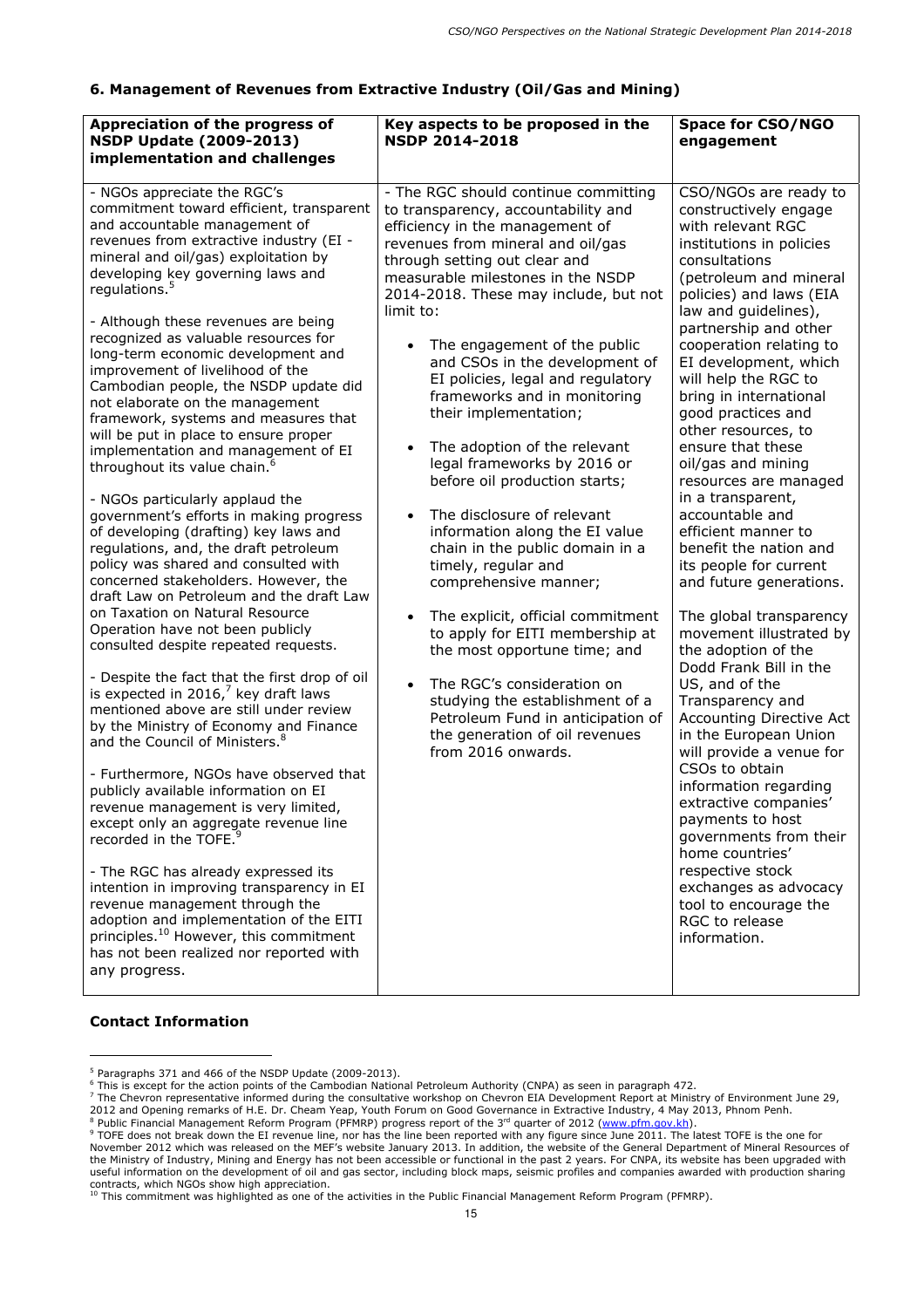Mr. Neb Sinthay CRRT chairperson and Director of Advocacy Policy Institute (API) Mrs. Kim Natacha, Executive Director of CRRT Cambodians for Resource Revenue Transparency (CRRT) Address: #88, Street 468, Tuol Tompong 1, Phnom Penh Tel: (855)23 217607 Email: sinthayneb@apiinstitute.org; crrtdirector@crrt-cambodia.org,Website: www.crrt-cambodia.org

#### **Note:**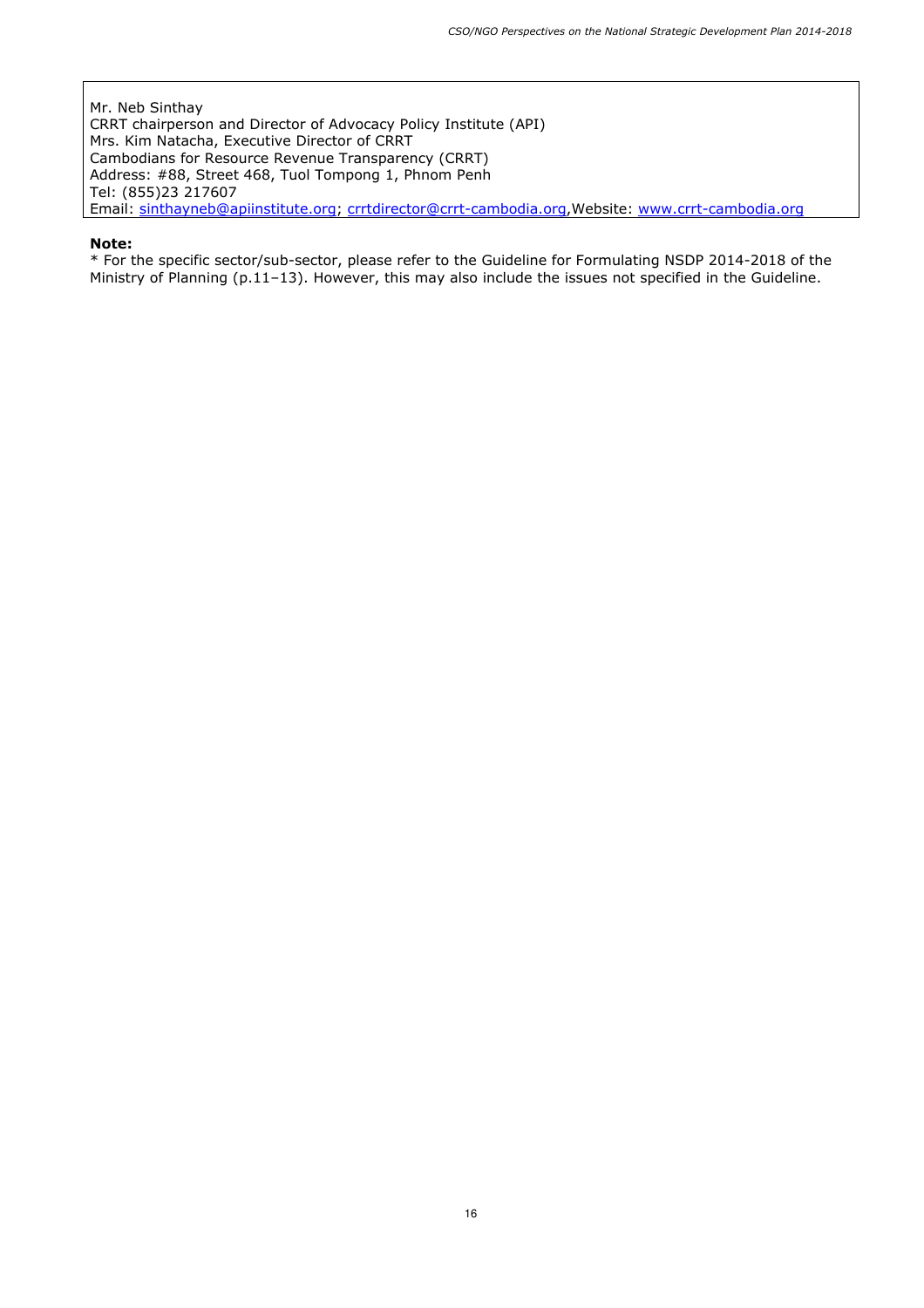# **Social and Human Development**

# **7. Improving Quality of Education**

| Appreciation of the progress of                                                                                                                             | Key aspects to be proposed in the                                                                                                                                                                                                                                                                                                                                                                                                                                                                                                                                                                                                                                                                                                                                                                                                                                                                                                                                                                | <b>Space for CSO/NGO</b>                                                                          |
|-------------------------------------------------------------------------------------------------------------------------------------------------------------|--------------------------------------------------------------------------------------------------------------------------------------------------------------------------------------------------------------------------------------------------------------------------------------------------------------------------------------------------------------------------------------------------------------------------------------------------------------------------------------------------------------------------------------------------------------------------------------------------------------------------------------------------------------------------------------------------------------------------------------------------------------------------------------------------------------------------------------------------------------------------------------------------------------------------------------------------------------------------------------------------|---------------------------------------------------------------------------------------------------|
| <b>NSDP Update (2009-2013)</b><br>implementation and challenges                                                                                             | <b>NSDP 2014-2018</b>                                                                                                                                                                                                                                                                                                                                                                                                                                                                                                                                                                                                                                                                                                                                                                                                                                                                                                                                                                            | engagement                                                                                        |
| Time period of 2008/09 - 2011/12:                                                                                                                           | Improving learning outcomes of                                                                                                                                                                                                                                                                                                                                                                                                                                                                                                                                                                                                                                                                                                                                                                                                                                                                                                                                                                   | <b>Education NGOs are</b>                                                                         |
| <b>Progress:</b>                                                                                                                                            | children in primary school which will<br>require many more primary teachers                                                                                                                                                                                                                                                                                                                                                                                                                                                                                                                                                                                                                                                                                                                                                                                                                                                                                                                      | finding it difficult to                                                                           |
| The net enrolment rate in primary<br>education has improved from 94.4% to<br>96.4% in school year 2011-2012.                                                | with greater qualifications.<br>• Aim for a national primary pupil-<br>teacher ratio of 40:1 on the<br>current 2012/13 figures.                                                                                                                                                                                                                                                                                                                                                                                                                                                                                                                                                                                                                                                                                                                                                                                                                                                                  | engage with provincial<br>Joint Technical Working<br>Groups for Education.<br>MoEYS should ensure |
| The dropout rate for primary school<br>was 8.3% in 08/09 and remained at<br>that in 2010/11. The Government has<br>reported that it fell to 3.7% in 2011/12 | Cambodia would need an extra<br>9500 primary teachers. To<br>attract and retain qualified,<br>motivated primary teachers,                                                                                                                                                                                                                                                                                                                                                                                                                                                                                                                                                                                                                                                                                                                                                                                                                                                                        | that NGOs are involved<br>in provincial JTWG<br>work.                                             |
| (but NEP is waiting for verification).                                                                                                                      | government should increase the<br>basic wage of primary teachers                                                                                                                                                                                                                                                                                                                                                                                                                                                                                                                                                                                                                                                                                                                                                                                                                                                                                                                                 | MoEYS should be more<br>open to allow research                                                    |
| The dropout for upper secondary has<br>fallen from 11.3% to 10.1%.                                                                                          | to equal lower secondary<br>teachers and creating enabling<br>environment for female teachers                                                                                                                                                                                                                                                                                                                                                                                                                                                                                                                                                                                                                                                                                                                                                                                                                                                                                                    | on education issue.<br>More freedom of speech                                                     |
| There are 1215 school buildings and<br>4317 teachers more in rural.                                                                                         | to teach in rural areas. Higher<br>basic wages must be<br>accompanied by a large                                                                                                                                                                                                                                                                                                                                                                                                                                                                                                                                                                                                                                                                                                                                                                                                                                                                                                                 | and discussion on<br>sensitive issues on<br>education issues should                               |
| The number of teachers had only                                                                                                                             | reduction in lost teaching hours.                                                                                                                                                                                                                                                                                                                                                                                                                                                                                                                                                                                                                                                                                                                                                                                                                                                                                                                                                                | me promoted.                                                                                      |
| primary or lower secondary education<br>has fallen from 54% to 38%.                                                                                         | The government should<br>$\bullet$<br>prioritize education as being in<br>greater need of extra investment                                                                                                                                                                                                                                                                                                                                                                                                                                                                                                                                                                                                                                                                                                                                                                                                                                                                                       |                                                                                                   |
| The primary pupil-teacher ratio has<br>fallen from 49.7:1 to 48.5:1.                                                                                        | by the government ahead of<br>other issues such as health,                                                                                                                                                                                                                                                                                                                                                                                                                                                                                                                                                                                                                                                                                                                                                                                                                                                                                                                                       |                                                                                                   |
| <b>Failure:</b>                                                                                                                                             | infrastructure, national defense<br>and the environment.                                                                                                                                                                                                                                                                                                                                                                                                                                                                                                                                                                                                                                                                                                                                                                                                                                                                                                                                         |                                                                                                   |
| The dropout for lower secondary was<br>18.8% and has increased to 20%.                                                                                      | There should be a focus on getting<br>boys and girls to enroll in grade 1 at<br>age 6. In 2011/12, 31.5% of children<br>beginning grade 1 were older than 6.<br>For every year over the age of 6 that a<br>child begins primary school, they are<br>1.5 times more likely to have dropped<br>out by grade 5 than a comparable child<br>who began school aged 6. Starting<br>primary school late also causes<br>children, especially female to drop out<br>of lower secondary school because they<br>are already 15 or 16.<br>• Greater effort is required to<br>promote enrolment and retention<br>of girls in educational institutions<br>at all levels and areas of<br>education including secondary<br>school. One such measure would<br>be to offer a greater amount of<br>scholarships to women. Access<br>to education need also be<br>improved by, for instance,<br>building dormitories to<br>accommodate female students<br>attending from far-flung areas.<br>To promote enrolment and |                                                                                                   |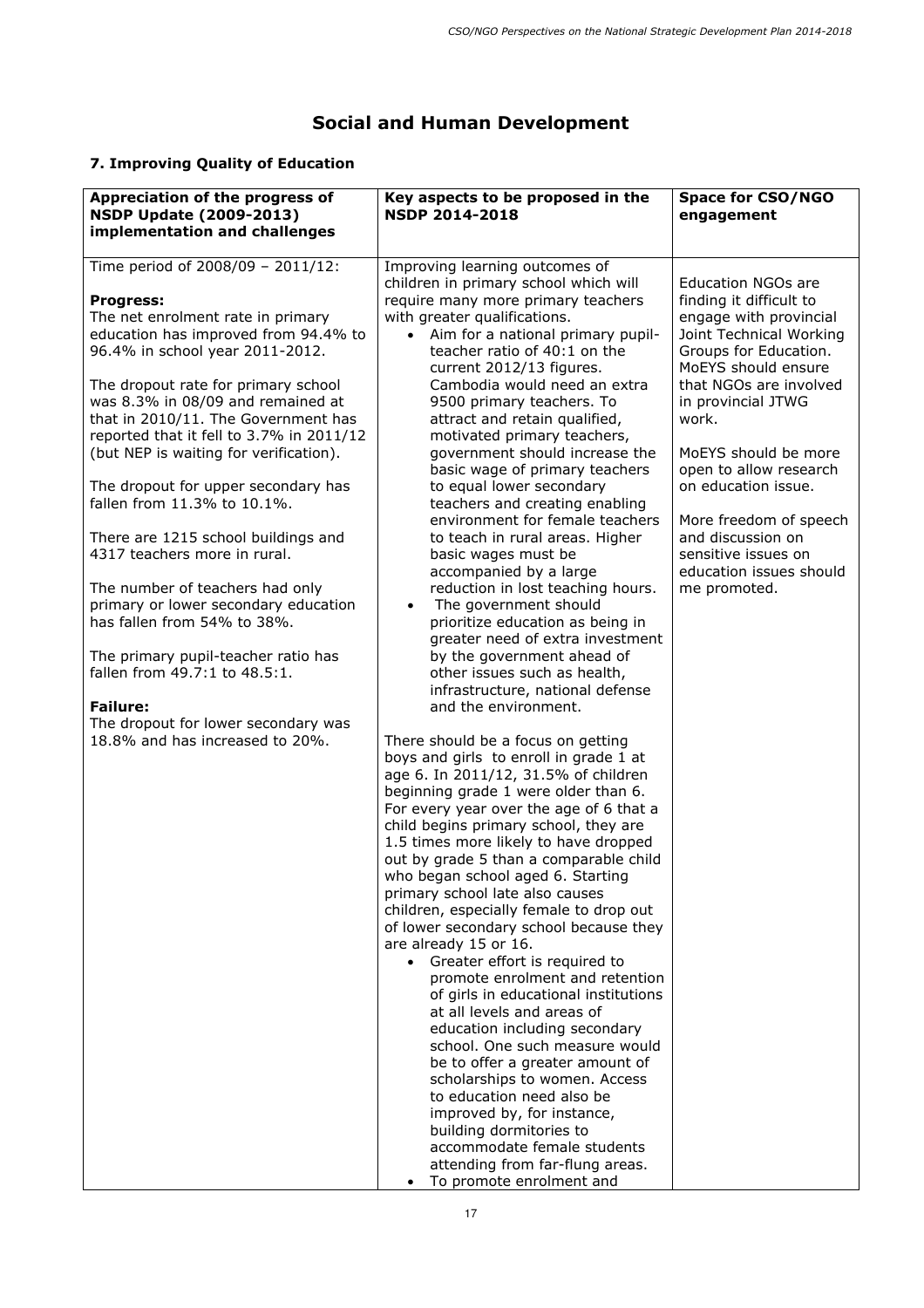Mr. Chin Chanveasna Executive Director, NGO Education Partnership (NEP) Address: #41, St. 464, Sangkat Tuol Tompon II, Khan Chamcarmon, Phnom Penh Tel: (855) 23-224 774 Email: info@nepcambodia.org or dir@nepcambodia.org; website: www.nepcambodia.org

### **Note:**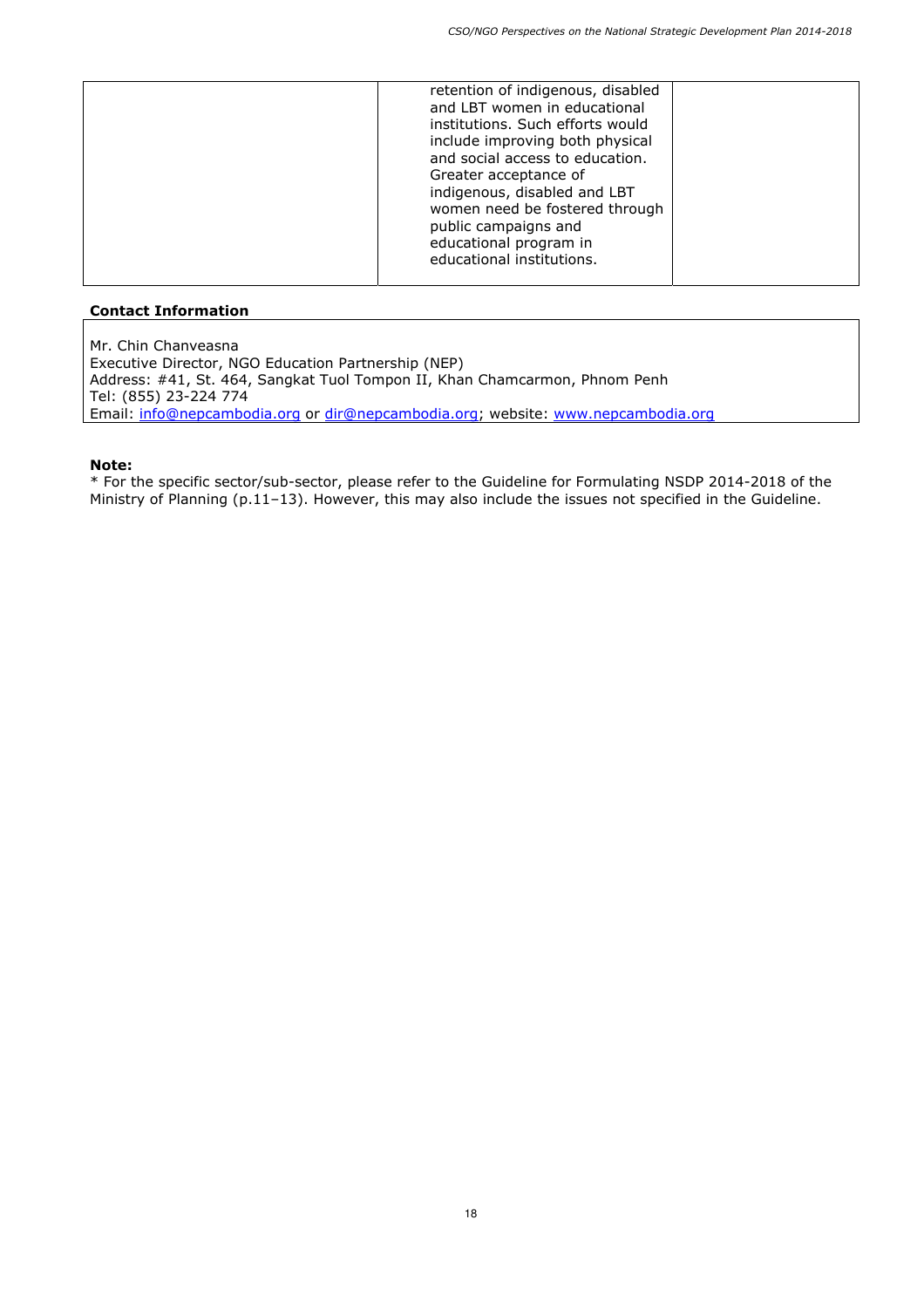## **8. Water and Sanitation**

| Appreciation of the progress of<br><b>NSDP Update (2009-2013)</b><br>implementation and challenges                                                                                                                                                                                                                                                                                                                                                                                                                                                                                                                                                                                                                                                                                                                                                                                                                                                                                                                                                                                                                                                                                                                                                                                                                                                                                                                                                                                                                                                                                                                                                                                                                                                                                                                                                                                                                                                                                           | Key aspects to be proposed in the<br><b>NSDP 2014-2018</b>                                                                                                                                                                                                                                                                                                                                                                                                                                                                                                                                                                                                                                                                                                                                                                                                                                                                                                                                                                                                                                                                                                                                                                                                                                                                                                                                                                                                                                                                                                                                                                                                                                                                                                                                                         | <b>Space for CSO/NGO</b><br>engagement                                                                                                                                                                                                                                                                                                                                                                                                                                                                                                                                                                                                                                                                                                                                                                                                                                                                                                                                                                                                                                                                                                                                                                     |
|----------------------------------------------------------------------------------------------------------------------------------------------------------------------------------------------------------------------------------------------------------------------------------------------------------------------------------------------------------------------------------------------------------------------------------------------------------------------------------------------------------------------------------------------------------------------------------------------------------------------------------------------------------------------------------------------------------------------------------------------------------------------------------------------------------------------------------------------------------------------------------------------------------------------------------------------------------------------------------------------------------------------------------------------------------------------------------------------------------------------------------------------------------------------------------------------------------------------------------------------------------------------------------------------------------------------------------------------------------------------------------------------------------------------------------------------------------------------------------------------------------------------------------------------------------------------------------------------------------------------------------------------------------------------------------------------------------------------------------------------------------------------------------------------------------------------------------------------------------------------------------------------------------------------------------------------------------------------------------------------|--------------------------------------------------------------------------------------------------------------------------------------------------------------------------------------------------------------------------------------------------------------------------------------------------------------------------------------------------------------------------------------------------------------------------------------------------------------------------------------------------------------------------------------------------------------------------------------------------------------------------------------------------------------------------------------------------------------------------------------------------------------------------------------------------------------------------------------------------------------------------------------------------------------------------------------------------------------------------------------------------------------------------------------------------------------------------------------------------------------------------------------------------------------------------------------------------------------------------------------------------------------------------------------------------------------------------------------------------------------------------------------------------------------------------------------------------------------------------------------------------------------------------------------------------------------------------------------------------------------------------------------------------------------------------------------------------------------------------------------------------------------------------------------------------------------------|------------------------------------------------------------------------------------------------------------------------------------------------------------------------------------------------------------------------------------------------------------------------------------------------------------------------------------------------------------------------------------------------------------------------------------------------------------------------------------------------------------------------------------------------------------------------------------------------------------------------------------------------------------------------------------------------------------------------------------------------------------------------------------------------------------------------------------------------------------------------------------------------------------------------------------------------------------------------------------------------------------------------------------------------------------------------------------------------------------------------------------------------------------------------------------------------------------|
| Civil society appreciates the Ministry of<br>Rural Development (MRD) of setting<br>the clear goals for the water and<br>sanitation aiming that 50% of rural<br>population have access to safe drinking<br>water in 2015 and 100% in 2025 and<br>30% of rural population achieve<br>healthy sanitation in 2015 and 100% in<br>2025 (MRD conference 2012) even<br>though those goals seem ambitious and<br>unrealistic considering availability of<br>current government's financial and<br>human resources and efforts.<br><b>Progress:</b><br>- MRD has carried out several pilot<br>projects in close cooperation with ADB,<br>WFP and several NGOs to improve the<br>water and sanitation sub-sector in<br>some challenging rural areas and<br>acquire best practices of water and<br>sanitation works and share them with<br>other development actors through the<br>MRD annual conference e.g. on March<br>5, 2013.<br>-TWG for Rural Water supply and<br>Sanitation and Hygiene under the<br>coordination of MRD has developed<br>National Strategy for Rural Water<br>Supply, Sanitation and Hygiene 2011-<br>2015<br>-Many NGOs are actively involved in<br>these works and participation of TWG<br>Water and Sanitation enable NGOs<br>inputs into policy development. MRD is<br>currently planning to review the<br>membership of TWG.<br><b>Challenges</b><br>-Only few NGO's are invited and<br>actively participate TWG meetings<br>-Lack of coordination between the<br>ministries and development actors<br>-Low visibility/profile of water and<br>sanitation issues in current plans and<br>discussions within the development<br>agenda<br>-Dissemination and implementation of<br>National Strategy for Rural Water<br>Supply, Sanitation and Hygiene 2011-<br>2015 from national to sub-national<br>levels has been slow and capacity of<br>provincial and district levels need to be<br>strengthened before actual<br>implementation of the strategy will be<br>possible | Water and sanitation is very relevant to<br>rural livelihoods and well-being of the<br>rural population. Civil society strongly<br>recommends the government to pay<br>more attention and allocate and<br>mobilize more resources to the sub-<br>sector so that the goals can be<br>achieved as stated. NSDP 2014-2018<br>should put clear indicators and realistic<br>plans with sufficient budget to meet the<br>goals and objectives with gender<br>responsive manner.<br>More capacity building to male and<br>female officers at sub-national level<br>particularly at district and commune<br>levels should be done with<br>effectiveness and efficiency. MRD<br>should play more active role to<br>coordinate and cooperate with<br>development partners including NGOs<br>in the capacity building mentioned<br>above. A reliable monitoring and<br>evaluation system with gender<br>responsive should be established to<br>measure the progress against<br>indicators, take lessons learned from<br>pilot projects in the field for policies'<br>revision and document lessons learned<br>and share them with other relevant<br>actors. NSDP 2014-2018 should<br>indicate the roles civil society can play<br>to contribute to meeting the goals and<br>objectives of the sub-sector. NSDP<br>2014-2018 should promote community<br>hygiene sensitization and WASH in<br>school curriculum.<br>Ensuring at stakeholder dialogues and<br>consultations the proportional<br>representation of women, the disabled,<br>and the lesbian, gay, bisexual and<br>transgender community.<br>To allocate more government resources<br>in providing more healthcare services<br>and healthcare subsidies in mitigation<br>of the negative health effects of non-<br>potable water and poor sanitation<br>amenities. | CSO/NGO should be<br>allowed to take part in<br>providing inputs to<br>policies development<br>through TWG or any<br>other mechanism.<br>NGOs should closely<br>cooperate with MRD to<br>learn and share best<br>practices of water and<br>sanitation projects.<br>NGOs should continue<br>to provide services<br>particularly capacity<br>building on water,<br>sanitation and hygiene<br>to rural communities in<br>areas where the<br>government services<br>cannot reach.<br>CSO/NGO should be<br>allowed to help in the<br>monitoring of the NSDP<br>2014-2018 progress<br>achievements of the<br>sub-sector so that the<br>progress report against<br>indicators of the<br>government is<br>transparent and<br>reliable.<br>Strong cooperation<br>between the different<br>development partners is<br>needed and it is<br>important to involve<br>large number of<br>partners working in the<br>sector to work for the<br>same vision.<br>NGO's can provide<br>technical assistance to<br>the ministry/ministries<br>on many components<br>on national and<br>subnational level to<br>support the service<br>delivery and conduct<br>research/evaluations to<br>contribute to the<br>learning agenda |
| -Technical guidelines and tools for<br>resource mobilization are still under<br>development.                                                                                                                                                                                                                                                                                                                                                                                                                                                                                                                                                                                                                                                                                                                                                                                                                                                                                                                                                                                                                                                                                                                                                                                                                                                                                                                                                                                                                                                                                                                                                                                                                                                                                                                                                                                                                                                                                                 |                                                                                                                                                                                                                                                                                                                                                                                                                                                                                                                                                                                                                                                                                                                                                                                                                                                                                                                                                                                                                                                                                                                                                                                                                                                                                                                                                                                                                                                                                                                                                                                                                                                                                                                                                                                                                    |                                                                                                                                                                                                                                                                                                                                                                                                                                                                                                                                                                                                                                                                                                                                                                                                                                                                                                                                                                                                                                                                                                                                                                                                            |
|                                                                                                                                                                                                                                                                                                                                                                                                                                                                                                                                                                                                                                                                                                                                                                                                                                                                                                                                                                                                                                                                                                                                                                                                                                                                                                                                                                                                                                                                                                                                                                                                                                                                                                                                                                                                                                                                                                                                                                                              | 19                                                                                                                                                                                                                                                                                                                                                                                                                                                                                                                                                                                                                                                                                                                                                                                                                                                                                                                                                                                                                                                                                                                                                                                                                                                                                                                                                                                                                                                                                                                                                                                                                                                                                                                                                                                                                 |                                                                                                                                                                                                                                                                                                                                                                                                                                                                                                                                                                                                                                                                                                                                                                                                                                                                                                                                                                                                                                                                                                                                                                                                            |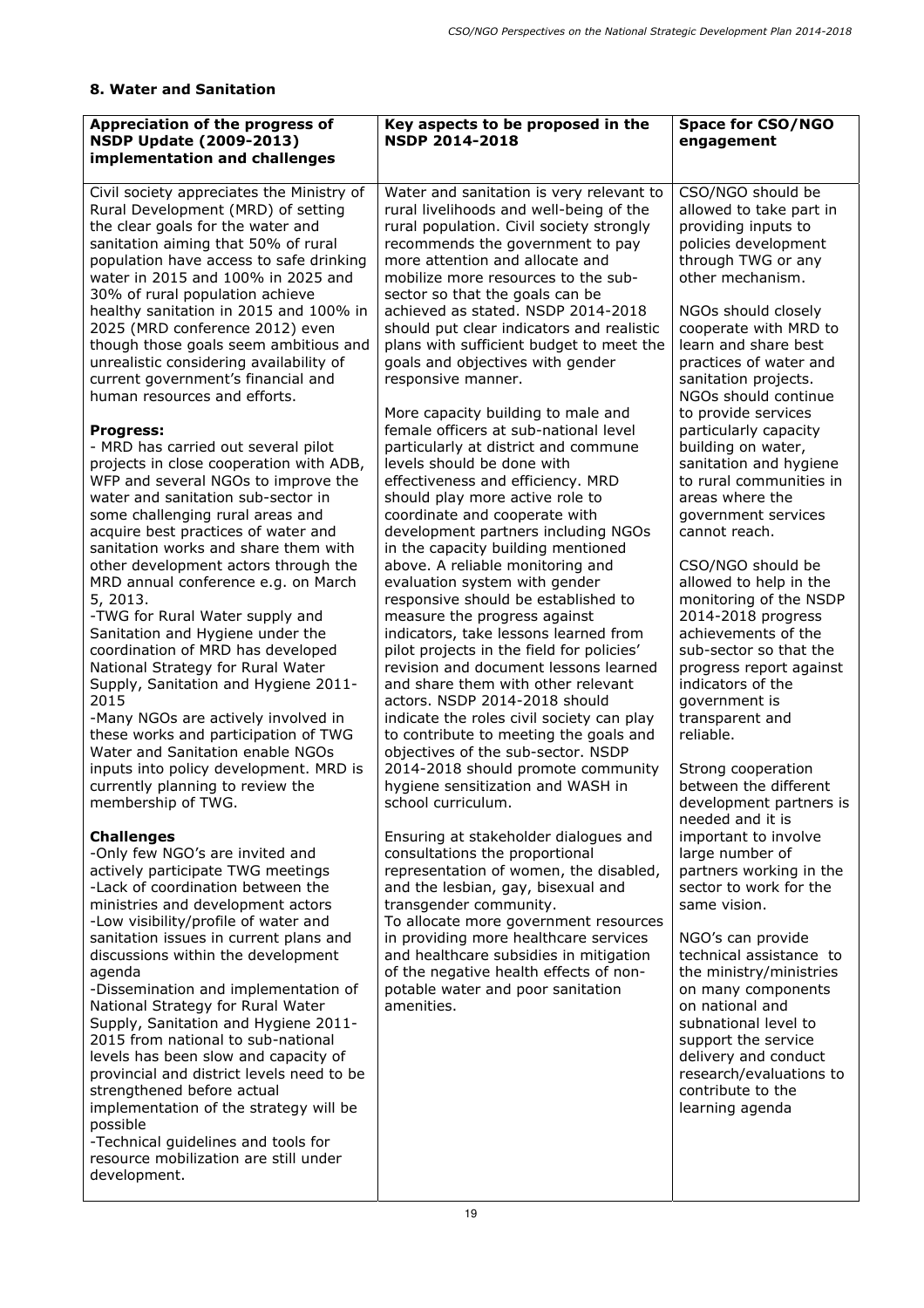Dr. Sam Inn Executive Director, Life With Dignity (LWD) Address: #37, ST. 592, TuolKork Phone/Fax: +855-23 881100/ +855-23 881616 Email/Website: info@lwd.org.kh , www.lwd.org.kh

Ms. Anu Riikonnen Regional Representative, Finn Church Aid (FCA) Address: #37, ST. 592, TuolKork Phone/Fax: +855-23 881100/ +855-23 881616 Email: Anu.Riikonen@kirkonulkomaanapu.fi, Website: www.finnchurchaid.fi

#### **Note:**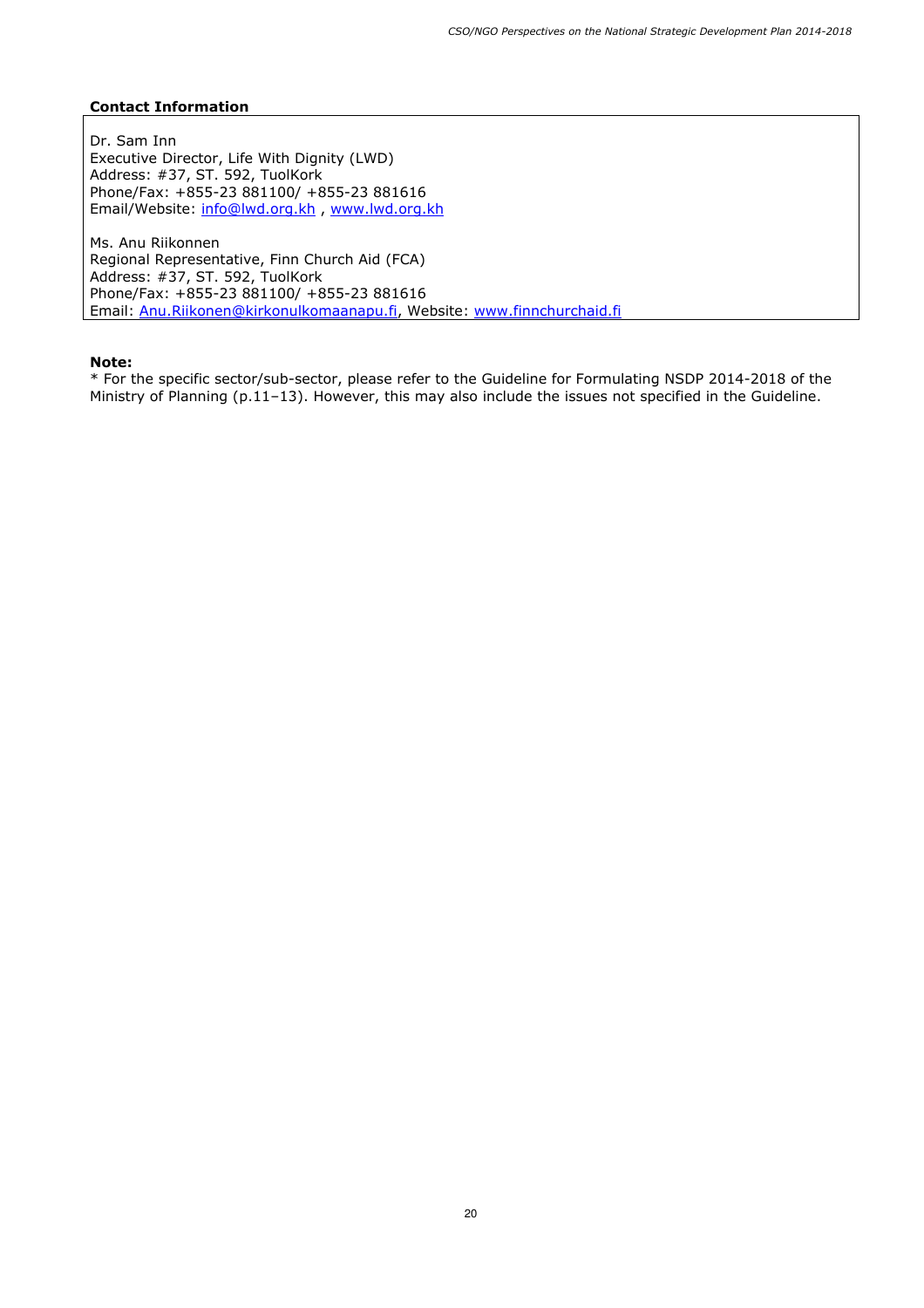## **9. Labor and Employment**

| Appreciation of the progress of<br><b>NSDP Update (2009-2013)</b><br>implementation and challenges                                                                                                                                                                                                                                                                                                                                                                                                                                                                                                                                                                                                                                                                                                                                                                                                                      | Key aspects to be proposed in the<br><b>NSDP 2014-2018</b>                                                                                                                                                                                                                                                                                                                                                                                                                                                                                                                                                                                                                                                                                                                                                                                                                                                                                                                                                                                                                                                                                                                                                                                                                                                                                                                                                                                                                                                                                                                                                                                                                                                                                                        | <b>Space for CSO/NGO</b><br>engagement                                                                                                                                                                                                                                                                                                                                                                                                             |
|-------------------------------------------------------------------------------------------------------------------------------------------------------------------------------------------------------------------------------------------------------------------------------------------------------------------------------------------------------------------------------------------------------------------------------------------------------------------------------------------------------------------------------------------------------------------------------------------------------------------------------------------------------------------------------------------------------------------------------------------------------------------------------------------------------------------------------------------------------------------------------------------------------------------------|-------------------------------------------------------------------------------------------------------------------------------------------------------------------------------------------------------------------------------------------------------------------------------------------------------------------------------------------------------------------------------------------------------------------------------------------------------------------------------------------------------------------------------------------------------------------------------------------------------------------------------------------------------------------------------------------------------------------------------------------------------------------------------------------------------------------------------------------------------------------------------------------------------------------------------------------------------------------------------------------------------------------------------------------------------------------------------------------------------------------------------------------------------------------------------------------------------------------------------------------------------------------------------------------------------------------------------------------------------------------------------------------------------------------------------------------------------------------------------------------------------------------------------------------------------------------------------------------------------------------------------------------------------------------------------------------------------------------------------------------------------------------|----------------------------------------------------------------------------------------------------------------------------------------------------------------------------------------------------------------------------------------------------------------------------------------------------------------------------------------------------------------------------------------------------------------------------------------------------|
| <b>Progress</b><br>Increasing the minimum wages:<br>The government has increased the<br>minimum wage to workers in the<br>garment sector (Cloths and Shoes)<br>Other benefits:<br>Government has made efforts to<br>provide additional benefits such as<br>living, transportations and<br>healthsupport.<br>Job Center:<br>The Ministry of Labor and Vocational<br>Training created a number of job<br>centers and training centers for job<br>seekers.<br>Resolution Dispute Office:<br>Government created resolution dispute<br>offices for labor conflict.<br>(In all district/khan in Cambodia).<br><b>Challenges</b><br>Although the government has increased<br>the minimum wage to workers<br>especially in the garment sector (Cloths<br>and Shoes), still there is no balance<br>between minimum wage and goods<br>price, and the minimum wage is even<br>lower compared to other countries in<br>the regions. | The government must include the<br>followings into the NSDP 2014-2018:<br>1. Determine minimum and equity<br>wages for male and female workers in<br>all sectors at least 150 USD and<br>minimum salary for civil-servants,<br>polices and militaries at least<br>1,000,000 Riel.<br>2. Provide extra bonuses of 600,000<br>Riel for civil-servants, polices and<br>militaries in the occasion of Khmer New<br>Year and Pchum Ben Day.<br>3. Drop off the price of gasoline by<br>3,500 Riel per liter.<br>4. Abolish all kinds of illegal short-term<br>contract.<br>5. Ensure the enforcement of Labor<br>Law and ratified conventions effectively<br>with gender responsiveness.<br>6. Take responsibility for the<br>compensation to female and male<br>workers in the case of factory or<br>industry closed or bankrupted.<br>7. Withdraw monthly seniority from<br>employer to store in the National<br>Treasury to compensate for workers<br>who resigned or in the case of industry<br>closed.<br>8. Ensure no more using of the court<br>systems against the trade unions and<br>association freedom.<br>9. Stop violating and threatening the<br>employees and trade union and<br>association activists.<br>10. Arrange proper venues and<br>environment for the workers of<br>independent democracy of informal<br>economy groups to run their business.<br>11. Ensure the implementation of<br>National Social Security Fund on Health<br>Insurance Scheme and Pension Scheme<br>from 2013 with gender responsiveness.<br>12. Ensure the safety and security for<br>male and female workers both at work<br>place and transportation from home to<br>work and vice versa.<br>13. Ensure the ratification of the<br>conventions 183 and 189 on women's | Workshop or training<br>about National Social<br>Security Fund (NSSF)<br>conducted by NSSF<br>department of Ministry<br>of Labor and Vocational<br>Training.<br>Workshop or training<br>about health care and<br>how to prevention of<br>emergency at work for<br>workers that by ILO.<br>Other activities that<br>relate to labor sector<br>provided by government<br>and some CSOs/NGOs<br>such as ILO, CLEC,<br>ACILS, LICADHO,<br>ADHOC, CCHR. |
|                                                                                                                                                                                                                                                                                                                                                                                                                                                                                                                                                                                                                                                                                                                                                                                                                                                                                                                         | working conditions.                                                                                                                                                                                                                                                                                                                                                                                                                                                                                                                                                                                                                                                                                                                                                                                                                                                                                                                                                                                                                                                                                                                                                                                                                                                                                                                                                                                                                                                                                                                                                                                                                                                                                                                                               |                                                                                                                                                                                                                                                                                                                                                                                                                                                    |

## **Contact Information**

Mr. Ath Thorn President, Cambodian Labor Confederation (CLC) Address: #2,3G, St. 26BT, ThnotChrom Village, Sangkat BoeungTompun, Phnom Penh, Cambodia Phone/Fax: 012 998 906, 066 446 666 Email: clc.cambodia@online.com.kh, thorn.clc@gmail.com, www.clccambodia.org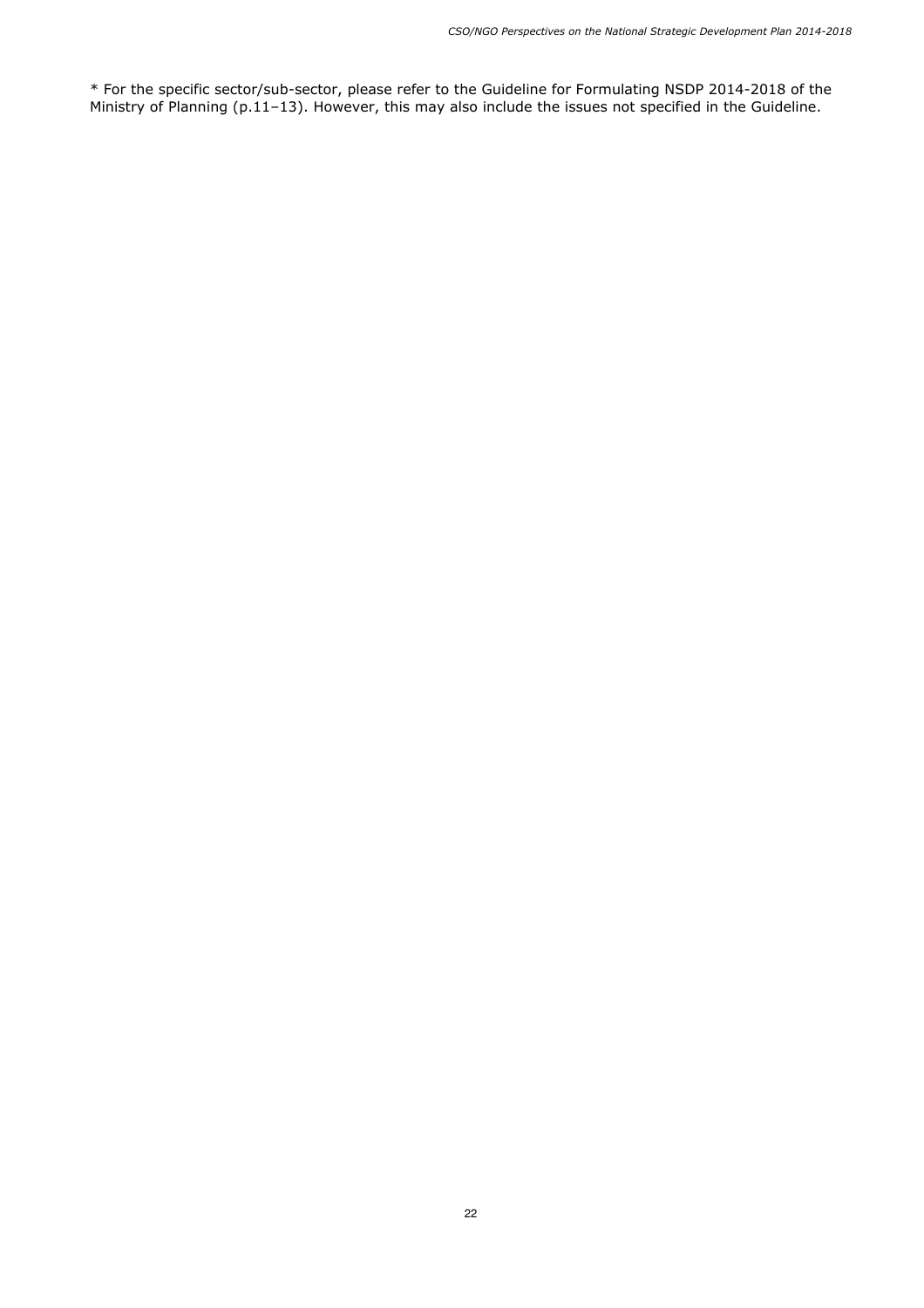# **10. Disability**

| Appreciation of the progress of<br><b>NSDP Update (2009-2013)</b><br>implementation and challenges                                                                                                                                                                         | Key aspects to be proposed in the                                                                                                                                                                                                                                                                                | <b>Space for CSO/NGO</b><br>engagement                                                                                                                                                           |
|----------------------------------------------------------------------------------------------------------------------------------------------------------------------------------------------------------------------------------------------------------------------------|------------------------------------------------------------------------------------------------------------------------------------------------------------------------------------------------------------------------------------------------------------------------------------------------------------------|--------------------------------------------------------------------------------------------------------------------------------------------------------------------------------------------------|
| We appreciate the RGC ratification of<br>the UNCRPD and development of the<br>Law on the protection and the<br>promotion of the rights of persons with<br>disabilities and sub-decrees.<br>Many persons with disabilities have<br>received vocational training in centres  | We propose that disability be included<br>in the NSDP 2014-2018 as crosscutting<br>issue because it cuts across all sectors.<br>Monitoring of implementation of<br>UNCRPD and Law on the Protection and                                                                                                          | CDPO with relevant<br>NGOs provide technical<br>support across<br>ministries to inform<br>disability inclusive policy<br>development. CDPO<br>work with DPOs and                                 |
| and are being employed to earn a<br>living. Although significant progress has<br>been made, the magnitude of the<br>problems is daunting in light of the<br>available resources.                                                                                           | the Promotion of the Rights of Persons<br>with Disabilities.<br>Promote implementation of and<br>monitor implementation of sectoral                                                                                                                                                                              | disability NGOs to<br>develop and implement<br>tools to monitor<br>implementation of<br>UNCRPD and Law on the                                                                                    |
| World Report on Disability (2012) from<br>the World Health Organization<br>highlighted the fact that people with<br>disabilities are more likely to be<br>unemployed and earn less. They<br>experience higher rates of poverty,<br>higher rates of deprivation e.g. access | disability inclusive policies for mainly<br>education, health care, employment,<br>gender, social safety net, public<br>transport, physical infrastructure and<br>information through the integration of<br>disability references and indicators, a<br>cross-cutting issue, into the NSDP<br>Update (2014-2018). | Protection and the<br>Promotion of the Rights<br>of Persons with<br>Disabilities. CDPO<br>coordinate with relevant<br>NGOs and DPOs to<br>promote<br>implementation of and                       |
| to education, food insecurity, access to<br>safe water, sanitation, adequate<br>housing, health care (extra costs for<br>personal support, medical care,<br>assistive devices).<br>Furthermore, the 2009 ILO study noted                                                   | Support the development of guidelines<br>on the integration of disability in<br>development programs and awareness<br>raising activities about rights of<br>persons, especially women and girls<br>with disabilities into the actions of the                                                                     | to monitor<br>implementation of<br>sectoral disability<br>inclusive policies.<br>CDPO with relevant<br>NGOs provide technical<br>support and awareness                                           |
| that having a child or adult with a<br>disability has negative economic effects<br>on a household due to loss of working<br>hours for caregivers in the family.<br><b>Disability Network Consultation</b>                                                                  | Ministry of Interior and its<br>administrative reform process and<br>related capacity development.<br>Promote community-based                                                                                                                                                                                    | raising and sensitizing<br>activities to build<br>capacity for<br>development of<br>guidelines on the                                                                                            |
| indicated that people with multiple<br>disabilities, intellectual disability,<br>mental health disability, blind, deaf and<br>people with head injuries are not<br>having their needs met regarding<br>support and rehabilitation services.                                | rehabilitation and disability<br>mainstreaming into existing services<br>(health and economic) over inclusion<br>into pension schemes with gender<br>responsiveness.<br>Review and adjust the current disability                                                                                                 | integration of disability<br>in development<br>programs.<br>CDPO work with DPOs<br>and disability NGOs to<br>gather relevant data                                                                |
|                                                                                                                                                                                                                                                                            | definition, and monitor and collect<br>statistics in line with the UNCRPD and<br>recommendations of UNESCAP.<br>Distinguish between causes of<br>impairment/functional limitations and<br>causes off disabling situations barriers<br>to participation.                                                          | and CDPO advocate for<br>community-based<br>rehabilitation and<br>disability mainstreaming<br>into existing services.<br>CDPO consult with<br>DPOs, NGOs and other<br>relevant agencies and      |
|                                                                                                                                                                                                                                                                            | To step-up policing of gender-based<br>violence against disabled women.<br>To step-up policing of gender-based<br>violence as a cause of disability among<br>women. To provide social welfare<br>benefits to caretakers of disabled<br>persons of either sex.                                                    | provide technical<br>support torelevant<br>ministries to review and<br>adjust the current<br>disability definition.<br>CDPO provide technical<br>support to develop an<br>appropriate disability |
|                                                                                                                                                                                                                                                                            |                                                                                                                                                                                                                                                                                                                  | module to collect<br>accurate and reliable<br>disability data. CDPO<br>work with DPOs, NGOs<br>and other relevant<br>agencies to develop                                                         |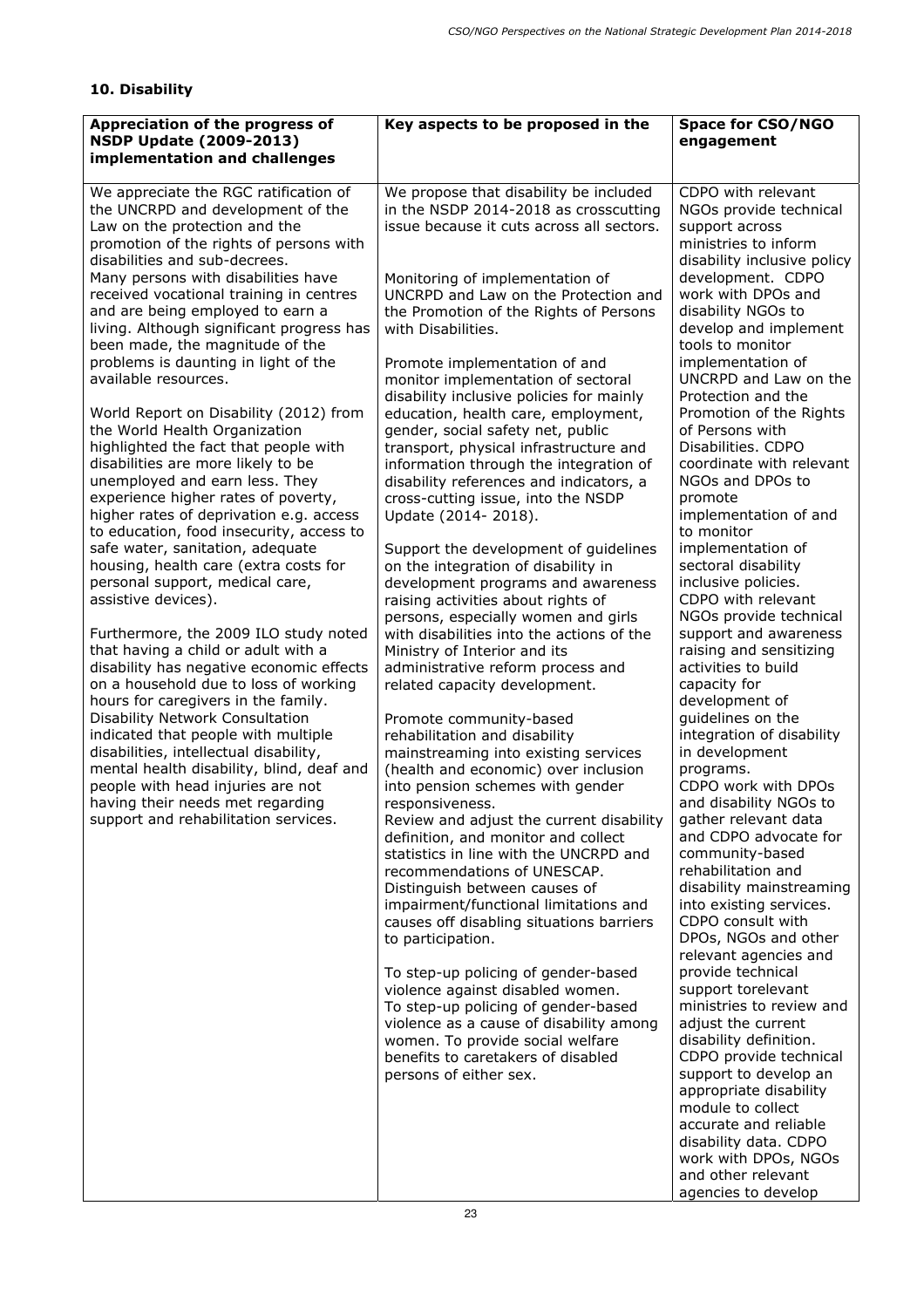| -validity.<br>data | monitoring tools assess |
|--------------------|-------------------------|
|--------------------|-------------------------|

Mr. Ngin Saorath Executive Director, Cambodian Disabled People's Organization (CDPO) Address: Wat Than, Norodom Blvd, TonleBasac, Chamkar Morn, Phnom Penh, Cambodia Phone/Fax: (+855) 23 22 18 23/ 12 851 841, 16 851 841 Email: director@cdpo.org, Website: www.cdpo.org

#### **Note:**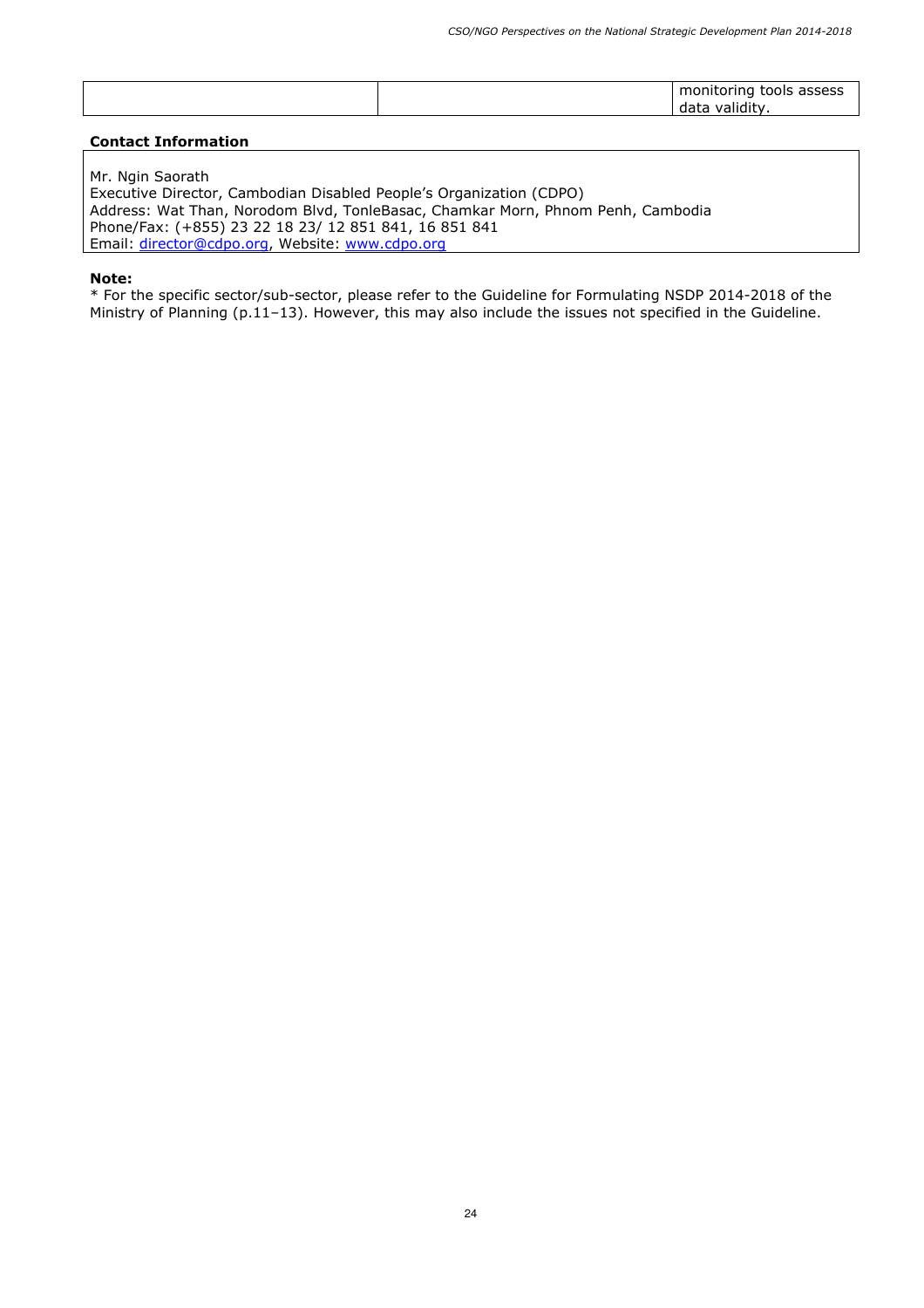## **11. Gender**

| Appreciation of the progress of<br><b>NSDP Update (2009-2013)</b><br>implementation and challenges                                                                                                                                                                                                                                                                                                                                                                                                                                                                                                                                                                                                                                                                                                                                                                                                                                                                                                                                                                                                                                                                                                                                                                                                     | Key aspects to be proposed in the<br><b>NSDP 2014-2018</b>                                                                                                                                                                                                                                                                                                                                                                                                                                                                                                                                                                                                                                                                                                                                                                                                                                                                                                                                                                                                                                                                                                                                                                                                                                                                            | <b>Space for CSO/NGO</b><br>engagement                                                                                                                                                                                                                                                                                                                                                                                                             |
|--------------------------------------------------------------------------------------------------------------------------------------------------------------------------------------------------------------------------------------------------------------------------------------------------------------------------------------------------------------------------------------------------------------------------------------------------------------------------------------------------------------------------------------------------------------------------------------------------------------------------------------------------------------------------------------------------------------------------------------------------------------------------------------------------------------------------------------------------------------------------------------------------------------------------------------------------------------------------------------------------------------------------------------------------------------------------------------------------------------------------------------------------------------------------------------------------------------------------------------------------------------------------------------------------------|---------------------------------------------------------------------------------------------------------------------------------------------------------------------------------------------------------------------------------------------------------------------------------------------------------------------------------------------------------------------------------------------------------------------------------------------------------------------------------------------------------------------------------------------------------------------------------------------------------------------------------------------------------------------------------------------------------------------------------------------------------------------------------------------------------------------------------------------------------------------------------------------------------------------------------------------------------------------------------------------------------------------------------------------------------------------------------------------------------------------------------------------------------------------------------------------------------------------------------------------------------------------------------------------------------------------------------------|----------------------------------------------------------------------------------------------------------------------------------------------------------------------------------------------------------------------------------------------------------------------------------------------------------------------------------------------------------------------------------------------------------------------------------------------------|
| Gender mainstreaming in national<br>policies and programmes<br>We note the comment that a larger<br>number of ministries are preparing and<br>implementing gender mainstreaming<br>programmes. While some progress has<br>been made, the following attendant<br>issues need be addressed:<br>It is crucial that eventually all<br>$\bullet$<br>ministries take on-board gender<br>mainstreaming measures, as public<br>policy should be advanced in a<br>concerted, coordinated and<br>harmonised manner.<br>It is not enough to have laws,<br>policies and programmes in place.<br>These must be effectively<br>implemented.<br>Buy-in by the various stakeholders<br>$\bullet$<br>is critical to effective<br>implementation of programmes.                                                                                                                                                                                                                                                                                                                                                                                                                                                                                                                                                          | Gender mainstreaming in national<br>policies and programmes<br>MOWA to monitor gender<br>$\bullet$<br>mainstreaming across the<br>government, regularly publishing<br>progress statistics.<br>MOWA to regularly publish a Gender<br>Development Index, which presents<br>disaggregated data for indigenous,<br>disabled and LBT women among<br>other minority demographics.<br>To educate and train government<br>$\bullet$<br>officials on gender-sensitive laws<br>and policies and their effective<br>implementation.<br>To educate and consult with the<br>public in advance on gender-<br>sensitive laws and policies before<br>implementation of<br>policies/programmes.                                                                                                                                                                                                                                                                                                                                                                                                                                                                                                                                                                                                                                                        | NGOs appreciate for<br>$\bullet$<br>providing<br>opportunity for NGO<br>participation in<br>policy development<br>and dialogues. NGOs<br>are ready to<br>constructively<br>engage with relevant<br>RGC institutions in<br>policy consultation,<br>partnership and<br>other cooperation in<br>all levels related to<br>gender.<br>NGOs to be<br>meaningfully and<br>fully consulted, for<br>the legal framework<br>to be adapted and<br>monitoring. |
| <b>Legal protection of women</b><br>There is scarce mention of the plight<br>of migrant workers as regards their<br>exploitation and ill-treatment<br>overseas. Migrant workers are<br>provided little protection by<br>Cambodian law.<br>There is scarce mention of legal<br>protection measures as regards land<br>disputes. A large proportion of those<br>implicated by land disputes are<br>women due to lower level of<br>education among women. Women<br>are also more badly affected land<br>disputes due to their weaker<br>economic status.<br><b>Economic empowerment of women</b><br>The statistics seem to indicate that<br>the number of unpaid domestic<br>workers has sharply reduced,<br>particularly among female workers.<br>Coupled with statistics that the<br>number of women with wage<br>employment has risen and the fact<br>of a rapidly modernising economy, it<br>might be inferred that more women<br>are able to leave their employment<br>in the non-formal sector for better<br>and more stably remunerated<br>employment in the formal sector.<br>This however does not preclude<br>economic exploitation of women<br>labour in formal sector employment.<br>Where before the women did not<br>face as stern competition from men<br>in their non-formal sector jobs, | <b>Legal protection of women</b><br>Stronger legal measures need be<br>$\bullet$<br>implemented to protect women who<br>migrate in search of economic<br>opportunities. Firstly, there should<br>be stronger enforcement of The<br>Sub-Decree on The Management of<br>the Sending of Cambodian Workers<br>Abroad through Private Recruitment<br>Agencies. Also, there need be<br>stronger bilateral agreements with<br>receiving countries and implement<br>structures of monitoring and<br>evaluation to ensure that their<br>women workers are treated fairly<br>and properly while overseas. In<br>particular, the terms of the<br>Memorandum of Understanding<br>between Cambodia and Malaysia<br>regulating the recruitment and<br>employment of Cambodian domestic<br>migrant workers should be made<br>public.<br>There need be the promoting of<br>greater awareness of land rights<br>among women. The government<br>must make greater effort to inform<br>and seek input from women about<br>government land development<br>plans. The government must ensure<br>concrete post-eviction plans are put<br>in place following government<br>acquisition of land. In the case of<br>the land rights of agricultural<br>workers, the government should<br>regulate the credit industry to<br>ensure fair and equitable terms to |                                                                                                                                                                                                                                                                                                                                                                                                                                                    |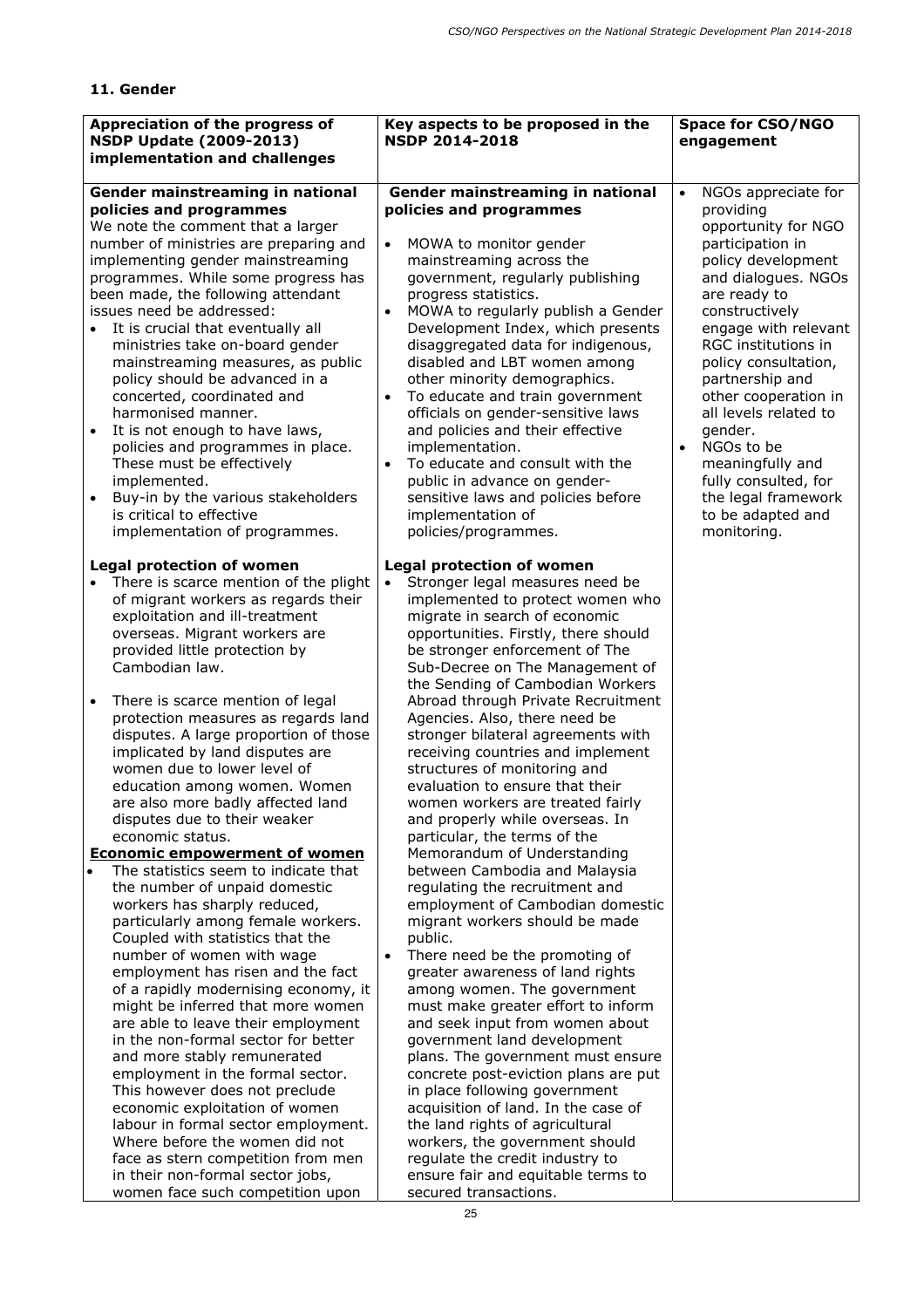entering the formal sector.

- Therefore even as figures indicate an increase in the proportion of Cambodia's total wage employment being women, there is a need to ensure wage equity before the conclusion that women labour is better-off overall can be drawn.
- Maintaining employment is equally as important as gaining employment. There is no information on the employment turnover rate in the female workforce. We do not know whether women experience gender-based discrimination when they are retrenched due to pregnancy and their exercising of maternity leave. Likewise, we do not know whether women have to leave the workforce due to lack of access to childcare services.
- Absent is disaggregated data on the number of women taking up employment as entertainment workers. This is pertinent as many of such workers do not enter into the line knowingly or voluntarily.
- Absent is information on work environments and conditions. The gaining of wage employment does not necessarily connote improved wellbeing as it does not preclude economic exploitation and the endangering of human security. In particular, women entertainment workers are highly vulnerable to GBV and to contracting sexual diseases.

### **Promotion of women in decisionmaking**

- We note the increase in female representation in decision-making in politics, that is female representation in the national government and the legislature, and the increase in the proportions of female vice-governors and commune council members. We do however also note that emplacement quotas have not been fulfilled. More need be done to increase women's representation.
- While there are indications that the proportion of women civil servants has increased, it is unclear whether this is mirrored by an increase in the proportion of women in decision-making positions within public administration.
- Absent is information on the employment turnover rate of women in decision-making positions in politics and public administration. To ensure stable, consistent and

#### **Economic empowerment of women**

- More initiatives and investment are necessary for enhancing women's access to market information and market-oriented skills.
- More initiatives to raise women's protection in the informal sectors. More financial support should be extended to women entrepreneurs.
- There is a need to police and sanction discrimination in the workplace based on gender, and to ensure women can exercise their labour rights without endangering job security. A department within the Ministry of Women's Affairs should be set up to receive and deal with complaints about gender-based discrimination in the workplace.
- Women's awareness among of their labour rights should be enhanced.
- Union representation of women should be enhanced.
- A detailed analysis of the employment data of entertainment workers should be pursued. Trends in the employment data of entertainment workers should be investigated.
- Short-term contract workers should be entitled to retrenchment benefits to compensate for the instability of their employment.
- Steps should be taken towards formalisation and regulation of nonformal industries. These steps must encompass preparatory phases to ensure that women in non-formal industries can meet the standards and conditions put in place by formalisation and regulation in so as to be able to maintain employment in those industries.
- There is need for proper regulation of all industries to prevent economic exploitation of women and endangerment of human security. The law on minimum wage should apply to all industries. A pressing instance is for the law on minimum wage to extend to the construction industry.
- Workplace safety laws should apply to all industries.
- The Labour Law should be expanded to include domestic work.
- Women minority groups must not be neglected in the economic empowerment of women. Antidiscrimination provisions need to be included in the Labour Law in order that indigenous, disabled and lesbian, bisexual and transgender (LBT) women can fully access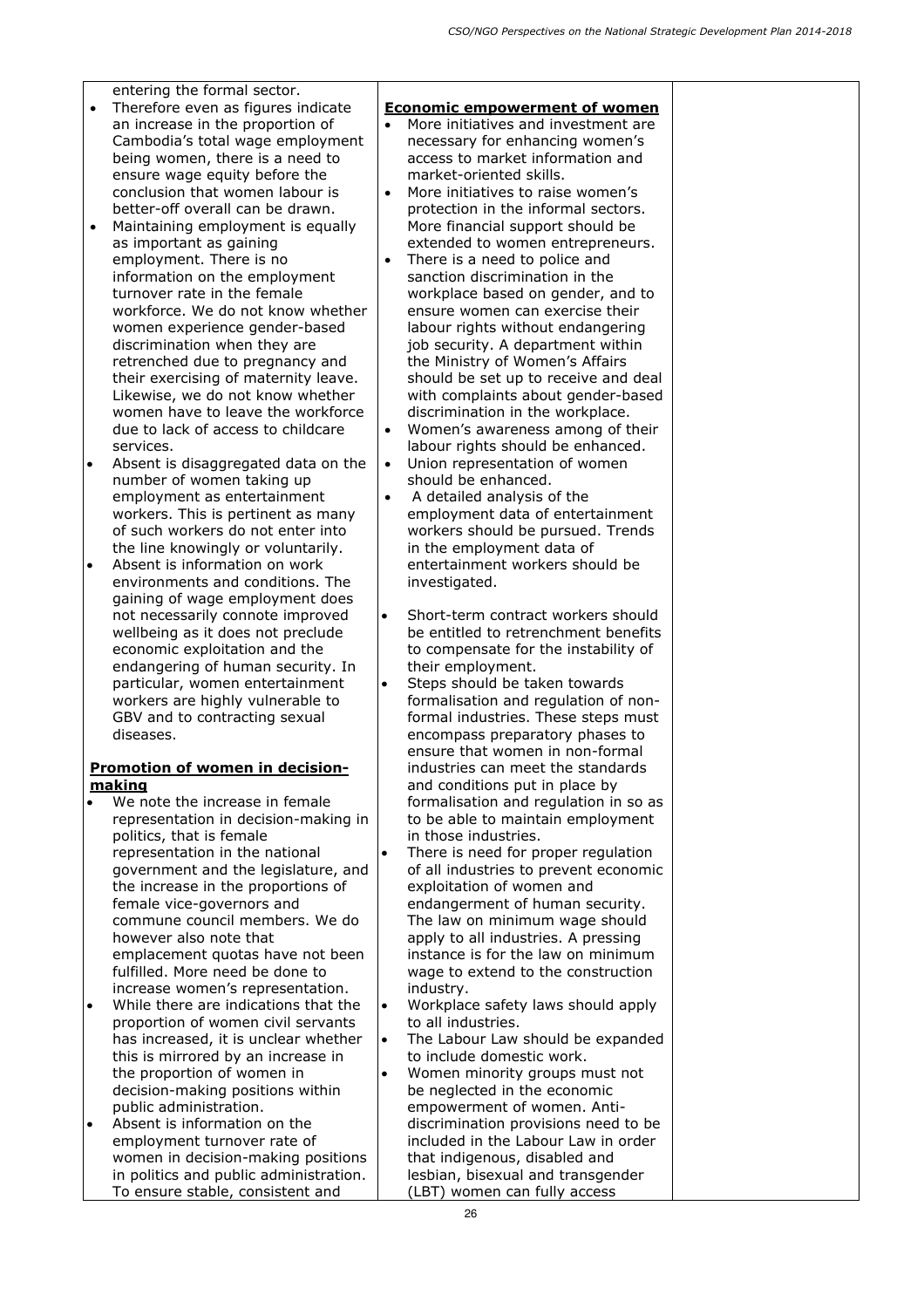coherent representation on women issues, the career of women decision-makers must be enduring.

 Also absent is data on the representation of indigenous, disabled and lesbian, bisexual and transgender (LBT) women in decision-making capacities.

## **Enhancing women's education**

- We note that significant progress has been made in bringing about gender balance at the primary school education level. Gender balance at the secondary and tertiary school levels is however still left wanting.
- School enrolment numbers in themselves are an inadequate indicator of the state of women's educational progress. Statistics on gender parity of literacy rates need be examined.
- While enrolment is one thing, no indication has been provided as to drop-out rates of women. As while we may see an increase in enrolment numbers, we have no information as to enrolment turnover rates.
- Absent is data on the gender balance in the areas of technical and vocational training.
- Absent is disaggregated data on enrolment of indigenous, disabled and lesbian, bisexual and transgender women.

## **Promotion of health of women**

- Absent are health statistics disaggregated by gender, and the provision of social and health services disaggregated by geographical dispersion.
- Absent are statistics on maternal mortality rates.
- Absent is data on sexual and reproductive health education.

## **Gender-Based Violence**

- We note that violence against women is recognised by more people as a crime. Lacking however are statistics on the number of cases of gender-based violence reported and the number of such cases prosecuted.
- Overall, the attention paid to gender-based violence is sorely lacking. Gender-based violence has not been addressed head-on. This is troubling especially taking into account the fact that GBV deters, inhibits as well as impedes women taking steps to improve their lives.
- Gender-based violence (GBV) is a

economic opportunities.

## **Promotion of women in decisionmaking**

- More initiatives and investment are needed for enhancing women's decision-making capacities and their participation in decision-making. The male populace need be engaged to enhance the acceptance women's participation in decision-making. An aspect of this would be for the inculcation of the equal sharing of social roles.
- Statistics on women in decisionmaking positions within public administration should be published, for instance, judicial officials and prosecutors.
- Greater effort is needed to recruit and retain qualified women in positions of political leadership and public authority. One measure would be to ensure that work environments are conducive and that work conditions are flexible for women's participation in decisionmaking capacities. Organisational support must be provided in order for women to be able to effectively juggle work and family commitments.
- Minimum appointment quotas of indigenous, disabled and LBT women in decision-making capacities.

## **Enhancing women's education**

- Greater effort is required to promote enrolment and retention of women in educational institutions at all levels and areas of education, including technical and vocation training. One such measure would be to offer a greater amount of scholarships to women. Access to education need also be improved by, for instance, building dormitories to accommodate female students attending from far-flung areas.
- Statistics on gender parity of literacy rates, female drop-out rates and gender balance in the areas of technical and vocational training need be published.
- To promote enrolment and retention of indigenous, disabled and LBT women in educational institutions. Such efforts would include improving both physical and social access to education. Greater acceptance of indigenous, disabled and LBT women need be fostered through public campaigns and educational programmes in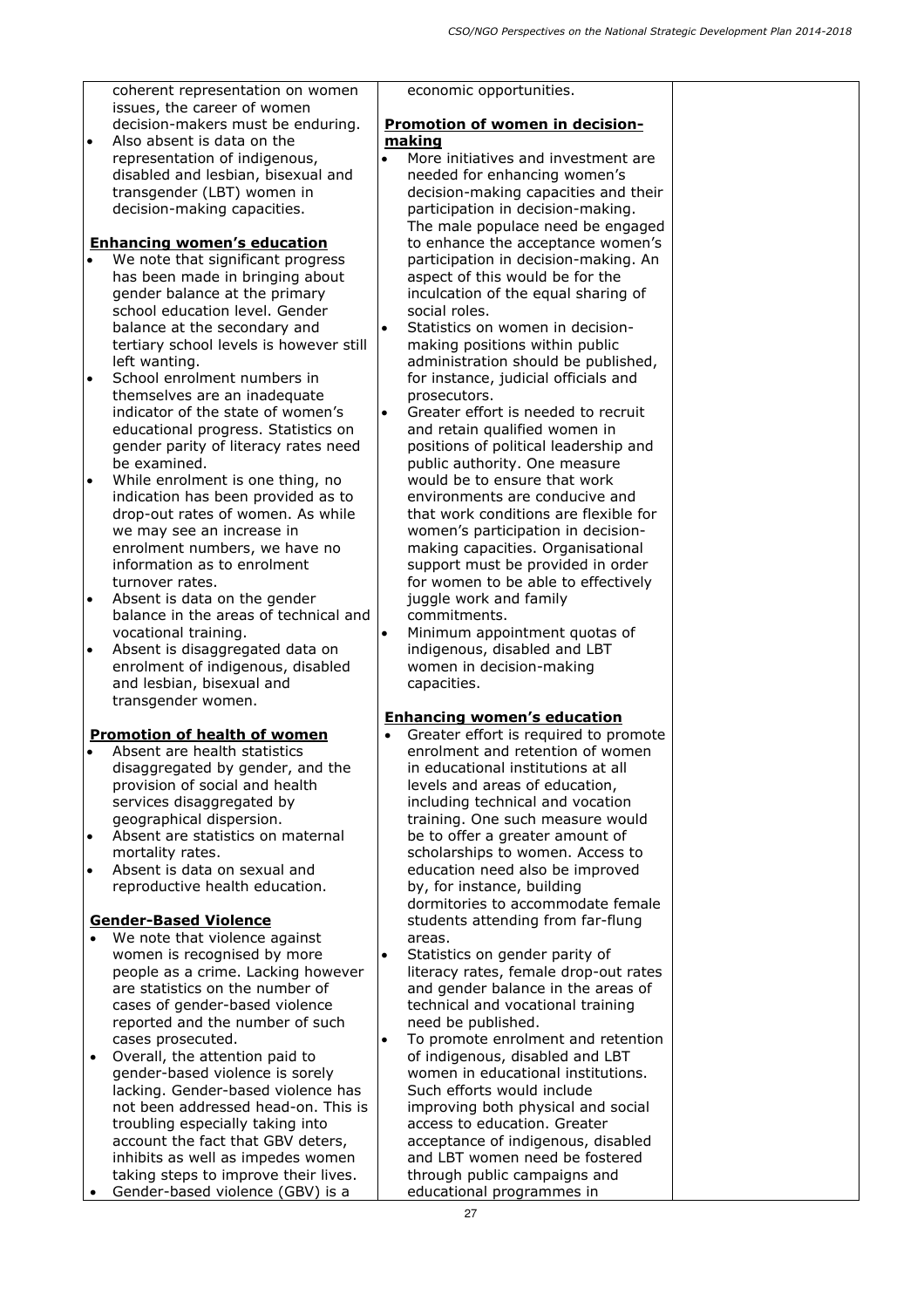deterrent, inhibitor as well as impediment to:

- women being able to freely, fully and productively participate in economic activity, as it threatens the safety and conduciveness of work environments and conditions for women.
- women being able to freely, fully and effectively accessing legal protection, as it affects the physical and mental health and emotional state of women which in turn affects their effective accessing of legal protection.
- women being able to freely, fully and effectively accessing health services, as it affects the physical and mental health and emotional state of women which in turn affects their effective accessing of health services.
- women being able to freely, fully and productively participate in decision-making. GBV affects the physical and mental health and emotional state of women which in turn affects their effective participation in decision-making.

educational institutions.

 To improve the quality of teaching by increasing female teachers and their wages, and creating safe place for them to accommodate.

## **Promotion of health of women**

- More initiatives and investment are needed for improving the provision of and enhancing women's physical and social access to social and health services. It must also be ensured that these services are adequately staffed and provided at adequate standards. For instance, there needs to be incentivisation of highly-qualified and highly-skilled medical and social workers to provide their services in rural communities.
- This is especially so in light of victims of GBV predominantly being women. Special attention should be paid to the plight of indigenous, disabled and LBT women who are particularly vulnerable to GBV and sexual diseases.
- Statistics on maternal mortality need to be regularly publishing.

## **Gender-Based Violence**

- Statistics on the number of cases of gender-based violence reported and the number of such cases prosecuted should be published and tracked.
- Measures to prevent, curb and treat GBV should include the following: (I)Implement educational programmes in and out educational institutions to create awareness, promote norms among men rebuking GBV, educate women about protection rights, sexual and reproductive health and healthy relationship.(ii)Increase the availability, easiness, appropriateness of legal aid and access to justice to all survivors of VAW without discrimination; (iii) Promote an effective police response by, developing by clarifying operational standards and codes of conduct and increasing gender sensitive responsive police protocols; (iv) Expedite the drafting of The Sub-Decree on Administrative Decisions by Local Authorities in Cases of Domestic Violence (DV) as was foreseen by the DV Law of 2005; and (v) Provide clarification on the definition of sexual harassment in the Criminal Code and the Labour Law. (VI) Capacities and resources of key sectors and stakeholders in national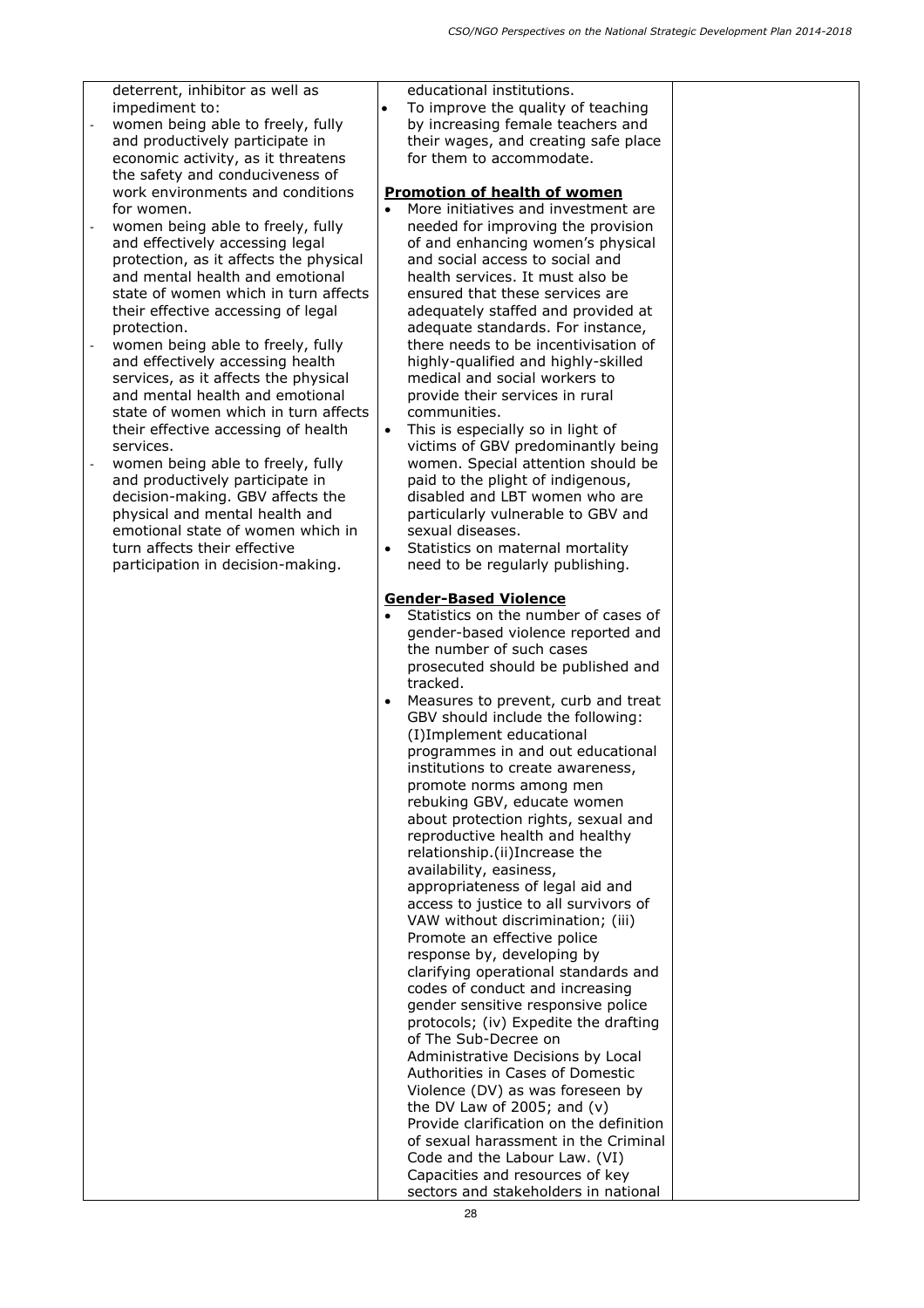| and sub-national levels need to be<br>strengthened to respond on VAW. |  |
|-----------------------------------------------------------------------|--|
|                                                                       |  |

Ms. Ros Sopheap Executive Director, Representative of Gender and Development Network Gender and Development for Cambodia (GADC) Address: #89,str.288, Sangkat Olympic, Khan Chamkarmorn, Phnom Penh, Cambodia Phone/Fax: (855 23) 215 137/(855 23) 996 934 Email: ed@gadc.org.kh, Website: www.gadc.org.kh

#### **Note:**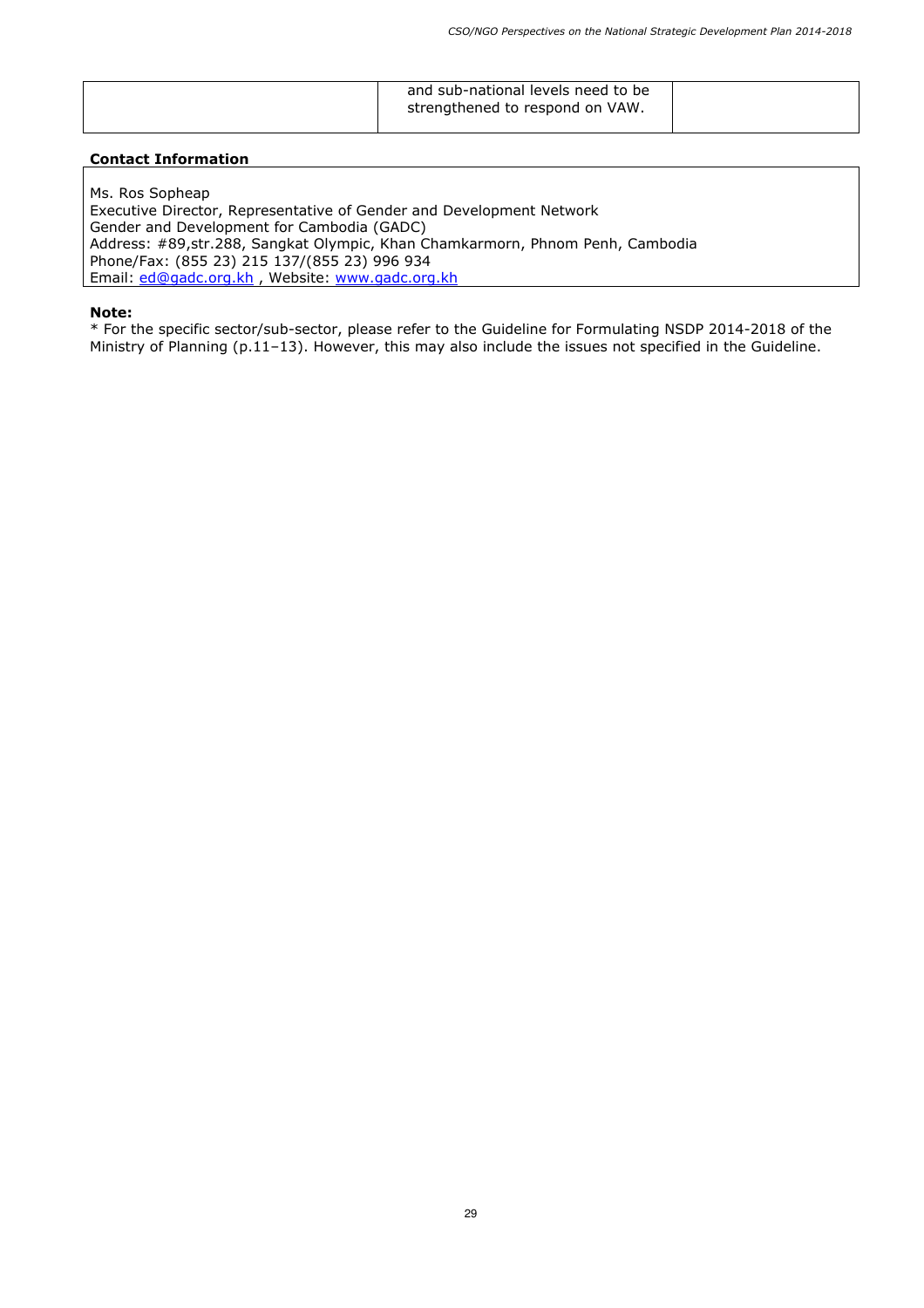# **12. Disaster Management**

| Appreciation of the progress of<br><b>NSDP Update (2009-2013)</b><br>implementation and challenges                                                      | Key aspects to be proposed in the<br><b>NSDP 2014-2018</b>                                                                                                                              | <b>Space for CSO/NGO</b><br>engagement                                                                                 |
|---------------------------------------------------------------------------------------------------------------------------------------------------------|-----------------------------------------------------------------------------------------------------------------------------------------------------------------------------------------|------------------------------------------------------------------------------------------------------------------------|
| <b>Disaster Management (NSDP</b><br>2009-2013):<br>134:<br>• Law on the disaster management.<br>• National policy on the disaster                       | Development of clear/ practical<br>guideline on DRR mainstreaming<br>strategy - identifying the key sectors<br>where DRR should be integrated. With<br>each sector clearly articulating | CSO/ NGO consultation<br>on revised draft DM<br>Law, to be led by<br>NCDM.                                             |
| management.<br>• Participation in the adoption of the<br>Hyogo Framework for Action 2005 -<br>2015.                                                     | activities to be implemented, targets to<br>be achieved and indicators on progress<br>achievement in which gender balance<br>and equity is carefully considered and<br>included.        | CSO/ NGO consultation<br>on drafting of National<br>DRR/DM policy<br>(sectoral).                                       |
| Progress:<br>Law still in draft form, being revised.<br>National Policy - comprehensive policy<br>not developed, awaiting finalization of               | Finalisation and dissemination of the<br>DM Law and Policy, with clearly<br>assigned SOPs.                                                                                              | CSO/ NGO consultation<br>on drafting of SNAP<br>2014-18.                                                               |
| the DM Law.<br>Hyogo Framework for Action (HFA)<br>adopted and integrated into 2008-13<br>SNAP.<br>135:                                                 | Development of practical and<br>achievable SNAP 2014-18, in line with<br>AADMER commitments, with clear<br>targets, time-line, persons responsible,                                     | CSO/ NGO consultation/<br>input into sectoral/<br>departmental DRR/DM<br>plans to assist the<br>establishment of clear |
| • National Action Plan and Strategy on<br>Disaster Risk Reduction 2008-2013.<br><u>Progress:</u><br>5 year SNAP developed - progress on                 | M&E Framework, with annual<br>operational plan and annual reviews on<br>progress achieved, mechanism for<br>sharing progress/ challenges with                                           | targets and indicators<br>(priorities).<br>Civil Society DM/ DRR                                                       |
| achievement mixed - many key<br>indicators partially met. No annual<br>operational plans for the follow-up, or a<br>mechanism for monitoring/ reporting | stakeholders in which gender and<br>disability working group are included in<br>the process.                                                                                            | Joint Action Group<br>(JAG) in collaboration<br>with NCDM to provide<br>technical assistance to                        |
| progresses.<br>327:<br>• Identify and develop a strategy to<br>deal with the anticipated impact of                                                      | Finalisation/ implementation of the<br>Climate Change Strategic Plan (CCSP).<br>Increased coordination/ synergies for                                                                   | individual Ministries in<br>the identification and<br>articulation of sectoral<br>DRR/ DM cross cutting                |
| the climate change, and<br>strengthening disaster management<br>capabilities.<br>Progress:                                                              | both Disaster Risk Reduction and<br>Disaster Response.<br>Strengthen NCDMs role in line-ministry<br>DRR plan development/ coordination/                                                 | activities to reduce the<br>negative impacts of<br>natural disasters on<br>Cambodia's                                  |
| The Climate Change Strategic Plan<br>(CCSP) drafted/ in development/ not<br>finalised.<br>432:                                                          | annual review of target achievements.<br>Establishment of permanent<br>mechanism for coordinating DRR at                                                                                | development progress.                                                                                                  |
| • Reform of Disaster Management<br>System in order to meet the needs at<br>all levels.                                                                  | national level through a multi-<br>stakeholder National Platform for<br>mainstreaming DRR into development                                                                              |                                                                                                                        |
| • Promote the establishing of a disaster<br>management working group (DMWG)<br>at ministries/ agencies.<br>• Formulate legal and regulatory             | policies, planning and programmes.<br>Improved coordination of line ministries<br>DRR activities with the sub-national<br>level.                                                        |                                                                                                                        |
| framework, Standard Operation<br>Procedure (SOP), and policy<br>guidelines for disaster management.<br>Progress:                                        | Finalisation/ implementation of policy/<br>guidelines for DRR integration into<br>National/ sub-national Planning                                                                       |                                                                                                                        |
| Reform of DM System on-going, need<br>institutionalized structure, with clear<br>strategy.<br>DMWG established, varying levels of                       | processes with consideration of gender,<br>ethnicity, and disability issues<br>Roll-out of EPRP guidelines. All                                                                         |                                                                                                                        |
| progress, lacking clear coordinated<br>strategy, does not meet regularly.<br>Law still in draft form, so no legislative<br>foundation.                  | provinces to develop standard CPs in-<br>line with EPRP Guidelines (budgeted<br>allocated for development/ annual<br>review).                                                           |                                                                                                                        |
| NCP developed, as yet not<br>operationalised.                                                                                                           | NCP revision/ finalisation and                                                                                                                                                          |                                                                                                                        |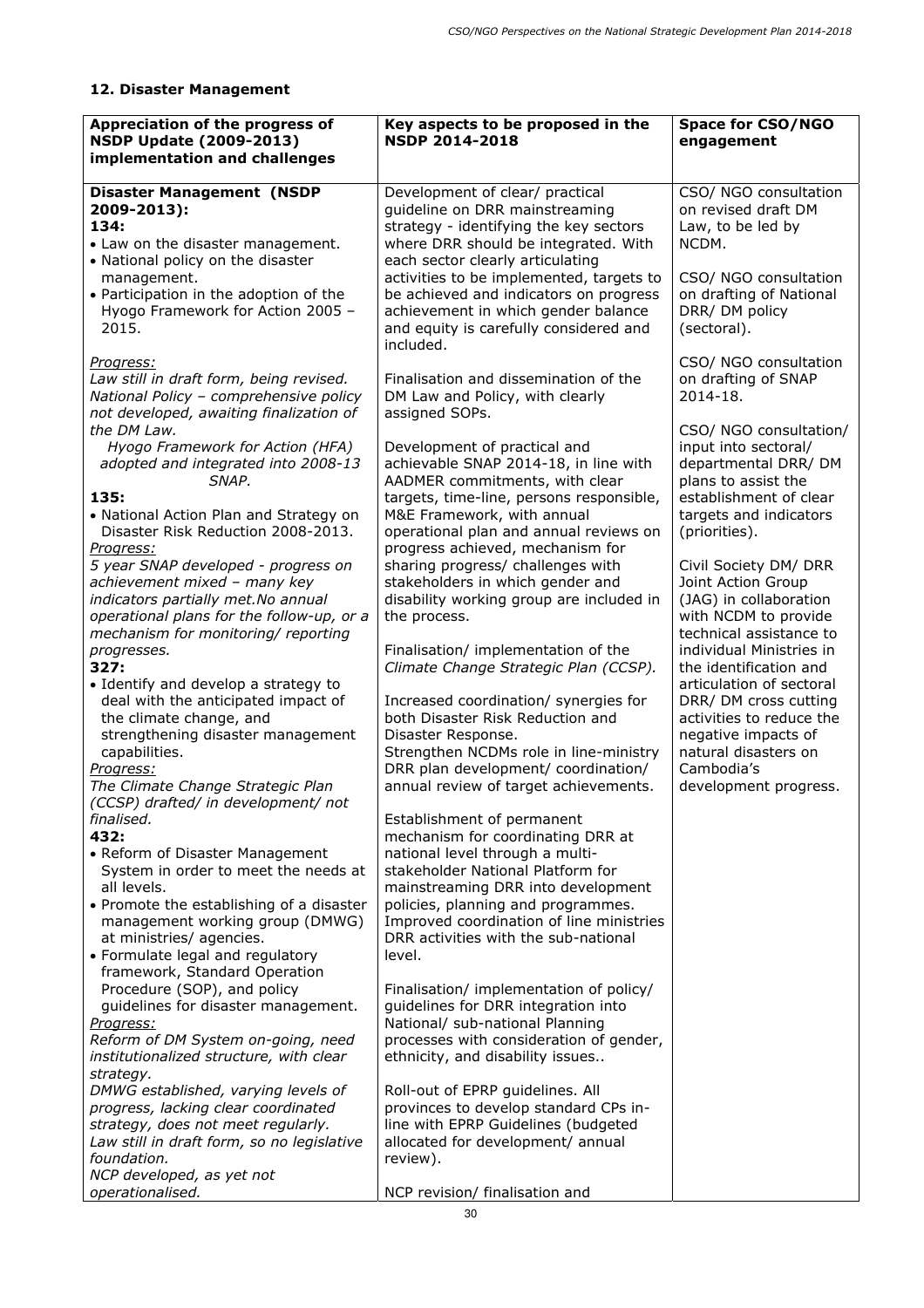| SOPs to be clearly articulated and              | dissemination.                     |  |
|-------------------------------------------------|------------------------------------|--|
| institutionalised.                              |                                    |  |
| Guideline on the integration DRR/CCA            | Standard EWS with focus on hazard  |  |
| into the (CIP/CDP) and the Provincial           | prone provinces/ annual simulation |  |
| Development Planning process                    | exercise.                          |  |
| developed, not finalized/ implemented.          |                                    |  |
| 433:                                            |                                    |  |
| • Ensure disaster risk reduction in             |                                    |  |
| preparedness for emergency response             |                                    |  |
| at both the national and grassroots             |                                    |  |
| levels,                                         |                                    |  |
| • Strengthen the management of                  |                                    |  |
| disaster risks and preparedness for             |                                    |  |
| emergency response at sub-national              |                                    |  |
| and community levels,                           |                                    |  |
| • Identify, assess and monitor disaster         |                                    |  |
| risks and enhance early warning                 |                                    |  |
| systems<br>• Use knowledge, recent findings and |                                    |  |
| education to build a culture of safety          |                                    |  |
| and resilience at all levels                    |                                    |  |
| • Mainstream risk reduction in policies         |                                    |  |
| and programmes of concerned                     |                                    |  |
| ministries and institutions,                    |                                    |  |
| • Strengthen preparedness for effective         |                                    |  |
| response to disasters at every level.           |                                    |  |
| Progress:                                       |                                    |  |
| Little involvement of the research              |                                    |  |
| institutes in DRR.                              |                                    |  |
| No DRR mainstreaming strategy                   |                                    |  |
| identifying the key sectors where/ how          |                                    |  |
| DRR should be integrated.                       |                                    |  |
| Standardized Emergency Response and             |                                    |  |
| Preparedness Plan guidelines finalized/         |                                    |  |
| adopted.                                        |                                    |  |
| 453:                                            |                                    |  |
| • Undertake all actions to mitigate             |                                    |  |
| floods in all areas with high economic          |                                    |  |
| potential                                       |                                    |  |
| • Urgently respond to the needs of              |                                    |  |
| people residing in the areas affected           |                                    |  |
| by drought, flood and other calamities          |                                    |  |
| caused by water.                                |                                    |  |
| Progress:                                       |                                    |  |
| MOWRAMhas made progress on flood                |                                    |  |
| mitigation.                                     |                                    |  |
| Developments on identifying areas for           |                                    |  |
| evacuation.                                     |                                    |  |
| Sub-national capacity in assessments            |                                    |  |
| and response needs improvements.                |                                    |  |
| Annual drought damage still a big               |                                    |  |
| issue, need for more resource                   |                                    |  |
| allocation. Interventions currently ad-         |                                    |  |
| hoc rather than coordinated/                    |                                    |  |
| systematic.                                     |                                    |  |

In addition to the above the JAG (Joint Action Group for DRR/ DM) would like to make an additional submission. In the Guidelines for formulating the National Strategic Development Plan (NSDP) 2014-2018, Disaster Management is assigned as a Cross Cutting Issue. With such little detail/ guidance provided there is concern that Cross-cutting Issues risk no targets being set by the individual line departments/ Ministries.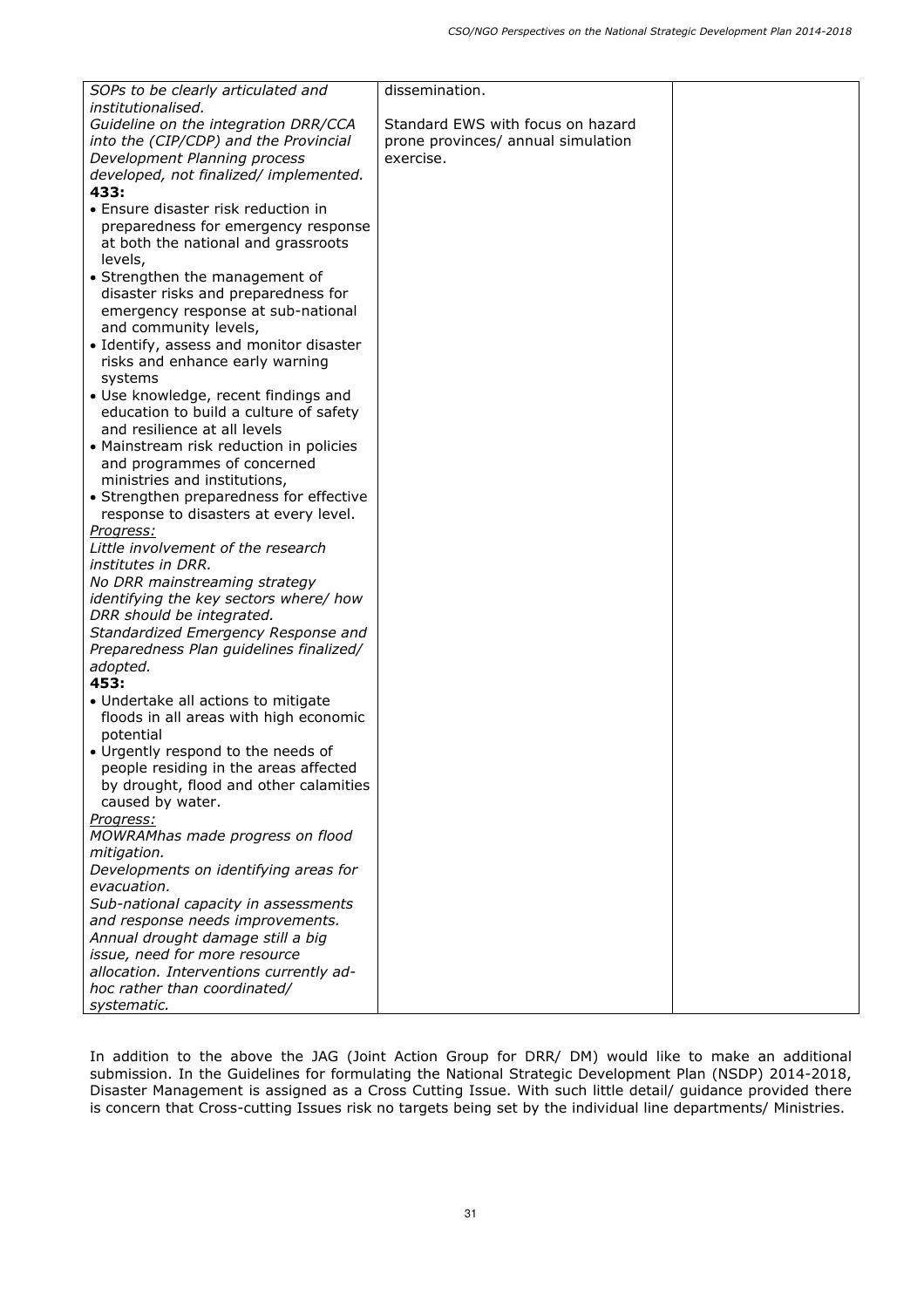Considering the RGCs Disaster Management commitments under the International Hyogo Framework for Action and the regional ASEAN Agreement on Disaster Management and Emergency Response; JAG Members believe that Disaster Management/ DRR should be a stand-alone issue for planning under the NSDP, which should also be mainstreamed into other key sectors (health, education, etc.). However, if it is to remain a Cross Cutting Issue, we note that for Climate Change there is a text box *(on page 4)* which puts emphasis on Climate Change mainstreaming. JAG would like to propose that for Disaster management we also submit a similar text box *(see below)* as it is imperative to mainstream DRR/ DM across relevant line departments/ Ministries.

Additionally, civil society DM/ DRR Joint Action Group (JAG) in collaboration with NCDM is able to provide technical assistance to individual Ministries in the identification and articulation of sectoral DRR/ DM activities to reduce the negative impacts of natural disasters on Cambodia's development progress.

*9. Crosscutting issues: The RGC has identified at least four crosscutting issues: gender, environment and natural resources management, disaster management, and the Public Finance Management (PFM) and attempts are to be made to mainstream these in all the sectors. Additionally, nutrition is one, albeit it cannot crosscut all activities.* 

### **On Disaster Management**

Cambodia is a country prone to being affected by natural disasters which can have a considerable negative impact on Cambodia's economic development, infrastructure, business environment etc. Recognising the importance of reducing the negative impact of natural disasters the RGC has identified the need to mainstream Disaster Risk Reduction/ Disaster Management activities across all sectors. It is important for line ministries to identify the risks in relation to their sectoral activities, and to come up with specific measures/ activities to address the potential negative impacts. Line ministries are requested to consider the following questions when designing your sectoral plans, and detail the measures/ activities identified for action:

- a. What are the natural hazard risks *(flooding, drought, storms etc)* that could adversely affect your areas of operation and should be considered in the planning of your sectoral activities and investments?
- b. Which dedicated Disaster Risk Reduction activities are required in the sector *(e.g. policy, planning tools, pilot projects and research)*?
- c. What are the information and capacity development needs, required to boost sectoral Disaster Risk Reduction capacities?
- d. Is there any support required from other line ministries to manage natural hazard risks *(e.g. joint assessment of climate risk, coordinated design of response policies etc.)*?

#### **Contact Information**

Joint Action Group (JAG) (Member inputs compiled by ActionAid as a member of the JAG) Joint Action Group for DRR/ DM (NGO DRR actors Umbrella Group)

#### **Note:**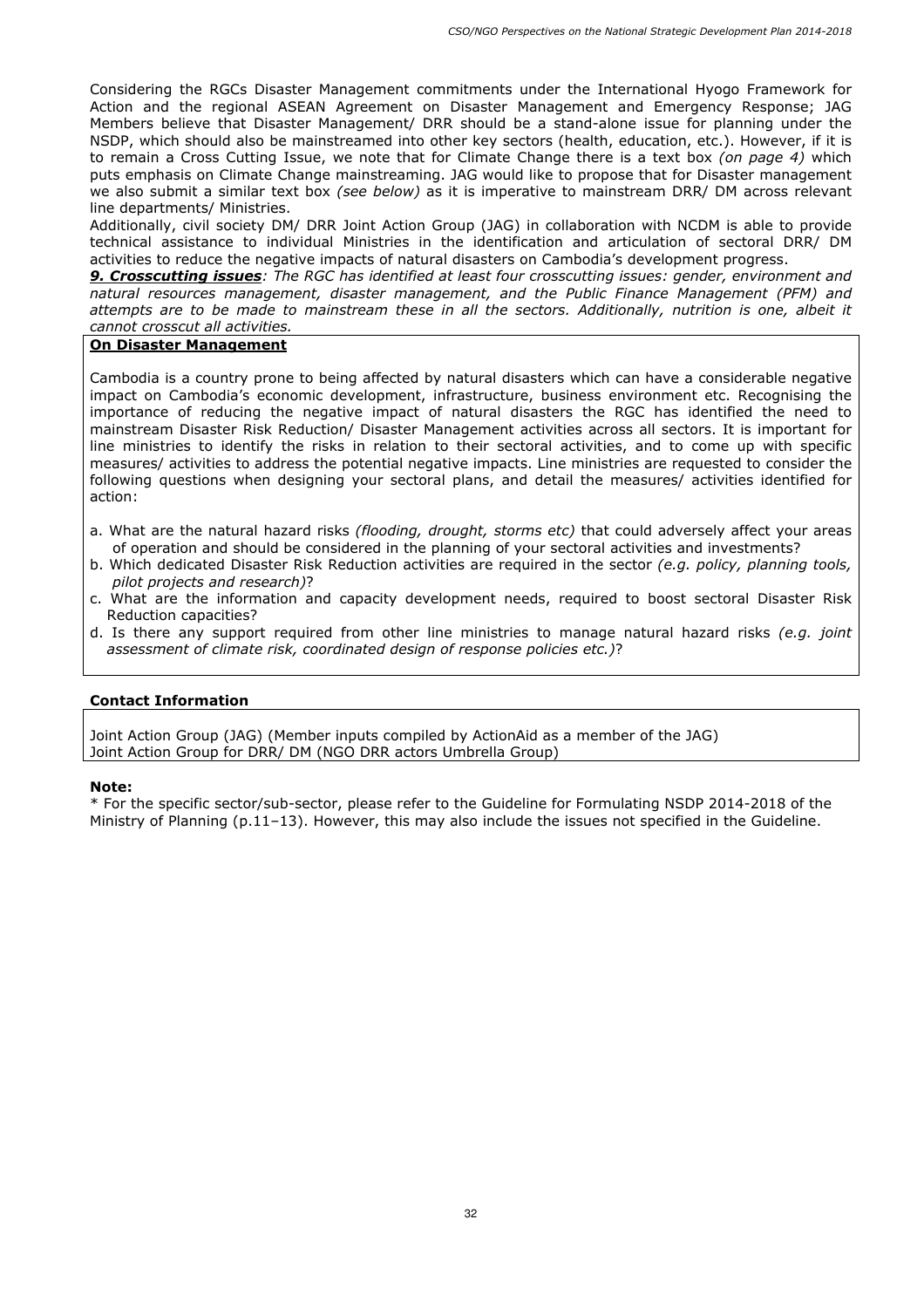## **13. Social and Cultural Development**

Leading NGO: CCC

Contributed NGOs: Krousa Thmey, VCAO, KCDI, EPIC ART, SCADP, WATHNAKPEAP, CLA, KHEMERA, PATA, Khmer Art Academy, and KYA

| Appreciation of the progress of<br><b>NSDP Update (2009-2013)</b><br>implementation and challenges                                                                                                                                                                                                                                                                                                                                                                                                                                                                                                                                                                                                                                                                                                                                                                                                                                                                                                                                                                                                                                                                                                                                                                                                                                                                                                                                                                                                                                                                                                                                                                                                                                                                                                                                  | Key aspects to be proposed in the<br><b>NSDP 2014-2018</b>                                                                                                                                                                                                                                                                                                                                                                                                                                                                                                                                                                                                                                                                                                                                                                                                                                                                                                                                                                                                                                                                                                                                                                                                                                                                                                                                                                                                                                                                                                                                                                                                                                                                                                                                                                                                                                                                                                              | <b>Space for CSO/NGO</b><br>engagement                                                                                                                                                                                                                                                                                                                                                                                                                                                                                                                                                                          |
|-------------------------------------------------------------------------------------------------------------------------------------------------------------------------------------------------------------------------------------------------------------------------------------------------------------------------------------------------------------------------------------------------------------------------------------------------------------------------------------------------------------------------------------------------------------------------------------------------------------------------------------------------------------------------------------------------------------------------------------------------------------------------------------------------------------------------------------------------------------------------------------------------------------------------------------------------------------------------------------------------------------------------------------------------------------------------------------------------------------------------------------------------------------------------------------------------------------------------------------------------------------------------------------------------------------------------------------------------------------------------------------------------------------------------------------------------------------------------------------------------------------------------------------------------------------------------------------------------------------------------------------------------------------------------------------------------------------------------------------------------------------------------------------------------------------------------------------|-------------------------------------------------------------------------------------------------------------------------------------------------------------------------------------------------------------------------------------------------------------------------------------------------------------------------------------------------------------------------------------------------------------------------------------------------------------------------------------------------------------------------------------------------------------------------------------------------------------------------------------------------------------------------------------------------------------------------------------------------------------------------------------------------------------------------------------------------------------------------------------------------------------------------------------------------------------------------------------------------------------------------------------------------------------------------------------------------------------------------------------------------------------------------------------------------------------------------------------------------------------------------------------------------------------------------------------------------------------------------------------------------------------------------------------------------------------------------------------------------------------------------------------------------------------------------------------------------------------------------------------------------------------------------------------------------------------------------------------------------------------------------------------------------------------------------------------------------------------------------------------------------------------------------------------------------------------------------|-----------------------------------------------------------------------------------------------------------------------------------------------------------------------------------------------------------------------------------------------------------------------------------------------------------------------------------------------------------------------------------------------------------------------------------------------------------------------------------------------------------------------------------------------------------------------------------------------------------------|
|                                                                                                                                                                                                                                                                                                                                                                                                                                                                                                                                                                                                                                                                                                                                                                                                                                                                                                                                                                                                                                                                                                                                                                                                                                                                                                                                                                                                                                                                                                                                                                                                                                                                                                                                                                                                                                     |                                                                                                                                                                                                                                                                                                                                                                                                                                                                                                                                                                                                                                                                                                                                                                                                                                                                                                                                                                                                                                                                                                                                                                                                                                                                                                                                                                                                                                                                                                                                                                                                                                                                                                                                                                                                                                                                                                                                                                         |                                                                                                                                                                                                                                                                                                                                                                                                                                                                                                                                                                                                                 |
| <b>Appreciated Implementation</b><br>- Opened for CSO to involve in<br>promoting socio-cultural development<br>through organizational program<br>included cultural heritages and<br>patrimonies.<br>- Actively promoted on cultural heritage<br>and legacies on TV, Radio, and print<br>materials and integrate culture, arts,<br>religion in education program from<br>primary to university.<br>- Documented on cultural heritages as<br>video clip, voice record, CD/DVD, and<br>printed materials.<br>- Promoted Khmer Boxer through<br>National and International<br>competition<br>- Integrated intangible and tangible<br>cultural heritages and legacies into<br>the world heritage.<br>- Created a Living Human Treasure<br>System to promote Cambodian artists<br>and created competition events on<br>the f Khmer cultural heritage such as<br>art, Broran song, Robam, and Poem<br>on TV program.<br>- There were many law and regulation<br>for promoting cultural heritages in<br>national and international level.<br>- Opened for other religious/faith in<br>campaign their religion of in<br>Cambodia and provided freedom for<br>people in faith.<br>- Promoted role of religion in social<br>education and social development<br>through sermon (preaching) such as<br>HIV/AIDs, gender equity, traffic law,<br>social morality on TV program, Radio,<br>and religious events.<br>- Established Buddish University<br>- Built and maintained lots of Wat<br>(Pagodas) in nationwide for Buddhist<br>Cambodian people.<br>- Provided profession trainings to A-cha<br>(person who selects and sets the<br>weddings) to be a professional<br>manner with common procedure of<br>wedding ceremony for Cambodian<br>and providing license.<br><b>Challenges to be improved</b><br>- The 2009-2013 NSDP plan and its | - Add socio-cultural development plan<br>relevant to cultural heritage, arts,<br>religion, and handicraft into NSDP<br>2014-2018 and incorporate into<br>national strategies on community<br>based and eco- tourism, on promotion<br>of rights of individuals or groups to<br>cross cultural and religions<br>Cambodians and ASEANs and allocate<br>national budget for implementation<br>these strategies.<br>- Promote engagement of indigenous<br>people of either sex to show their own<br>group culture in the national or<br>international events in a way that<br>respects and promotes their cultures.<br>- Line ministry should provide<br>profession trainings to communities<br>both men and women on handicraft<br>skills and encouraging public and<br>private sector for investment products<br>and/or services that promote cultures<br>and traditions of Khmer.<br>- Develop strategies to provide support<br>for the arts and culture sector by<br>providing technical assistance and<br>capacity-building for arts and cultural<br>NGO/Association<br>- Create cultural enterprise zones or<br>communities and provide opportunity<br>for sub-national and national<br>competition.<br>- Stimulate markets for Khmer cultural<br>goods through national and<br>international market cultural events.<br>- Strengthen the law enforcement<br>related to arts and cultures at both<br>county and ASEAN level to ensure all<br>the law and regulation are effectively<br>implemented with gender responsive<br>manner.<br>- Work in partnership with government<br>and other stakeholders to promote<br>and contribute to sustain the cultural<br>heritage, legacies, and to identity,<br>traditional, and language of Khmer<br>indigenous people and engage them<br>to involve in community development.<br>- Create a strong monitoring and<br>evaluation system for socio-cultural<br>development sector.<br>- To ensure the preservation of cultural | - Government - NGOs<br>Working Group to<br>facilitate the inputs for<br>the development of<br>national plan, policy,<br>guideline, and<br>regulation related to<br>socio-cultural<br>development.<br>- Partnership with line<br>ministries to<br>implement the<br>developed national<br>policies. Join<br>monitoring the<br>progress of NSDP<br>implementation and<br>provide inputs for<br>improvement.<br>Partnership with line<br>ministry and religions<br>to strengthen the roles<br>and responsibilities of<br>religion in community<br>development and the<br>race of faith for select<br>target groups. |
| progress seemed not well reached out                                                                                                                                                                                                                                                                                                                                                                                                                                                                                                                                                                                                                                                                                                                                                                                                                                                                                                                                                                                                                                                                                                                                                                                                                                                                                                                                                                                                                                                                                                                                                                                                                                                                                                                                                                                                | heritage and traditions does not                                                                                                                                                                                                                                                                                                                                                                                                                                                                                                                                                                                                                                                                                                                                                                                                                                                                                                                                                                                                                                                                                                                                                                                                                                                                                                                                                                                                                                                                                                                                                                                                                                                                                                                                                                                                                                                                                                                                        |                                                                                                                                                                                                                                                                                                                                                                                                                                                                                                                                                                                                                 |
| to Cambodians, especially at sub-                                                                                                                                                                                                                                                                                                                                                                                                                                                                                                                                                                                                                                                                                                                                                                                                                                                                                                                                                                                                                                                                                                                                                                                                                                                                                                                                                                                                                                                                                                                                                                                                                                                                                                                                                                                                   | prevent young women from obtaining                                                                                                                                                                                                                                                                                                                                                                                                                                                                                                                                                                                                                                                                                                                                                                                                                                                                                                                                                                                                                                                                                                                                                                                                                                                                                                                                                                                                                                                                                                                                                                                                                                                                                                                                                                                                                                                                                                                                      |                                                                                                                                                                                                                                                                                                                                                                                                                                                                                                                                                                                                                 |
| national level.                                                                                                                                                                                                                                                                                                                                                                                                                                                                                                                                                                                                                                                                                                                                                                                                                                                                                                                                                                                                                                                                                                                                                                                                                                                                                                                                                                                                                                                                                                                                                                                                                                                                                                                                                                                                                     | formal education up to graduation                                                                                                                                                                                                                                                                                                                                                                                                                                                                                                                                                                                                                                                                                                                                                                                                                                                                                                                                                                                                                                                                                                                                                                                                                                                                                                                                                                                                                                                                                                                                                                                                                                                                                                                                                                                                                                                                                                                                       |                                                                                                                                                                                                                                                                                                                                                                                                                                                                                                                                                                                                                 |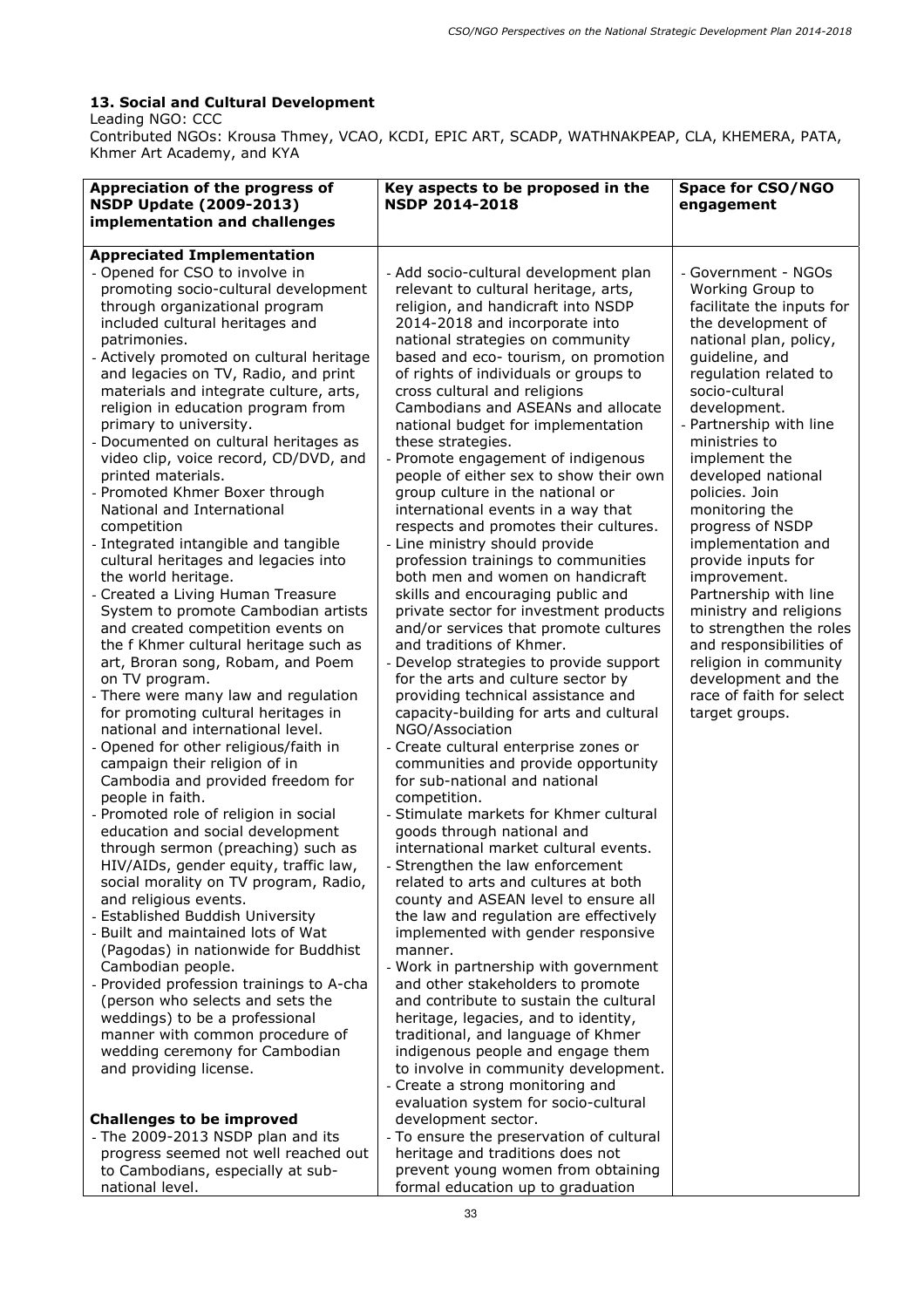Mr. Soeung Saroeun Executive Director, Cooperation Committee for Cambodia (CCC) Address: 9-11, 476, Phnom Penh, Cambodia Phone/Fax: 023 216 009 Emailwww.ccc-cambodia.org

#### **Note:**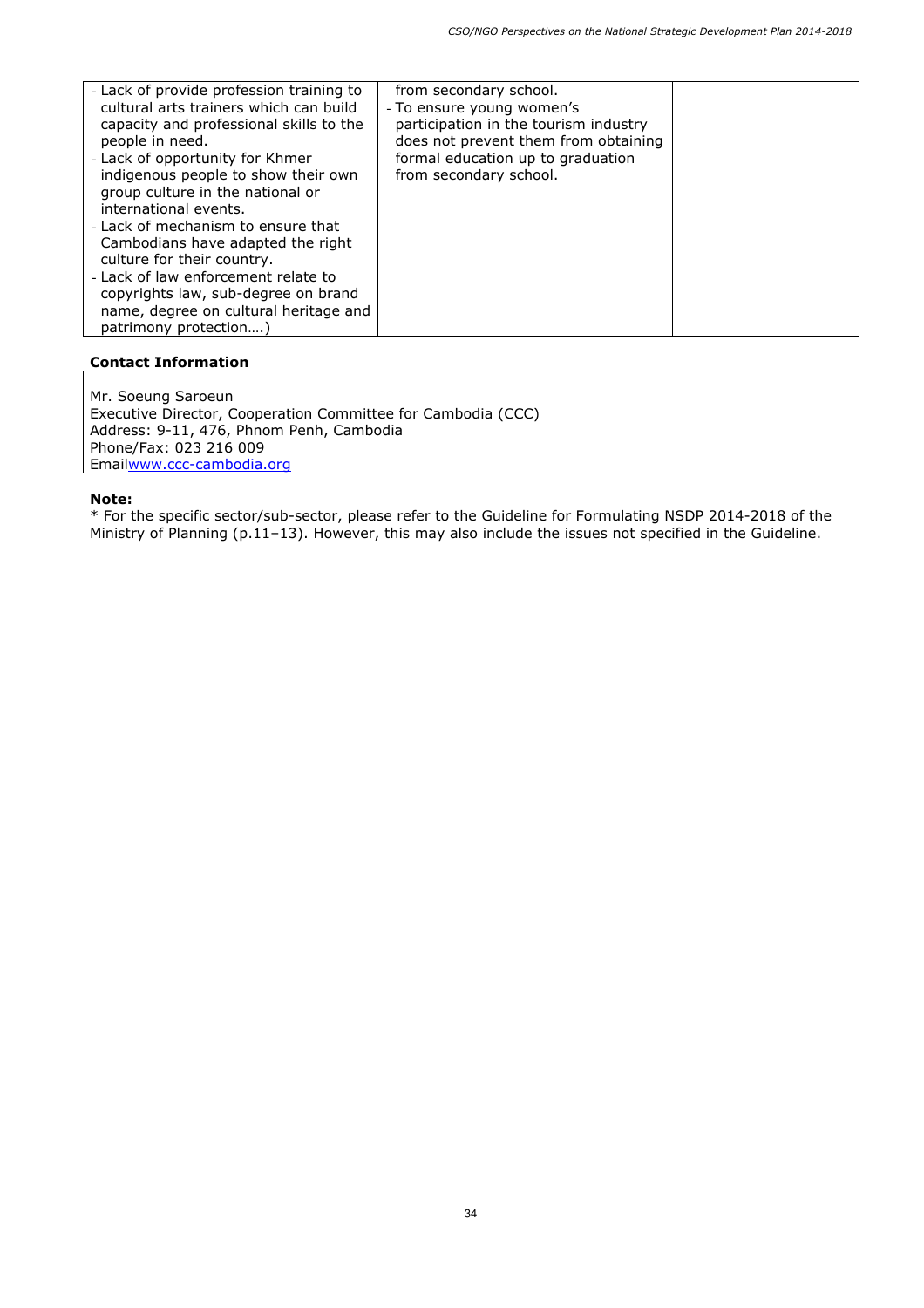## **14. Improving Knowledge and Application of Science and Technology**  Leading NGO: CCC

Contributed NGOs: OI, DDD, PLAN, NEP AND CRS

| Appreciation of the progress of<br><b>NSDP Update (2009-2013)</b><br>implementation and challenges                                                                                                                                                                                                                                                                                                                                                                                                                                                                                                                                                                                                                                                                                                                                                                                                                                                                                                                                                                                                                                                                                                                                                                                                                                                                                                                                                                                                                                                                                                                                                                                                                                                                                                                                                                                                                                                                             | Key aspects to be proposed in the<br><b>NSDP 2014-2018</b>                                                                                                                                                                                                                                                                                                                                                                                                                                                                                                                                                                                                                                                                                                                                                                                                                                                                                                                                                                                                                                                                                                                                                                                                                                                                                                                                                                                                                                                                                                                                                                                                                                                                                                                                                                                                                                                                                                                                            | <b>Space for CSO/NGO</b><br>engagement                                                                                                                                                                                                                                                                                                                                                                                                                                                                                                                                                                                                                                                                                                                                                                                                                                                                   |
|--------------------------------------------------------------------------------------------------------------------------------------------------------------------------------------------------------------------------------------------------------------------------------------------------------------------------------------------------------------------------------------------------------------------------------------------------------------------------------------------------------------------------------------------------------------------------------------------------------------------------------------------------------------------------------------------------------------------------------------------------------------------------------------------------------------------------------------------------------------------------------------------------------------------------------------------------------------------------------------------------------------------------------------------------------------------------------------------------------------------------------------------------------------------------------------------------------------------------------------------------------------------------------------------------------------------------------------------------------------------------------------------------------------------------------------------------------------------------------------------------------------------------------------------------------------------------------------------------------------------------------------------------------------------------------------------------------------------------------------------------------------------------------------------------------------------------------------------------------------------------------------------------------------------------------------------------------------------------------|-------------------------------------------------------------------------------------------------------------------------------------------------------------------------------------------------------------------------------------------------------------------------------------------------------------------------------------------------------------------------------------------------------------------------------------------------------------------------------------------------------------------------------------------------------------------------------------------------------------------------------------------------------------------------------------------------------------------------------------------------------------------------------------------------------------------------------------------------------------------------------------------------------------------------------------------------------------------------------------------------------------------------------------------------------------------------------------------------------------------------------------------------------------------------------------------------------------------------------------------------------------------------------------------------------------------------------------------------------------------------------------------------------------------------------------------------------------------------------------------------------------------------------------------------------------------------------------------------------------------------------------------------------------------------------------------------------------------------------------------------------------------------------------------------------------------------------------------------------------------------------------------------------------------------------------------------------------------------------------------------------|----------------------------------------------------------------------------------------------------------------------------------------------------------------------------------------------------------------------------------------------------------------------------------------------------------------------------------------------------------------------------------------------------------------------------------------------------------------------------------------------------------------------------------------------------------------------------------------------------------------------------------------------------------------------------------------------------------------------------------------------------------------------------------------------------------------------------------------------------------------------------------------------------------|
| As CSO/NGO observation, the<br>telecommunication service has<br>expanded to most parts of the nation in<br>terms of coverage, quality and<br>quantity. Comparing to 2009, the figure<br>of telephone (mobile and landline) use<br>and internet use is expected to<br>increase by 38% (from 6,447,000 to<br>8,900,000) and by 72% (from 291,413<br>to 500,000) respectively in $201311$ .<br>Recently, besides the state-owned<br>companies (managed by the MPTC),<br>there are eight mobile phone<br>companies, 28 ISP companies <sup>12</sup> and 3<br>backbone infrastructure operators<br>operating in the country <sup>13</sup> .<br>The use of computer, mobile phone<br>technology and internet are spreading<br>fast to get access to information. Based<br>on the observation, young people both<br>in the city and rural areas, gain more<br>skills and knowledge through the use of<br>ICT tools mainly mobile phone and<br>computer.<br>Moreover, the improvement of mass<br>media (tv, radio, print, online press and<br>social network) has been paid attention<br>by the RGC to equip their citizens with<br>quality of information and knowledge<br>and to be able to expand their<br>broadcasting range and programs<br>including news, entertainment,<br>technology, art, etc. Interestingly,<br>private television stations has<br>increased from 7 in 2007 up to 11 in<br>2009 while the number of radio<br>stations also has increased from 40 to<br>44 at the same period.<br>As stated in the Strategic Development<br>Plan Update (2009-2013), the higher<br>number of both the stated-own media<br>and private owned media can be used<br>as an indicator to show progress in the<br>area $^{14}$ .<br>Moreover, the government especially<br>through the Ministry of Post and Tele-<br>Communication (MPTC) has put a lot of<br>efforts to strengthen the ICT related<br>regulatory framework. Three main laws<br>including Law on Telecommunication, | The telecommunication network and<br>ICT infrastructure to be expanded<br>especially in the rural areas. At the<br>same time, the cost of internet use and<br>other ICT related service charge to be<br>reduced, making it suitable to the local<br>living standard. Moreover, the package<br>service (cable TV, internet, mobile<br>phone) should be encouraged by the<br>government to reduce cost and<br>increase accessibility to information.<br>Accelerate the development and<br>strengthen the implementation of ICT<br>regulatory framework. During this<br>period, particularly, the Information<br>Communication Technology Policy of<br>Cambodia, the Law on<br>Telecommunication and Law on<br>Cybercrime to be submitted and<br>approved by the National Assembly or<br>other related entities.<br>Expand service coverage while also<br>improve quality and effectiveness of<br>mass media. More broadcasting<br>stations should be constructed in the<br>remote provinces especially in the<br>north eastern part of the country. More<br>than that NGOs should be encouraged<br>to have their independent radio and TV<br>stations to disseminate their<br>development program including gender<br>gap which are benefits for the poor.<br>Build institutional and human resource<br>capacity. A minimum standard of ICT<br>infrastructure and resources should be<br>firstly set up within NGO community on<br>specific prioritized IT category by not<br>restricting to people of either sex.<br>Then, the standard/best practice can be<br>shared with the government. The<br>science and technology programs to be<br>included in the school and university<br>curriculum to make sure that young<br>generation both sexes will be well<br>equipped with the ICT expertise and<br>knowledge. Competitive market<br>certificates for ICT practitioners should<br>be encouraged and it would be best for<br>Cambodia if this certificate can be<br>obtained locally by having many | Engage in wider<br>consultations with<br>government on policy<br>development,<br>implementation and<br>monitoring.<br>Supportive feedback<br>role to monitor the<br>implementation of the<br>government' plan.<br>Actively engage in<br>wider consultations on<br>Policy development and<br>implementation, and<br>monitoring.<br>Working in partnership<br>with the gov't by<br>identifying strength<br>(expertise) held by the<br>government and NGOs<br>respectively. Then, the<br>roles and responsibility<br>for each party can be<br>set for this relationship.<br>Working in partnership<br>with the government to<br>develop a minimum<br>standard of ICT based<br>on experiences that<br>many CSOs have.<br>Working in partnership<br>with the government<br>and private sector.<br>Support development<br>and inform community<br>members and local<br>government of how to<br>use the system. |
| Law on Radio-communication and Law<br>on Cyber have been drafted by the                                                                                                                                                                                                                                                                                                                                                                                                                                                                                                                                                                                                                                                                                                                                                                                                                                                                                                                                                                                                                                                                                                                                                                                                                                                                                                                                                                                                                                                                                                                                                                                                                                                                                                                                                                                                                                                                                                        | Internationally recognized private<br>schools.                                                                                                                                                                                                                                                                                                                                                                                                                                                                                                                                                                                                                                                                                                                                                                                                                                                                                                                                                                                                                                                                                                                                                                                                                                                                                                                                                                                                                                                                                                                                                                                                                                                                                                                                                                                                                                                                                                                                                        |                                                                                                                                                                                                                                                                                                                                                                                                                                                                                                                                                                                                                                                                                                                                                                                                                                                                                                          |

ł

<sup>&</sup>lt;sup>11</sup>RGC (2013). National Strategic Development Plan Update 2009-2013<br><sup>12</sup>Wikipedia. (n.d.). Retrieved May 23, 2013, from http://en.wikipedia.org/wiki/Telecommunications\_in\_Cambodia<br><sup>13</sup>MPTC (2013). *Ministry of Posts and T* 

<sup>&</sup>lt;sup>14</sup> RGC (2013). National Strategic Development Plan Update 2009-2013.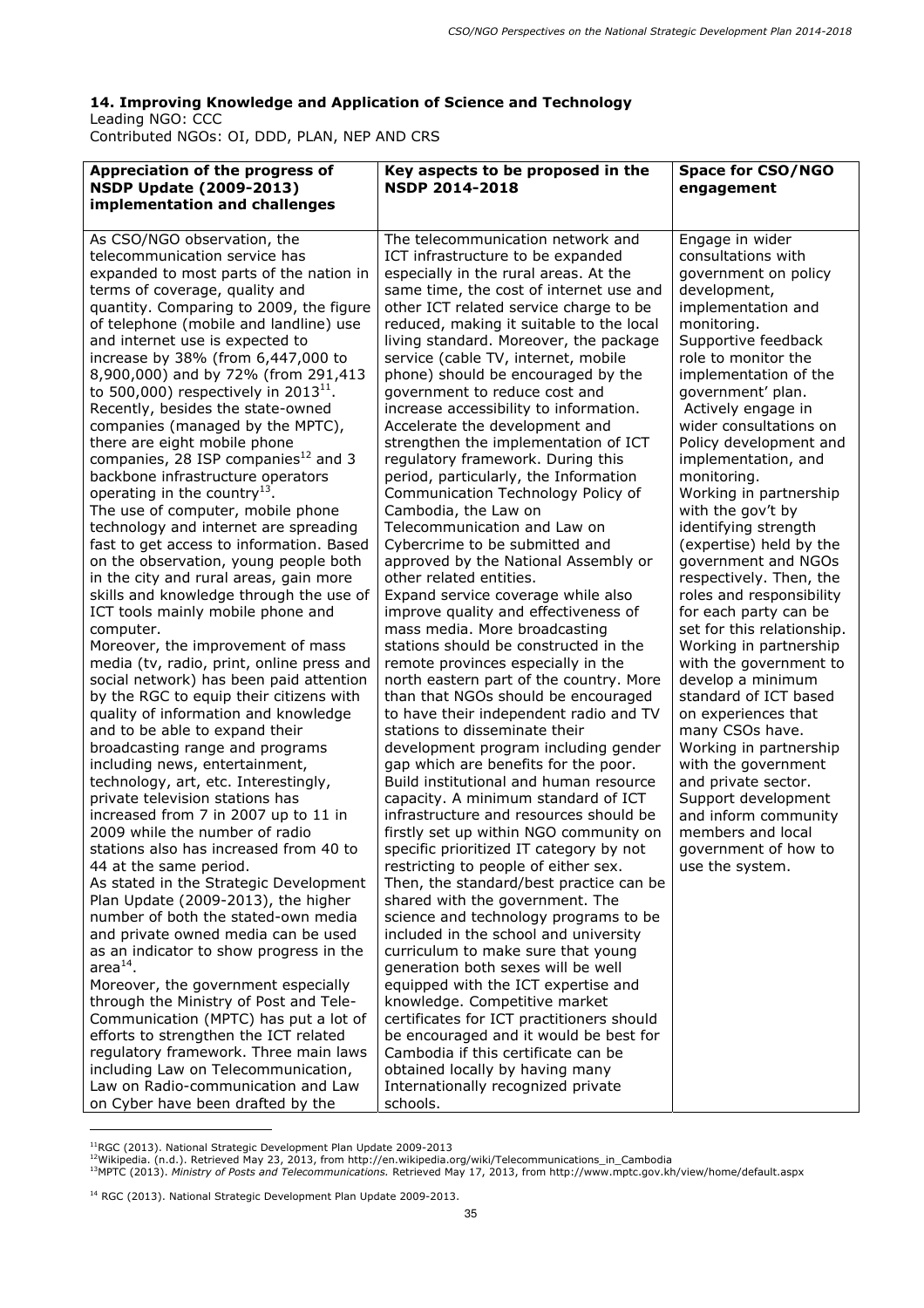authority in charge (National Information Communication Technology Development Authority, NIDA). Besides, some Sub-Decree, Ratification, Announcement, Circular and Prakas were made and disseminated $15$ . Another important achievement observed was the formation and improvement of the Government Administrative Information System and E-Government. Moreover, Information Communication Technology Policy has been drafted by the RGC to directly or indirectly address socio-economic and human development and poverty alleviation in particular<sup>16</sup>. However, although significant progresses have been made, some challenges have also been faced and need to be paid more attention by the government and other relevant parties. These challenges become the areas of concentration in the stage of development and implementation of the new NSDP 2014-2018 $^{17}$ . One of the most critical challenges is related to the management of the telecommunication sector while law on telecommunication, law on cyber and other related laws were not yet finalized and put for approval by the National Assembly. The absence of these legal frameworks did not allow the government to easily and effectively deal with the bad/sensitive cases especially to manage income generated from the sector. Another challenge has also been reported related to the illegal international gateway and other telecommunication operators who are in violation of their contracts. These remain big issues which continue to adversely affect the government revenue as well as the operation of other legal international gateway. Thus, the relationship and coordination between the MPTC and ICT operators still need to be improved especially through more regular meeting and regulatory framework. The cost of internet, other ICT service charge, ICT infrastructure and service coverage are also considered as a big challenge in the implementation of NSDP 2009-2013. Mostly, the coverage and facilities are better off in the city area rather than in the rural area due

Continue enlarging and improving the government administration information system and E-Government environment and make sure the system is linking within ministries to ministries. Attention also needs to be paid on the sub-national level. Moreover, the availability of the system and accessibility to the government information should be well informed to the public of either sex to ensure citizen rights to information. Besides this, the e-population and other related system should also be developed and put in place to assist in demographic database management. Enhancing and improving ICT system security by taking into account the confidentiality, integrity and accessibility of the information. To improve knowledge and application of science and technology by encouraging private companies to provide cost effective package for bottom line economy people to increase their access to information through affordable ICT tools that both sexes who are illiterate, ethnic, and disabled can access to it (smart phone, laptop, notepad….) to ultimately make citizens being familiar with the e-society. The government to set up an anonymous e-feedback system to allow public to contribute to the operation of their state institutions. Set up e-forum platform for each sector/ministry to update the progress of their implementation, debate new policy, solve problem and make decision. Encourage green-growth technology to make sure proper use of the technology to exploit natural resources in a more sustainable way. More than that, the application of nuclear technology to produce electricity should be considered. Encourage to use open source software and operating system (OS) for the government ministries/institutions so that the government does not need to worry or pay more on software licenses. More than that, this part is really useful to approach the best practice within the organization. To address, by way of public education campaigns and parent-engagement through schools, gender stereotypes and norms that discourage women

ł

<sup>&</sup>lt;sup>15</sup> Ibid.<br><sup>16</sup> RGC (2013). Information Communication Technology Policy of Cambodia.<br><sup>17</sup> Ibid.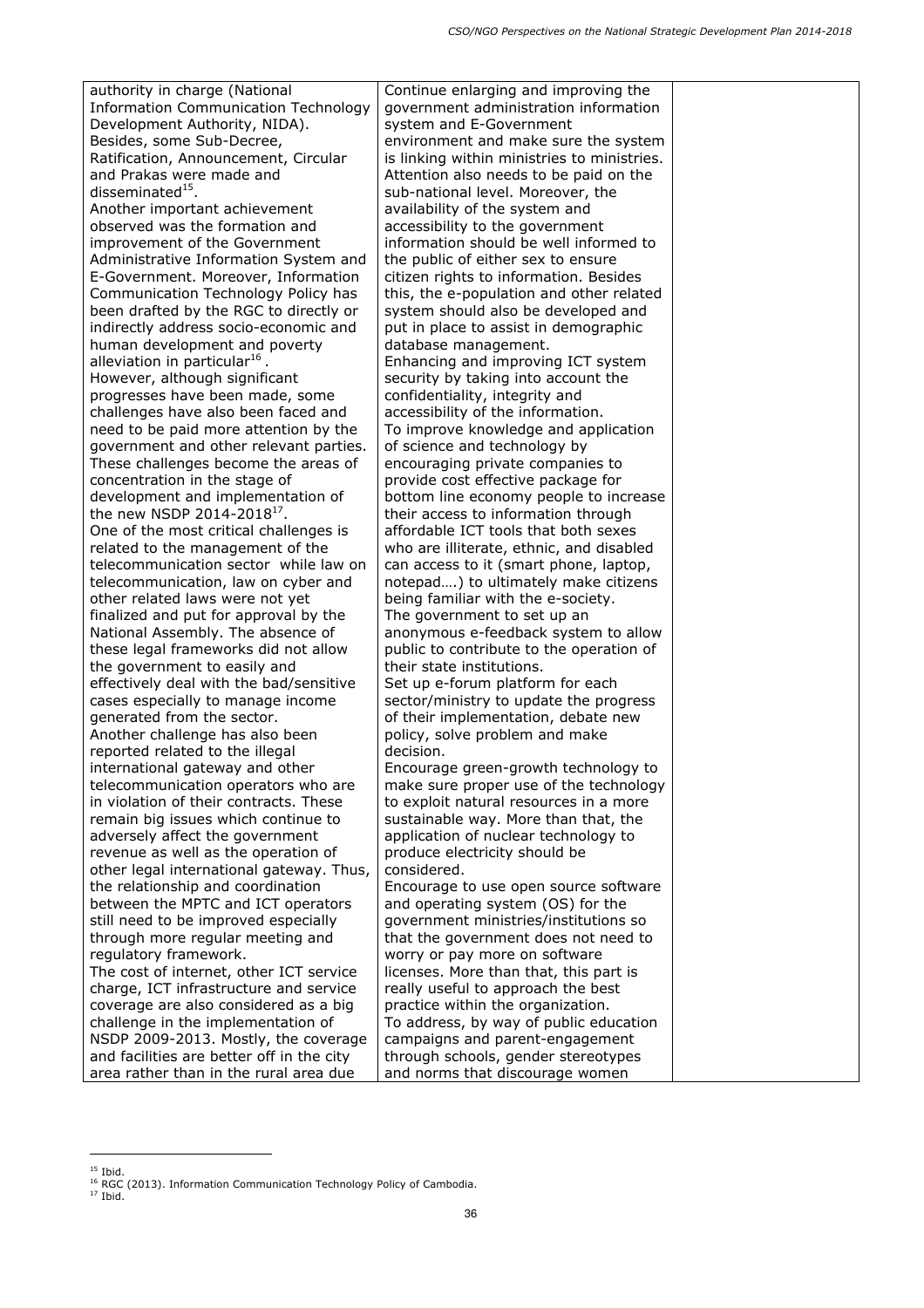| to the power blackout, poor<br>infrastructure and limited resources <sup>18</sup><br>(5)<br>Last but not least, the capacity of<br>human resource in this sector is still<br>relatively low especially among the<br>mature population. Moreover, rural<br>people have limited ICT skill,<br>knowledge and less enabling | from undertaking study and undergoing<br>training in science and technology<br>subjects. |  |
|-------------------------------------------------------------------------------------------------------------------------------------------------------------------------------------------------------------------------------------------------------------------------------------------------------------------------|------------------------------------------------------------------------------------------|--|
| environment comparing urban people.<br>The issue needs to be paid high                                                                                                                                                                                                                                                  |                                                                                          |  |
| attention since Cambodia needs to                                                                                                                                                                                                                                                                                       |                                                                                          |  |
| prepare herself for ASEAN integration<br>in 2015.                                                                                                                                                                                                                                                                       |                                                                                          |  |

Mr. Soeung Saroeun Executive Director, Cooperation Committee for Cambodia (CCC) Address: 9-11, 476, Phnom Penh, Cambodia Phone/Fax: 023 216 009 www.ccc-cambodia.org

Note:

ł

<sup>&</sup>lt;sup>18</sup> Dionys (2011). The Status of ICT in Cambodia in 2011, Interview. Retrieved May 22, 2013, from http://www.checkpointelearning.com/article/10149.html.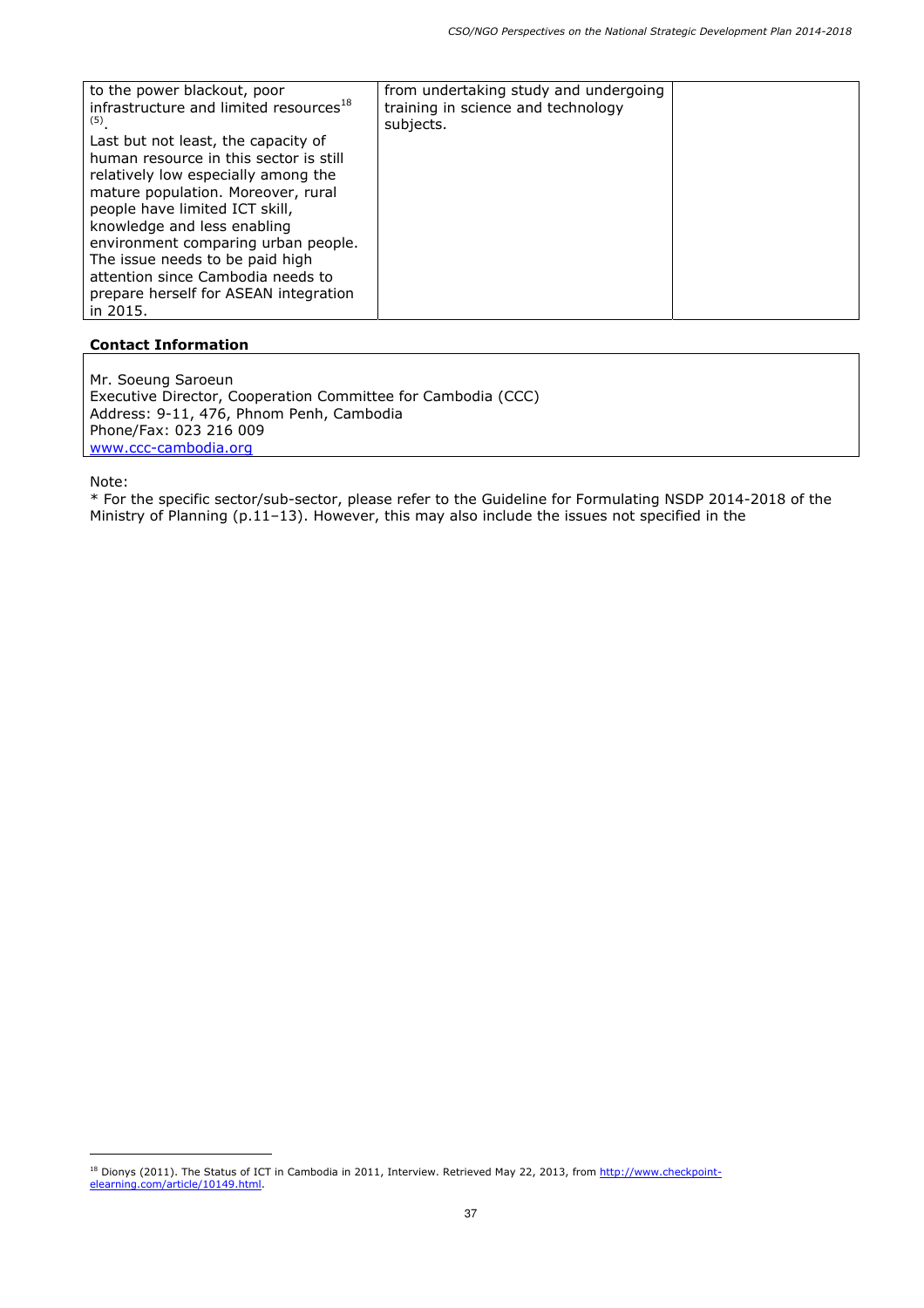# **National Resource Management**

# **15. Improving Agriculture Sector**

| Appreciation of the progress of<br><b>NSDP Update (2009-2013)</b><br>implementation and challenge                                                                                                                                                                                                                                                                                                                                                                                                                                                                                                                                                                                                                                                                                                                                                                                                          | Key aspects to be proposed in the<br><b>NSDP</b>                                                                                                                                                                                                                                                                                                                                                                                                                                                                                                                                                                                                                                                                                                                                                                             | <b>Space for CSO/NGO</b><br>engagement                                                                                                                                                                                                                                                                                                                                                                                                                                                                    |
|------------------------------------------------------------------------------------------------------------------------------------------------------------------------------------------------------------------------------------------------------------------------------------------------------------------------------------------------------------------------------------------------------------------------------------------------------------------------------------------------------------------------------------------------------------------------------------------------------------------------------------------------------------------------------------------------------------------------------------------------------------------------------------------------------------------------------------------------------------------------------------------------------------|------------------------------------------------------------------------------------------------------------------------------------------------------------------------------------------------------------------------------------------------------------------------------------------------------------------------------------------------------------------------------------------------------------------------------------------------------------------------------------------------------------------------------------------------------------------------------------------------------------------------------------------------------------------------------------------------------------------------------------------------------------------------------------------------------------------------------|-----------------------------------------------------------------------------------------------------------------------------------------------------------------------------------------------------------------------------------------------------------------------------------------------------------------------------------------------------------------------------------------------------------------------------------------------------------------------------------------------------------|
|                                                                                                                                                                                                                                                                                                                                                                                                                                                                                                                                                                                                                                                                                                                                                                                                                                                                                                            |                                                                                                                                                                                                                                                                                                                                                                                                                                                                                                                                                                                                                                                                                                                                                                                                                              |                                                                                                                                                                                                                                                                                                                                                                                                                                                                                                           |
| <b>Progress</b><br><b>Based</b><br>National<br>Strategic<br>on.<br>Development Plan 2009- 2013, The<br>Cambodian government aims to reduce<br>the<br>through<br>enhancing<br>poverty<br>agriculture sector and improving the<br>use of natural resource in sustainable<br>In order to achieve this<br>manner.<br>objective, the government plans to<br>improve the food security through<br>building irrigation, providing agriculture<br>training, and find market for agriculture<br>products and<br>setting up<br>plan on<br>sustainable<br>natural<br>resource<br>management.<br>Based on CSO/NGO observation and<br>studies, it<br>shows<br>that<br>research<br>government has made some progress<br>such as finding market for rice, build<br>irrigation system in some provinces and<br>some farmers living condition have<br>been enhanced. CSO/NGOs find out<br>that only rich farmer can improve | In order to improve agriculture sector<br>in Cambodia, the government should<br>take the following actions:<br>1. Build irrigation system throughout<br>the country with good quality and<br>increase national budget allocation<br>for rehabilitation of damaged<br>irrigation system.<br>2. Build agricultural extension for each<br>province through the country for<br>farmer field visit.<br>3. Provide credit assistance to farmers,<br>especially women household head,<br>widow, ethnic minority and disable<br>people with low interests.<br>4. Find market for farmer's products,<br>especially women household head,<br>widow, disable and ethnic minority<br>groups.<br>5. Need to distribute the land to<br>landless farmers; especially women<br>household head, widow, disable and<br>ethnic minority groups. | 1. The NGO should play<br>the following role in<br>improving the<br>agriculture sector<br>and enhancing the<br>use of natural<br>resource in<br>sustainable manner:<br>Continue working<br>with government to<br>find out what kind of<br>assistance they need<br>from NGOsw/ CSOs.<br>Propose necessary<br>2.<br>policies to<br>government to<br>improve agriculture<br>sector and natural<br>resource<br>management.<br>3 <sub>1</sub><br>Monitor and follow<br>up the progress of<br>implementation of |
| agriculture crop because they have<br>access to capital, human resource and<br>market connection.                                                                                                                                                                                                                                                                                                                                                                                                                                                                                                                                                                                                                                                                                                                                                                                                          | 6. To train male and female, ethnic,<br>disable community people how to use<br>fertilizer in the appropriate manner.<br>7. To facilitate women                                                                                                                                                                                                                                                                                                                                                                                                                                                                                                                                                                                                                                                                               | proposed agriculture<br>policies by civil<br>society into NSDP.<br>Encourage<br>4.                                                                                                                                                                                                                                                                                                                                                                                                                        |
| <b>Challenges</b><br>Although the progress have been<br>observed, many farmers still have<br>challenges in doing farming in the<br>countryside because they only<br>can<br>grow rice one time per year.<br>In<br>addition, their rice yield is still low<br>because they do not have necessary<br>knowledge and access to credit.<br>Sometimes, they have difficulties to sell<br>their agriculture products; therefore,<br>some of them have been constrained to<br>up in doing agriculture and<br>give<br>migrate to neighboring countries to<br>search for better income. In addition,<br>the absence of irrigation has also<br>caused farmers having difficulties in<br>doing seasonal crop.                                                                                                                                                                                                           | entrepreneurship through capacity<br>building and improved access to<br>credit.<br>8. To publicize, enforce and strengthen<br>the law on secure transactions to<br>ensure fair contractual terms in credit<br>borrowing.<br>9. To enhance rice and crop breeding<br>variety which can adapt to the<br>climate change in order to help<br>farmers to adapt to climate change<br>and get high yield.<br>10. To encourage and improve studying<br>and analysis of soil land fertility and<br>give advice to farmers in order to<br>cultivate their crops with good yield.<br>11. To broadly and properly increase<br>agricultural technical service<br>packages (agricultural tools, fertilizer,<br>water, seed, and cultivation methods)                                                                                       | governments to hold<br>national forum to<br>share its progress<br>and challenges of<br>implementation of<br>agriculture policies.<br>Cooperate<br>5.<br>with<br>Ministry<br>of<br>Agriculture, Fishery,<br>and<br>Forestry<br>to<br>conduct<br>rice<br>field<br>for<br>experiment<br>planting<br>new<br>varieties which are<br>breed to be a model<br>farmers<br>for<br>to<br>practice<br>to<br>adapt<br>with climate change.<br>Provide<br>consultant<br>6.<br>service<br>land<br>on                     |
|                                                                                                                                                                                                                                                                                                                                                                                                                                                                                                                                                                                                                                                                                                                                                                                                                                                                                                            | to farmers to practise on their farm.<br>12. To increase accepted law for forestry<br>community and fishery community in order<br>to help community people to have enoguh<br>right to manage natural resources.                                                                                                                                                                                                                                                                                                                                                                                                                                                                                                                                                                                                              | fertility for farmers<br>in doing their crop<br>cultivation in each<br>area according to the<br>real land fertility,<br>variety<br>and<br>rice<br>farmers' plants.<br>7. Cooperate<br>with<br>private sector and                                                                                                                                                                                                                                                                                          |

Ministry of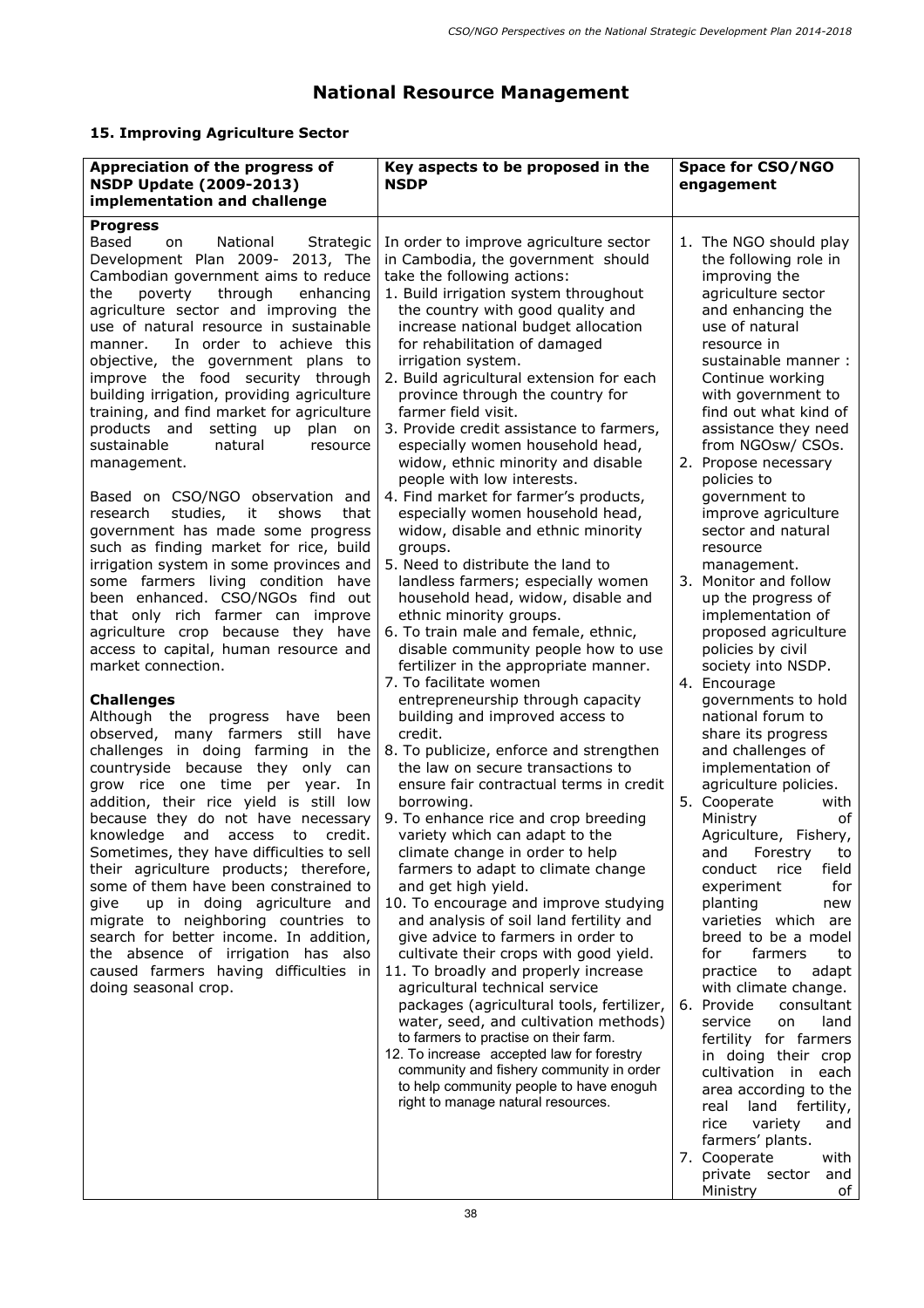|  | Agriculture, Fishery,<br>Forestry<br>and<br>to<br>broadly and properly<br>increase agricultural<br>technical<br>service<br>packages<br>(agricultural<br>tools,<br>fertilizer,<br>water,<br>seed, and cultivation<br>methods) to practice<br>on their farms.<br>8. To cooperate with<br>Ministry of<br>Agriculture, Fishery,<br>and Forestry to<br>encourage<br>government to<br>officially accept<br>forestry community<br>and fishery<br>community in order to |
|--|-----------------------------------------------------------------------------------------------------------------------------------------------------------------------------------------------------------------------------------------------------------------------------------------------------------------------------------------------------------------------------------------------------------------------------------------------------------------|
|  | help community people<br>to have enoguh right to<br>manage natural<br>resources.                                                                                                                                                                                                                                                                                                                                                                                |

Mr. Chhith Sam Ath Executive Director, The NGO Forum on Cambodia (NGOF) Address: #9-11, St 476, ToulTompoung 1, Phnom Penh, Cambodia Tel: (855) 23 214 429, H/P: (855) 12 928 585, Fax: (855) 23 994 063 Email: ngoforum@ngoforum.org.kh, Website: www.ngoforum.org.kh

Mr. Sok Chanthorn Project officer Japan International Volunteer Center ( JVC) Address: Phnom Penh Phone/Fax: 092701895 Email chan.thorn45@yahoo.com , Website: http://www.ngo-jvc.net/en/cambodia

#### **Note:**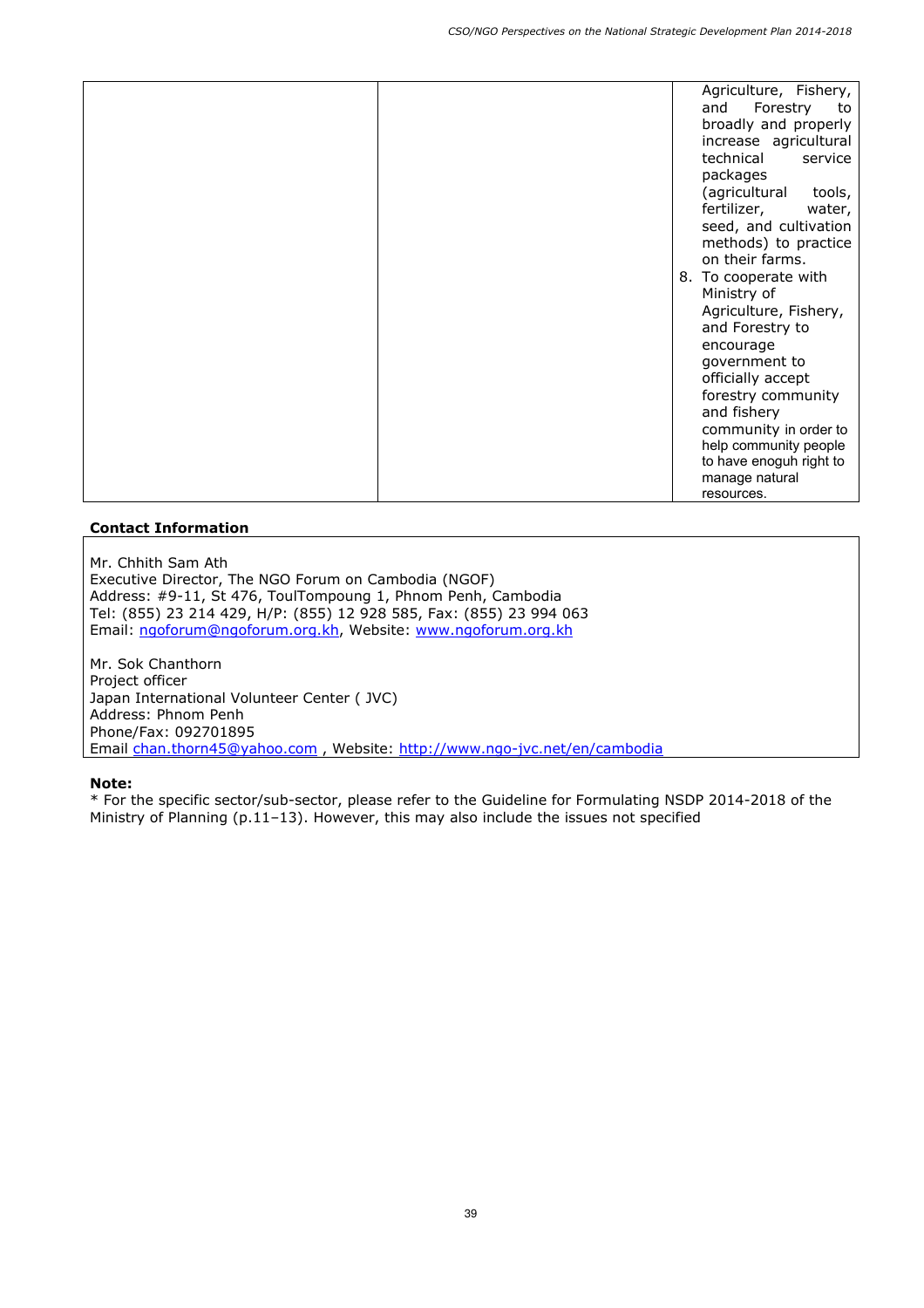## **16. Land Reform**

| Appreciation of the progress of<br><b>NSDP Update (2009-2013)</b><br>implementation and challenge                                                                                                                                                                                                                                                                                                                                                                                                                                                                                                                                                                                                                                                                                                                                                                                                                                                                                                                                                                                   | Key aspects to be proposed in the<br><b>NSDP 2014-2018</b>                                                                                                                                                                                                                                                                                                                                                                                                                                                                                                                                                                                                                                                                                                                                                                                                                                                                                                 | <b>Space for CSO/NGO</b><br>engagement                                                                                                                                                                                                                                                                                             |
|-------------------------------------------------------------------------------------------------------------------------------------------------------------------------------------------------------------------------------------------------------------------------------------------------------------------------------------------------------------------------------------------------------------------------------------------------------------------------------------------------------------------------------------------------------------------------------------------------------------------------------------------------------------------------------------------------------------------------------------------------------------------------------------------------------------------------------------------------------------------------------------------------------------------------------------------------------------------------------------------------------------------------------------------------------------------------------------|------------------------------------------------------------------------------------------------------------------------------------------------------------------------------------------------------------------------------------------------------------------------------------------------------------------------------------------------------------------------------------------------------------------------------------------------------------------------------------------------------------------------------------------------------------------------------------------------------------------------------------------------------------------------------------------------------------------------------------------------------------------------------------------------------------------------------------------------------------------------------------------------------------------------------------------------------------|------------------------------------------------------------------------------------------------------------------------------------------------------------------------------------------------------------------------------------------------------------------------------------------------------------------------------------|
|                                                                                                                                                                                                                                                                                                                                                                                                                                                                                                                                                                                                                                                                                                                                                                                                                                                                                                                                                                                                                                                                                     |                                                                                                                                                                                                                                                                                                                                                                                                                                                                                                                                                                                                                                                                                                                                                                                                                                                                                                                                                            |                                                                                                                                                                                                                                                                                                                                    |
| NGOs welcome the efforts of the RGC,<br>especially<br>MLMUPC <sup>19</sup><br>to<br>here<br>complement the legal framework by<br>drafting various laws and policies such<br>as the<br>Law on Expropriation, the<br>National Housing Policy, the Land<br>Valuation Policy, the Sub-Decree on<br>Land Management Urban Planning and<br>Cities, Circular Nº 03, Land Policy (white<br>the<br>and<br>Inter-ministerial<br>paper)<br>Circular "On interim protective measure<br>protecting land of indigenous peoples<br>that has been request for collective<br>ownership titling, while waiting titling<br>process, according to procedure, to be<br>completed".<br>However, CSO still consider the sub-<br>decree supporting the procedures for<br>registration of indigenous community<br>land as not conforming international<br>standard, as it not fully protect or<br>secure the land of indigenous peoples.<br>While<br>appreciating<br>the<br>formal<br>opportunity for these laws and policies<br>to be consulted with Civil Society, the<br>timeframe given by the<br>RGC to | NGOs encourage the RGC to continue<br>developing additional laws and policies<br>related to land and housing issues, to<br>strengthen land management, land<br>distribution and land use planning to<br>ensure the tenure security and legal<br>certainty.<br>To allow the legal framework to take<br>effect, efforts need to be strengthened<br>to implement and enforce the legal<br>provisions.<br>In regards to Indigenous Peoples, the<br>RGC should increase the available<br>budget, the number of staffs and their<br>capacity to increase the number of<br>communal<br>land<br>titles.<br>Interim<br>protection<br>should<br>apply<br>for<br>all<br>communities that are predominantly<br>indigenous, regardless of whether or<br>not they are registered. We also<br>suggest<br>strengthening<br>the<br>to<br>enforcement of provisions in the land<br>law, which serves to benefit interim<br>protection, such as Article 23 to 28<br>Land Law. | NGOs can contribute to<br>increased<br>public<br>awareness on the legal<br>framework as they can<br>disseminate<br>related<br>information<br>to<br>community. NGOs can<br>contribute<br>to<br>policy<br>consultation<br>by<br>coordinating<br>inputs/comments<br>with<br>their respective network<br>members<br>and<br>grassroots. |
| comment is too short, thus rendering<br>any consultations ineffective.<br>Without<br>comprehensive<br>and                                                                                                                                                                                                                                                                                                                                                                                                                                                                                                                                                                                                                                                                                                                                                                                                                                                                                                                                                                           | Moreover, the RGC should improve any<br>by<br>sharing necessary<br>consultation<br>stakeholders<br>documents<br>all<br>to<br>in.<br>allow<br>advance;<br>time<br>for<br>more<br>consultations and<br>consult with<br>all<br>related stakeholders.<br>A key and priority aspect for the RGC is $ $                                                                                                                                                                                                                                                                                                                                                                                                                                                                                                                                                                                                                                                          | NGO can contribute to                                                                                                                                                                                                                                                                                                              |
| transparent<br>state<br>land management<br>state<br>demarcation,<br>and<br>land<br>land<br>grabbing <sup>20</sup><br>and<br>speculation<br>will<br>continue,<br>the<br>associated<br>and<br>degradation of the natural environment<br>and the violation of the rights of poor<br>and vulnerable people.                                                                                                                                                                                                                                                                                                                                                                                                                                                                                                                                                                                                                                                                                                                                                                             | to undertake a comprehensive and<br>transparent demarcation of all state<br>land (state land mapping). All relevant<br>data<br>should<br>be<br>made<br>publicly<br>accessible.<br>RGC should undertake a comprehensive<br>and transparent land use planning to<br>enable orderly allocation of land for<br>agriculture, industry, tourism<br>and<br>residential and reserved areas in order<br>to prevent improper land use and land<br>conversion.<br>Capacity and resources for all relevant<br>institutions should be strengthened to<br>allow an accelerated, impartial and<br>independent resolution of land conflicts,<br>including high profile cases                                                                                                                                                                                                                                                                                               | technical<br>support and<br>help<br>to<br>disseminate<br>relevant information on<br>the<br>the process<br>to<br>public.                                                                                                                                                                                                            |
| On May 7th, 2012, the RGC issued the<br>"Measures<br>Directive<br>01<br>on<br>to<br>Strengthen<br>and<br>Enhance<br>the<br>of the Economic<br>Effectiveness<br>Land<br>Concession<br>Management",<br>and                                                                                                                                                                                                                                                                                                                                                                                                                                                                                                                                                                                                                                                                                                                                                                                                                                                                            | mechanisms<br>should<br>Existing<br>be<br>strengthened<br>instead<br>creating<br>new<br>ones, bypassing responsible bodies<br>Directive 01 legalizes the occupation of<br>land with "unclear status" but does not                                                                                                                                                                                                                                                                                                                                                                                                                                                                                                                                                                                                                                                                                                                                          | NGOs can be a part of<br>monitoring process as<br>jointing the research<br>assessment or others as<br>necessary.                                                                                                                                                                                                                   |

ł

<sup>&</sup>lt;sup>19</sup> Ministry of Land Management, Urban Planning and Construction.<br><sup>20</sup> Statistical Analysis on Land Disputes in Cambodia, 2010. Phnom Penh: The NGO Forum on Cambodia (NGOF). Pg 2.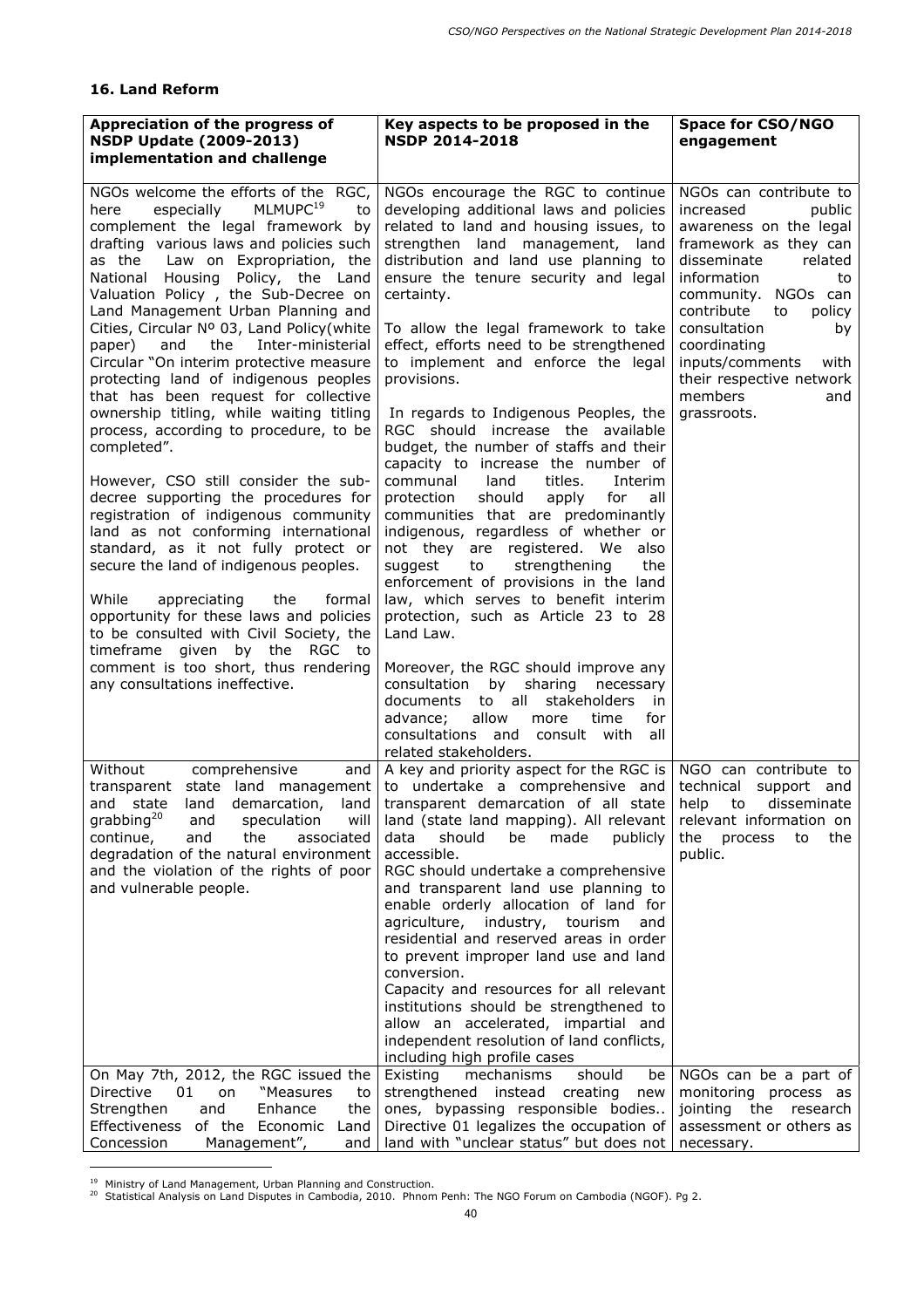| announced a moratorium<br>the  <br>on<br>granting of new ELCs. According to the<br>RGC, both aimed at land dispute<br>and<br>acceleration<br>resolutions<br>of <sub>l</sub><br>systematic land registration. <sup>21</sup><br>However, the implantation of the<br>Directive on lands in habitated by IPs<br>affected<br>indigenous<br>people<br>and<br>undermined their efforts in receiving<br>communal land titles, in cases where<br>they accepted private titles. IPs who<br>chose individual titles had to waive<br>their rights being a member of the IP<br>community. Villagers reported of being<br>pressured to accept private titles and of<br>being forced to decide whether to<br>accept them without adequate time for<br>consideration, thus creating division<br>within communities <sup>22</sup> if they get the<br>individual land title they will lose land,<br>traditional and culture. <sup>23</sup> | comprehensively attempt to resolve<br>conflicts involving concessionaires and<br>to address the root causes for these<br>conflicts. Shortcomings of Directive 01<br>need to be addressed to avoid land<br>grabbing, to ensure that it really<br>benefits poor and vulnerable people<br>and<br>that<br>it contributes<br>to<br>a a<br>comprehensive<br>resolution of land<br>disputes with concessionaires.<br>As a<br>priority, a legal basis to convert<br>individual titles to communal titles need<br>to be implemented to allow IPs to<br>continue their efforts in receiving CLT.<br>RGC should prioritize communal land<br>titling for all IP communities until 2018.<br>In this regard, sub-decree 083 on<br>procedures of registration of land of<br>indigenous communities should<br>be<br>amended and the procedure should be<br>simplified to allow an accelerated CLT<br>Moreover,<br>process.<br>indigenous<br>communities whose lands are most<br>threatened by Economic Land- or<br>Mining<br>Concessions<br>and<br>other<br>development<br>activities<br>should<br>be<br>prioritized for CLT. Plans of the RGC for<br>CLT, as well information which areas<br>are foreseen for CLT, including a<br>timeframe for implementation, and<br>information<br>available<br>on<br>technical/financial<br>support<br>from<br>Development Partners should be made<br>publicly accessible.<br>Overall, Speeding up Communal Land<br>Registration and demarcation of all IP<br>land. All indigenous peoples land must<br>be secured before any development<br>activities are being undertaken.<br>Ensure that all draft legislations such as<br>the Draft Law on the Management und<br>Use of Agricultural Land, Draft Law on<br>Agricultural Communities<br>adhere<br>to.<br>international<br>standards<br>and<br>not<br>negatively impact people's rights. |  |
|--------------------------------------------------------------------------------------------------------------------------------------------------------------------------------------------------------------------------------------------------------------------------------------------------------------------------------------------------------------------------------------------------------------------------------------------------------------------------------------------------------------------------------------------------------------------------------------------------------------------------------------------------------------------------------------------------------------------------------------------------------------------------------------------------------------------------------------------------------------------------------------------------------------------------|------------------------------------------------------------------------------------------------------------------------------------------------------------------------------------------------------------------------------------------------------------------------------------------------------------------------------------------------------------------------------------------------------------------------------------------------------------------------------------------------------------------------------------------------------------------------------------------------------------------------------------------------------------------------------------------------------------------------------------------------------------------------------------------------------------------------------------------------------------------------------------------------------------------------------------------------------------------------------------------------------------------------------------------------------------------------------------------------------------------------------------------------------------------------------------------------------------------------------------------------------------------------------------------------------------------------------------------------------------------------------------------------------------------------------------------------------------------------------------------------------------------------------------------------------------------------------------------------------------------------------------------------------------------------------------------------------------------------------------------------------------------------------------------------------------------------------------------------------------------|--|

ł

<sup>&</sup>lt;sup>21</sup> MLMUPC, Meeting with NGOs, 02 May 2013.<br><sup>22</sup> Rabe, Alison (2013). Directive 01BB in Ratanakiri Province, Cambodia , Issues and impacts of private land titling in indigenous communities. Pg. 18.<br><sup>23</sup> Rabe, Alison (2013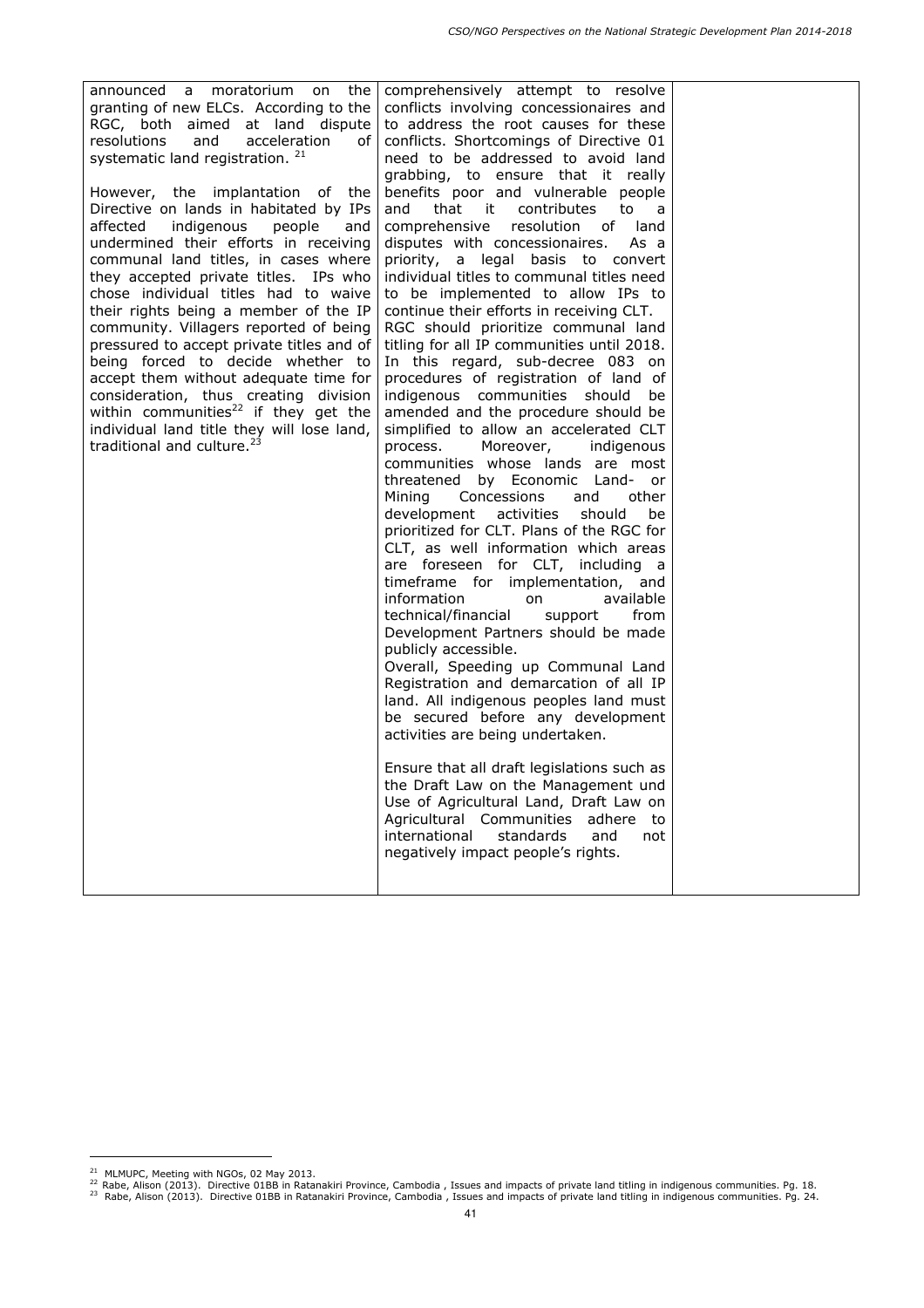| NGOs welcome the RGC program to<br>distribute land to landless and poor<br>households via<br>local<br>and<br>national<br>initiated Social Land<br>Concessions<br>(SLCs). However, we observed <sup>24</sup> that<br>process is<br>the<br>very<br>slow,<br>no<br>infrastructure and the people faced<br>difficultly access to livelihoods. | Increasing equity in land distribution on<br>stock taking on land and implement the<br>legal framework related to land and<br>implementing the SLCs mechanism in<br>order to accelerate the process.<br>Explore all other<br>mechanisms<br>to<br>increase equity in land distribution.<br>These could either complement the<br>concept of social land concession or<br>follow it.                                                                                                                                    | <b>NGOs</b><br>able<br>are<br>to<br>the<br>cooperate<br>on<br>information<br>dissemination and part<br>of assessment. |
|-------------------------------------------------------------------------------------------------------------------------------------------------------------------------------------------------------------------------------------------------------------------------------------------------------------------------------------------|----------------------------------------------------------------------------------------------------------------------------------------------------------------------------------------------------------------------------------------------------------------------------------------------------------------------------------------------------------------------------------------------------------------------------------------------------------------------------------------------------------------------|-----------------------------------------------------------------------------------------------------------------------|
|                                                                                                                                                                                                                                                                                                                                           | The challenges listed below <sup>25</sup> , need to<br>be addressed:                                                                                                                                                                                                                                                                                                                                                                                                                                                 |                                                                                                                       |
|                                                                                                                                                                                                                                                                                                                                           | 1. Project implementation requires<br>involvement from government<br>authorities and institutions on<br>various levels, thus resulting in a<br>rather time consuming process.<br>2. Lateness of development and<br>approval from relevant bodies<br>also posed critical challenges.<br>3. Budget limitations and the lack<br>of flexible revisions, especially<br>for the procurement of roads,<br>clearances, schools, bridges,<br>poles, and other related issues.<br>4. Less land available, but higher<br>needs. |                                                                                                                       |
|                                                                                                                                                                                                                                                                                                                                           | Initiation and implementation of SLCs<br>at the local level need to be increased,<br>in order to distribute more land to<br>target land recipients. Communes need<br>increased support and cooperation<br>from/with stakeholders, especially at<br>the national level                                                                                                                                                                                                                                                |                                                                                                                       |
|                                                                                                                                                                                                                                                                                                                                           | Increase awareness about<br>good<br>practices in (organic) cultivation of<br>various agricultural products. Marketing<br>opportunities for those products should<br>be explored further; ensuring access to<br>markets and fair market prices                                                                                                                                                                                                                                                                        |                                                                                                                       |
| Circular Nº<br>03<br>implementation<br>in<br>Battambang, here NGOs appreciate<br>the<br>made<br>and<br>good<br>progress<br>cooperation with local authorities.<br>Efforts are underway RGC pilot its<br>implantation in Phnom Penh.                                                                                                       | Circular 03 should be implemented<br>country wide                                                                                                                                                                                                                                                                                                                                                                                                                                                                    | NGOs can support local<br>communities<br>in in<br>the<br>process of Circular Nº<br>03 implementation.                 |
| While<br>RGC is<br>implementing<br>the<br>systematic land registration in 15 of<br>Cambodia's 24 provinces and the<br>urban<br>capital,<br>especially<br>area <sub>s</sub><br>inhabited                                                                                                                                                   | Avoid further exclusions: If it is found<br>during the adjudication process that<br>there are overlaps with state land or<br>lands involving dispute, these should<br>by the poor have been   be dealt with according to the existing $ $                                                                                                                                                                                                                                                                            | NGOs can contribute to<br>comment the MLMUPCs<br>concept<br>of<br>avoiding<br>exclusions. NGOs can<br>monitor SLR     |

<sup>&</sup>lt;sup>24</sup> Minute of the NGOFs LAHRIN network meeting, 25 May 2012,at the minutes are available at the Land &Livelihoods program of the ,NGOF; (Rasmei Kampuchea Daily Newspaper, 14 June 2012, Pg, 1, 6).

 $\overline{a}$ 

<sup>&</sup>lt;sup>25</sup> See also the "Compilation of the NGO Comments on the Draft Mid-Term Review of NSDP Update 2009-2013". Submitted to Line

Ministries/Agencies of the Royal Government of Cambodia, Compiled in November 2011 by the NGO Forum on Cambodia, Development Policy Project. Available upon request from NGO Forum.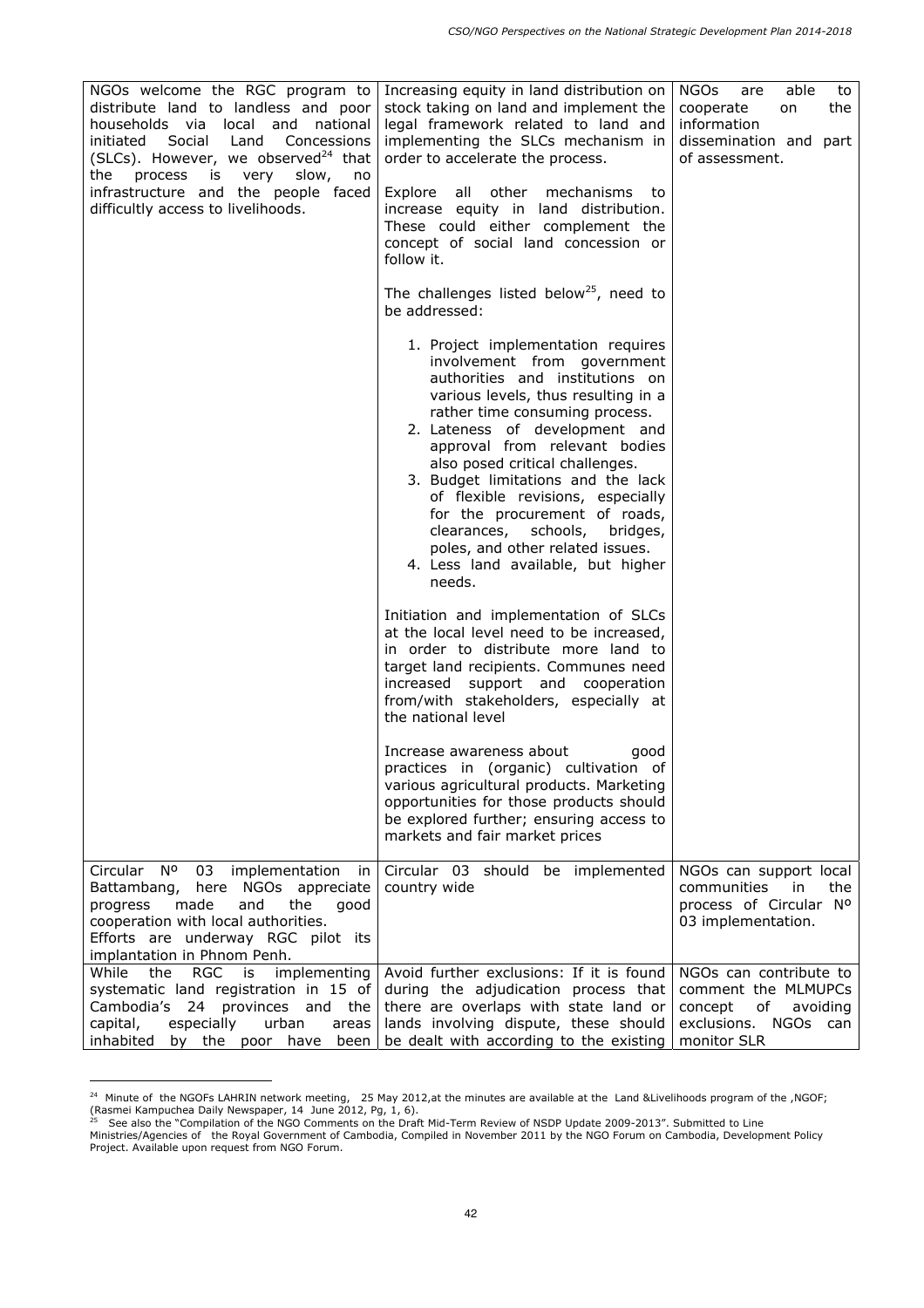| excluded from being titled. Areas have<br>been excised from adjudication areas<br>prior to or during the process of survey<br>and demarcation, and land parcels<br>have been left unregistered due to<br>status". <sup>26</sup><br>"unclear<br>As<br>having<br>a<br>consequence, residents of these areas<br>are prone to eviction.                                                                                                                                                                                                                | legal process. The decision to grant or<br>withhold land titles should be based on<br>the legal status of the occupant, i.e.<br>whether or not they meet the legal<br>requirements of possession as set out<br>in the Land Law.<br>Accelerate SLR process                                          |  |
|----------------------------------------------------------------------------------------------------------------------------------------------------------------------------------------------------------------------------------------------------------------------------------------------------------------------------------------------------------------------------------------------------------------------------------------------------------------------------------------------------------------------------------------------------|----------------------------------------------------------------------------------------------------------------------------------------------------------------------------------------------------------------------------------------------------------------------------------------------------|--|
| Targets for the NSDP 2014-2018 were<br>described as:"                                                                                                                                                                                                                                                                                                                                                                                                                                                                                              |                                                                                                                                                                                                                                                                                                    |  |
| Since flooding has become a<br>$\bullet$<br>recurrent feature, it is important<br>that some upland is opened up<br>or crop production. For this, land<br>development, creating irrigation<br>facilities, and allotting land to<br>farmer there are necessary"                                                                                                                                                                                                                                                                                      | therefore<br>It<br>vital<br>first<br>is<br>to<br>transparently demarcate<br>all<br>land,<br>including IP lands, assess the affected<br>people's rights to their lands and install<br>effective mechanisms to ensure that<br>the RGC plans do not adversarial affect<br>people's tenure and rights. |  |
| Agriculture is seen as an engine<br>of growth, therefore "The<br>objective of increasing<br>production for consumption and<br>export, chamkar (non-rice) crops<br>and non-farm products must also<br>grow along with rice.                                                                                                                                                                                                                                                                                                                         | Shift focus from large scale<br>land<br>acquisitions for rice, rubber and other<br>productions to support smallholders in<br>increasing the productivity of their<br>land. This will contribute to sustain<br>national food security                                                               |  |
| conditions<br>creating<br>that<br><b>SO</b><br>$\bullet$<br>farmers get the sufficiently high,<br>yet competitive, prices for their<br>produce                                                                                                                                                                                                                                                                                                                                                                                                     |                                                                                                                                                                                                                                                                                                    |  |
| setting up industrial clusters,<br>acquiring,<br>indigenising<br>and<br>food/agro-<br>popularising<br>processing technologies, linking<br>farms with industries through<br>farming or<br>similar<br>contract<br>systems                                                                                                                                                                                                                                                                                                                            |                                                                                                                                                                                                                                                                                                    |  |
| is still a lot of possibility to<br>$\bullet$<br>convert land into capital for high<br>value addition. [] The option to<br>more<br>land<br>optimally,<br>use<br>therefore, is high now."27                                                                                                                                                                                                                                                                                                                                                         |                                                                                                                                                                                                                                                                                                    |  |
| The areas in the northeastern parts of<br>Cambodia<br>being<br>foreseen<br>are<br>to<br>cultivate crops on a extensive level to<br>meet the RGC goals of increasing rice<br>and rubber production. To support<br>these plans by the RGC, extensive<br>irrigation systems are being built in<br>these areas which much more to come.<br>The planned railway is another concern<br>and all these plans together show that<br>the RGC is trying to industrialize the<br>North Eastern parts of Cambodia.<br>All this will increase the possibility of |                                                                                                                                                                                                                                                                                                    |  |

<sup>&</sup>lt;sup>26</sup> See also Grimsditch et al. (2012). "Access to Land Title in Cambodia. A Study of Systematic land Registration in three Cambodian Provinces and the Capital", The NGO Forum on Cambodia, Pg ii f<br><sup>27</sup> An Approach Paper For National Strategic Development Plan, 2014-2018 NSDP, 2014-28, General directorate of Planning, Phnom Penh 2012, Pg 10

ł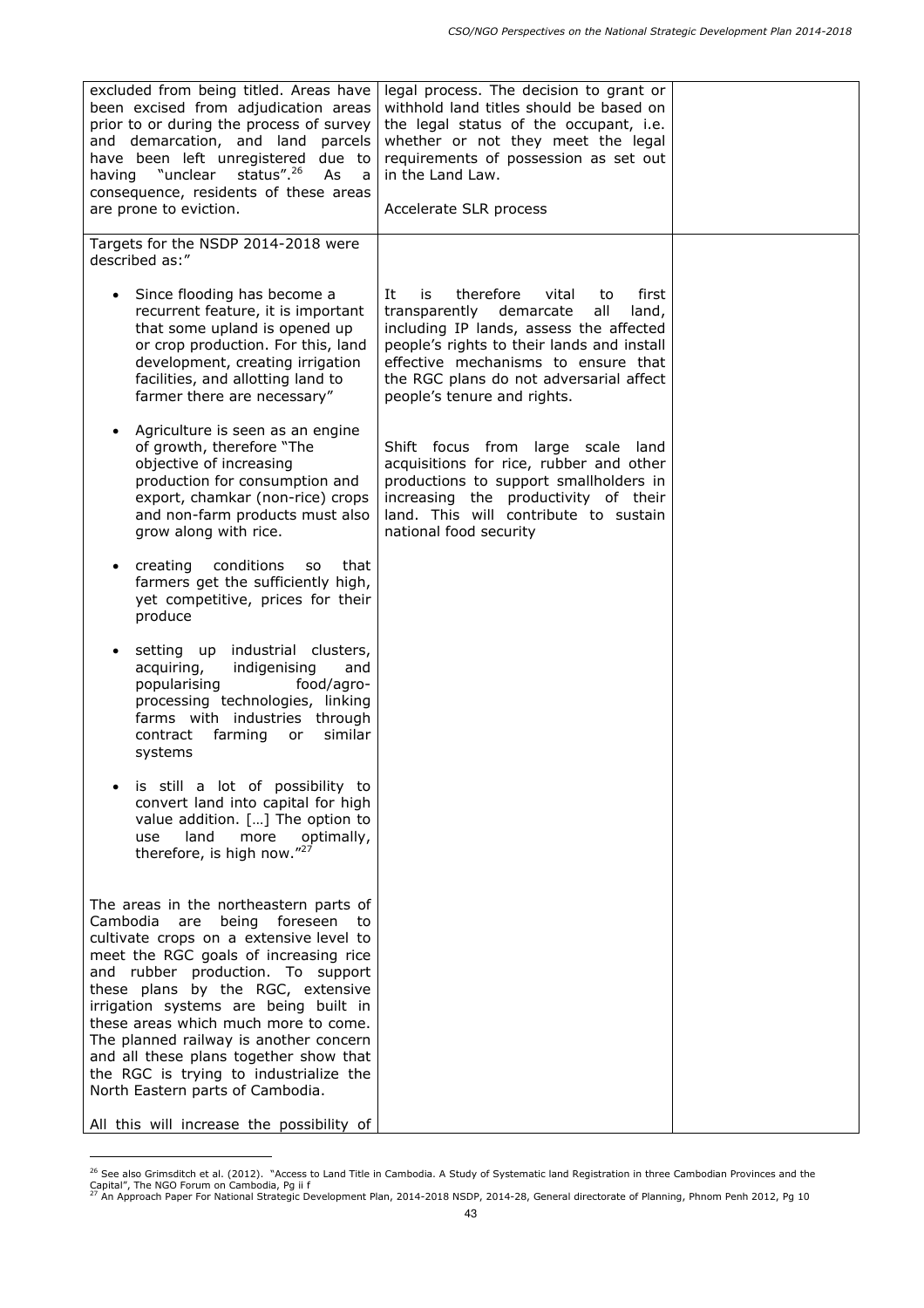| having more land conflicts, especially<br>with IP who live in these areas.                                 |                                                                                                                                                                                                                                                                                                                                                                                                                                                                                                                                                                                                                |                                                                                  |
|------------------------------------------------------------------------------------------------------------|----------------------------------------------------------------------------------------------------------------------------------------------------------------------------------------------------------------------------------------------------------------------------------------------------------------------------------------------------------------------------------------------------------------------------------------------------------------------------------------------------------------------------------------------------------------------------------------------------------------|----------------------------------------------------------------------------------|
| disputes have continued<br>Land<br>to<br>increase and affected the livelihoods of<br>people. <sup>28</sup> | RGC<br>should conduct<br>The<br>comprehensive assessment of the<br>dispute resolution mechanisms. The<br>RGC should strengthen the existing   technical support.<br>dispute resolution mechanisms such<br>the Cadastral Commission, the National<br>Authority for Land Dispute Resolution<br>and the judiciary. Indigenous<br>communities involved in land disputes<br>should be able to register non-<br>contentious areas of their land. A<br>procedure of registration indigenous<br>people' land should be created for<br>subsequently registering the reminder<br>of the land once disputes are resolved. | a   NGOs are willing<br>to<br>discuss more on<br>the<br>the<br>cooperation<br>on |

Mr. Chhith Sam Ath

Executive Director, The NGO Forum on Cambodia (NGOF) Address: #9-11, St 476, ToulTompoung 1, Phnom Penh, Cambodia Tel: (855) 23 214 429, H/P: (855) 12 928 585, Fax: (855) 23 994 063 Email: ngoforum@ngoforum.org.kh, Website: www.ngoforum.org.kh

#### **Note:**

ł

<sup>&</sup>lt;sup>28</sup> Statistical Analysis on Land Disputes in Cambodia, 2010. Phnom Penh: The NGO Forum on Cambodia (NGOF), Page:2,6,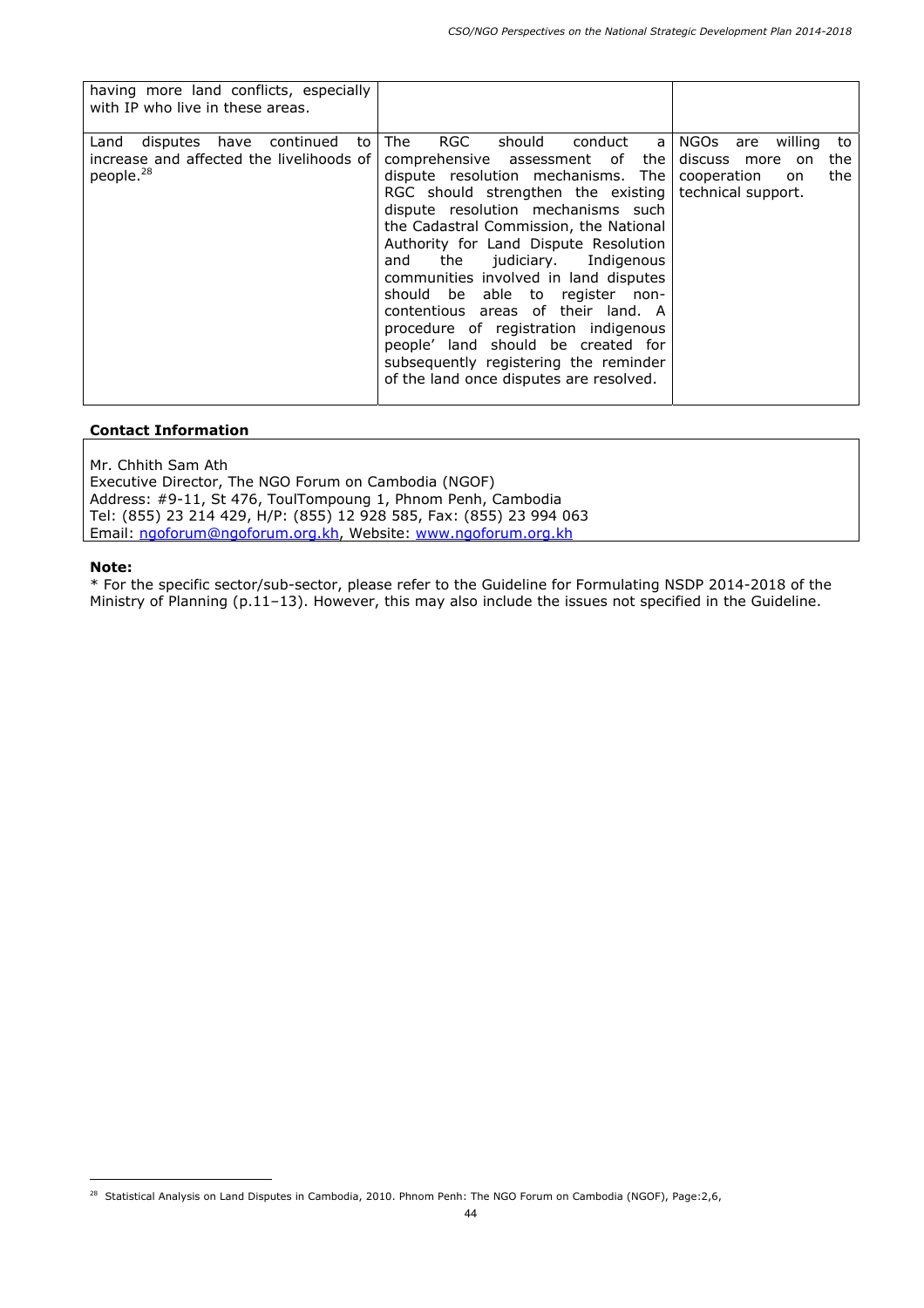## **17. Forest Conservation**

| Appreciation of the progress of<br><b>NSDP Update (2009-2013)</b><br>implementation and challenges                                                                                                                                                                                                                                                                                                                                                                                                                                                                                                                                                              | Key aspects to be proposed in the<br><b>NSDP 2014-2018</b>                                                                                                                                                                                                                                                                                                                                                                                                                                                                                                                                                                                                                                                                                                                                                                                                                                                                                                                                                                                                                                                                                                                                                                                                                                                                                                                                                                                                                                                                                                     | <b>Space for CSO/NGO</b><br>engagement                                                                                                                                                                                                                                                                                                                                                                                                                                                                                                                                                                      |
|-----------------------------------------------------------------------------------------------------------------------------------------------------------------------------------------------------------------------------------------------------------------------------------------------------------------------------------------------------------------------------------------------------------------------------------------------------------------------------------------------------------------------------------------------------------------------------------------------------------------------------------------------------------------|----------------------------------------------------------------------------------------------------------------------------------------------------------------------------------------------------------------------------------------------------------------------------------------------------------------------------------------------------------------------------------------------------------------------------------------------------------------------------------------------------------------------------------------------------------------------------------------------------------------------------------------------------------------------------------------------------------------------------------------------------------------------------------------------------------------------------------------------------------------------------------------------------------------------------------------------------------------------------------------------------------------------------------------------------------------------------------------------------------------------------------------------------------------------------------------------------------------------------------------------------------------------------------------------------------------------------------------------------------------------------------------------------------------------------------------------------------------------------------------------------------------------------------------------------------------|-------------------------------------------------------------------------------------------------------------------------------------------------------------------------------------------------------------------------------------------------------------------------------------------------------------------------------------------------------------------------------------------------------------------------------------------------------------------------------------------------------------------------------------------------------------------------------------------------------------|
| MAFF developed the National<br>Forestry Program (NFP) 2010-2029<br>to promote forest conservation and<br>sustainable development contributing<br>to equitable Marco- economic growth<br>and poverty reduction, in particularly<br>in rural areas.                                                                                                                                                                                                                                                                                                                                                                                                               | - A definition of "Forest" should refer to<br>natural forests only and exclude<br>plantations or artificial forests which<br>contributes to conversion from natural<br>forests to plantations and thereof will<br>affect natural forests. Mono-cultural<br>plantations cannot replace natural<br>forests and do not have the same<br>value in terms of biodiversity,<br>ecological services (such as sediment<br>and water regulations and<br>environmental services to human<br>beings), benefits for local economies<br>and livelihoods as well as cultural<br>identify of Cambodia's indigenous<br>peoples and forest-dependent<br>communities.<br>- Encourage stakeholders' attentions to<br>the development of Eco-tourism<br>projects within the CFs or CPAs with<br>potential to contribute to increased<br>employment and livelihoods of local<br>communities through tourism<br>services.<br>- Drawing donor attentions to<br>improving communities' capacity and<br>promote ownership of local<br>communities in the sustainable<br>management of CFs and CPAs.<br>Strengthening cooperation between<br>government, CSOs and NGOs to<br>enhance sustainable forest<br>management. Establish a program to<br>promote and accelerate effective<br>community forestry through capacity<br>building and awareness raising on<br>laws and policies and other relevant<br>international agreements; conflict<br>resolution, natural resources<br>assessment; effective natural<br>resource management and planning;<br>sharing lessons and good practices. | NGOs and CSOs are<br>able to participate in<br>policy dialogue,<br>providing valuable<br>input; NGOs and<br>CSOs can disseminate<br>relevant laws and<br>policies to local<br>communities and the<br>general public<br>through media or<br>forum (MB &PUT)<br>IPFN & CSO REDD.<br>Capacity building of<br>local communities<br>and local authorities<br>for Eco-tourisms, CFs<br>and CPAs formulation<br>and management.<br>Strengthen NGOs'<br>and CSOs' capacities<br>on fund raising to<br>enable them to<br>continue their work<br>on Community<br>Forestry's (CF) and<br>Community protected<br>areas. |
| We appreciate the RGC for the<br>development of the National REDD+<br>Roadmap and other forestry policies<br>that provide opportunities for NGOs<br>and CSOs to participate in the<br>development process and to raise<br>concerns and to contribute ideas. The<br>proposals in the REDD+ Roadmap<br>have allowed NGOs and CSOs to be<br>represented in the key decision-<br>making bodies, including REDD+<br>Advisory Group, Consultation and<br>Safeguards Technical Team, Benefit-<br>sharing Technical Team, REDD+<br>Demonstration Technical Team,<br>MRV/RED Technical Team, and the<br>REDD+ Consultation Group. We<br>believe that this representation | National social and environmental<br>safeguards for REDD+ and climate<br>change should be developed by<br>considering the existing policies and<br>international standards and<br>agreements on safeguards.<br>Safeguards are protection measures<br>against potential risks from external<br>interventions. For local communities,<br>forests have spiritual, subsistence,<br>medicinal and commercial value. A<br>clear mechanism on REDD+ benefit<br>sharing is a needed.<br>Encourage local authorities to<br>participate in protection of the forest<br>and implementation of REDD+<br>- The consultation with relevant<br>stakeholders should be included in all                                                                                                                                                                                                                                                                                                                                                                                                                                                                                                                                                                                                                                                                                                                                                                                                                                                                                         | NGOs and CSOs are<br>able to participate in<br>policy dialogue,<br>providing valuable<br>input; and<br>disseminate relevant<br>laws and policies to<br>the public through<br>media or forum (MB<br>&PUT) IPFN & CSO<br>REDD.<br>NGOs can contribute<br>to capacity building of<br>local communities'<br>empowering them to<br>monitor the decision<br>making processes and<br>implementation of any                                                                                                                                                                                                         |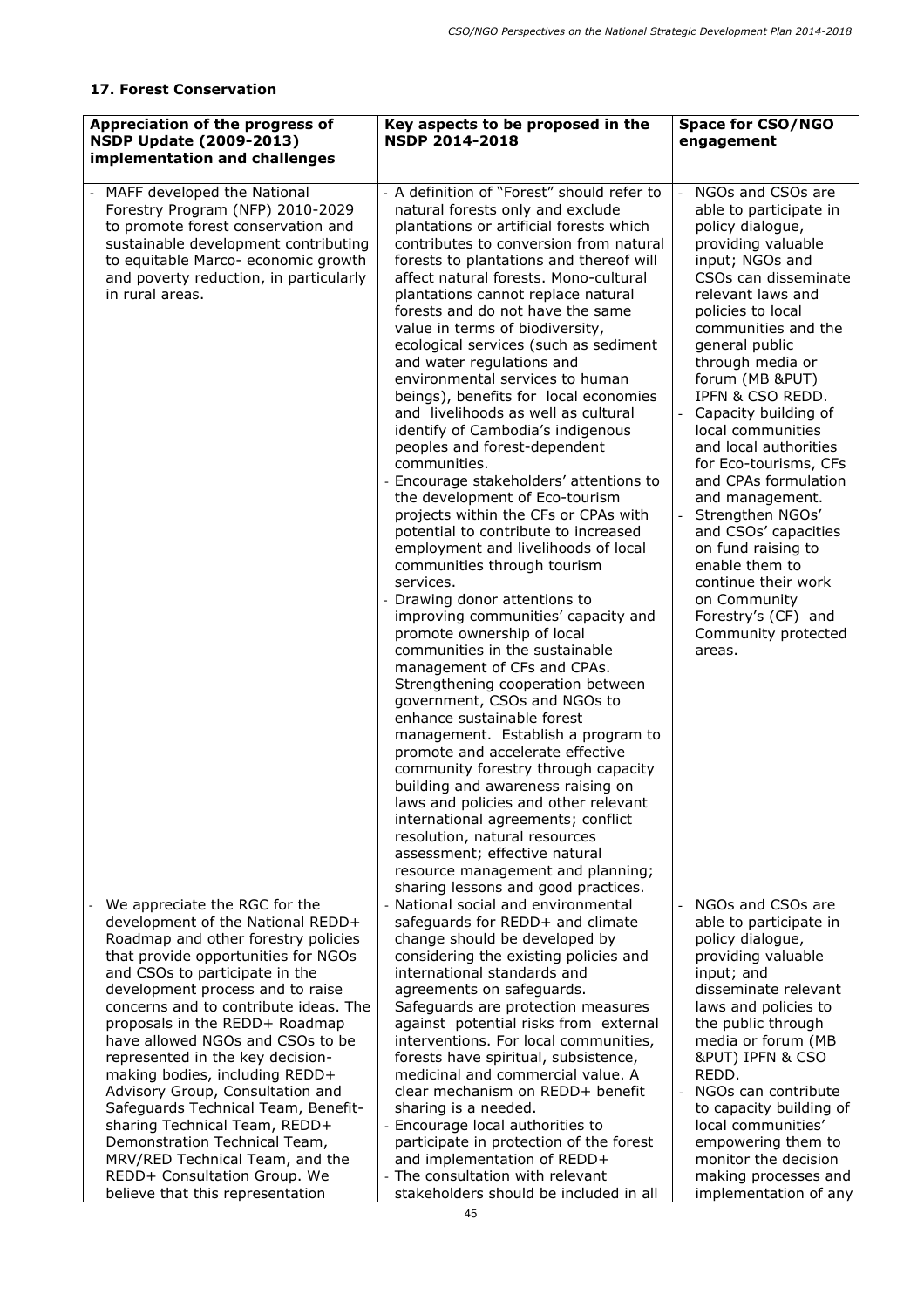| contributes to constructive inputs<br>and feedback in the development and<br>implementation of the National<br>REDD+ Strategy and other related<br>policies.<br>The implementation of REDD+ does<br>not only help to reduce emissions<br>which lead to climate change and<br>global warming but also helps to<br>achieve a sustainable forest and<br>natural resources management;<br>secure livelihoods, as well as food<br>security of local communities,<br>especially forest-dependent<br>communities and Indigenous<br>Peoples. | stages, and consultation processes<br>need to be designed focusing on local<br>communities as local communities are<br>the main actors in the development<br>and implementation of REDD+.<br>- REDD+ and climate change issues<br>should be added into the school<br>curriculum<br>- Ensuring REDD+ development<br>including meaningful consultation with<br>relevant stakeholders, especially local<br>communities, from the design stage<br>to implementation, conducting social<br>and environmental assessments and<br>ensuring feedback and grievance<br>redress mechanisms are in place.                                                                                                                                                                                                                                                                                                                                  | new development<br>projects, as well as<br>REDD+.<br>Bridge the gap<br>between communities<br>and government<br>agencies related to<br>forest policies and<br>implementation as<br>well as raise<br>awareness on<br>relevant issues and<br>concerns affecting<br>communities.<br>Institutionalizing the<br>role of CSOs in the<br>formulation of<br>safeguards on<br>forestry and climate<br>change issues can |
|--------------------------------------------------------------------------------------------------------------------------------------------------------------------------------------------------------------------------------------------------------------------------------------------------------------------------------------------------------------------------------------------------------------------------------------------------------------------------------------------------------------------------------------|---------------------------------------------------------------------------------------------------------------------------------------------------------------------------------------------------------------------------------------------------------------------------------------------------------------------------------------------------------------------------------------------------------------------------------------------------------------------------------------------------------------------------------------------------------------------------------------------------------------------------------------------------------------------------------------------------------------------------------------------------------------------------------------------------------------------------------------------------------------------------------------------------------------------------------|----------------------------------------------------------------------------------------------------------------------------------------------------------------------------------------------------------------------------------------------------------------------------------------------------------------------------------------------------------------------------------------------------------------|
|                                                                                                                                                                                                                                                                                                                                                                                                                                                                                                                                      |                                                                                                                                                                                                                                                                                                                                                                                                                                                                                                                                                                                                                                                                                                                                                                                                                                                                                                                                 | make the process of<br>safeguard<br>development more<br>efficient and effective.                                                                                                                                                                                                                                                                                                                               |
| $\overline{10}$ May 7 <sup>th</sup> , 2012, the RGC issued<br>Directive 01 on Measures to<br>Strengthen and Enhance the<br>Effectiveness of the Economic Land<br>Concession Management, and<br>introduced a moratorium on ELCs.                                                                                                                                                                                                                                                                                                      | Ensuring that information on the<br>review process of existing ELCs are<br>updated and reported to the public.<br>Install a rigid monitoring system for<br>existing ELCs.<br>Make publicly accessible information<br>on numbers, names and locations of<br>all granted ELCs.<br>Permanently ban the granting of<br><b>ELCs</b>                                                                                                                                                                                                                                                                                                                                                                                                                                                                                                                                                                                                  | - Undertake research<br>and field investigation<br>to document anELC<br>data base and make<br>all relevant<br>information publicly<br>accessible. (VOD)<br>- Actively participate in<br>the updating and<br>reviewing process to<br>help to ensure that<br>ELCs do follow legal<br>requirements and do<br>not harm local<br>communities.                                                                       |
| - Until November 2011, MAFF has been<br>approved on 130 CFs formulations.<br>Up to now, 455 CFs were established;<br>342 CFs approved and 246 CFs<br>received agreement from MAFF. 1<br><b>Community Forestry Management</b><br>Plan was endorsed.<br>- We acknowledge the intention of<br>government to reforest the degraded<br>lands and indicate their goals in the<br>Joint Monitoring Indicators (JMIs) in<br>the forestry sector.                                                                                             | - Accelerate and streamline the<br>processes of CFs and CPAs<br>registration or formulization. Support<br>and encourage forest dependent<br>communities to establish Community<br>Forestry (CF). Increase the numbers<br>of official recognized and approved CF<br>communities to increase participatory<br>management and utilization of the<br>forest in a sustainable manner.<br>- Sufficient national budget should be<br>allocated for communes for activities<br>regarding national resource<br>protection.<br>- Establish a transparent land-use<br>planning system from the local to<br>national level under cooperation with<br>local communities. Formulate a<br>community based forest management<br>strategic action plan.<br>- Deforestation and illegal logging have<br>been dramatically increased in Prey<br>Lang and other areas. The<br>government should strengthen forest<br>law enforcement and develop an | - Undertake research<br>and field investigation<br>on illegal logging and<br>deforestation<br>- NGOs and CSOs can<br>participate and<br>coordinate with MAFF<br>and FA and<br>communities in the<br>whole process of<br>establishing a forestry<br>community.<br>- Support and<br>coordinate the<br>formulation of<br>community forestry<br>and community<br>protected areas                                   |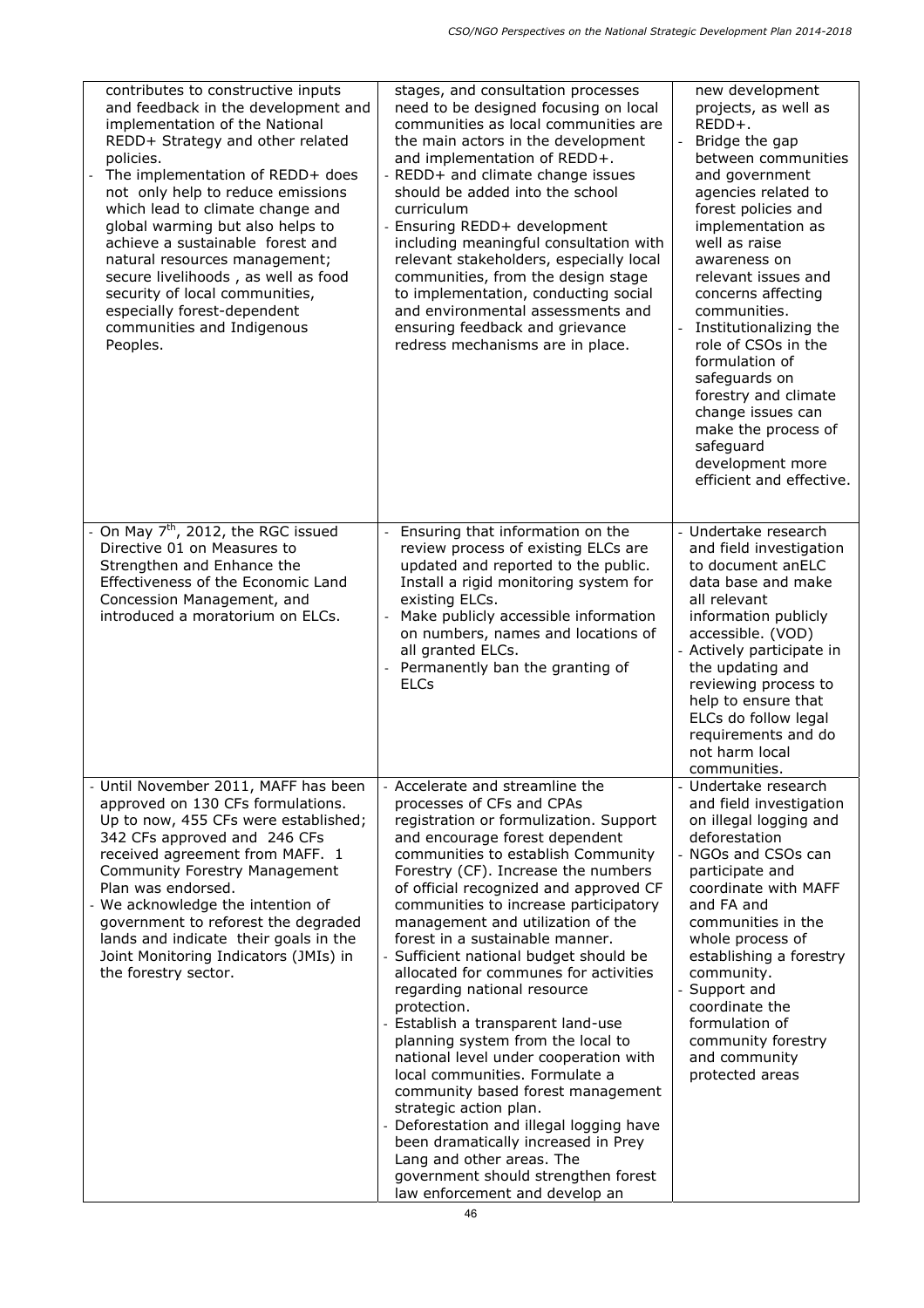|                                                                                                                                                                                                                                                                        | effective mechanism to sustainably<br>and effectively protect natural forest.<br>The draft sub-decree on Prey Long<br>should be adopted and enforced as<br>soon as possible.                                                                                                                                   |                                                                                               |
|------------------------------------------------------------------------------------------------------------------------------------------------------------------------------------------------------------------------------------------------------------------------|----------------------------------------------------------------------------------------------------------------------------------------------------------------------------------------------------------------------------------------------------------------------------------------------------------------|-----------------------------------------------------------------------------------------------|
| We appreciate the RGC's work in the<br>development of the National Policy on<br>Green Growth and the<br>National<br>strategy on Green Growth, aiming to<br>balance economic development,<br>environment, social, cultural and<br>sustainable use of natural resources. | - Ensure that any new policies and<br>regulations are being consulted with<br>the public for awareness -raising<br>purposes, and in particular with local<br>communities who directly implement<br>those policies.<br>- Environmental services or ecology<br>payments should be included in these<br>policies. | - NGOs can provide<br>inputs based on the<br>countrywide<br>consultations with<br>communities |

Mr. Chhith Sam Ath

Executive Director, The NGO Forum on Cambodia (NGOF) Address: #9-11, St 476, ToulTompoung 1, Phnom Penh, Cambodia Tel: (855) 23 214 429, H/P: (855) 12 928 585, Fax: (855) 23 994 063 Email: ngoforum@ngoforum.org.kh, Website: www.ngoforum.org.kh

#### **Note:**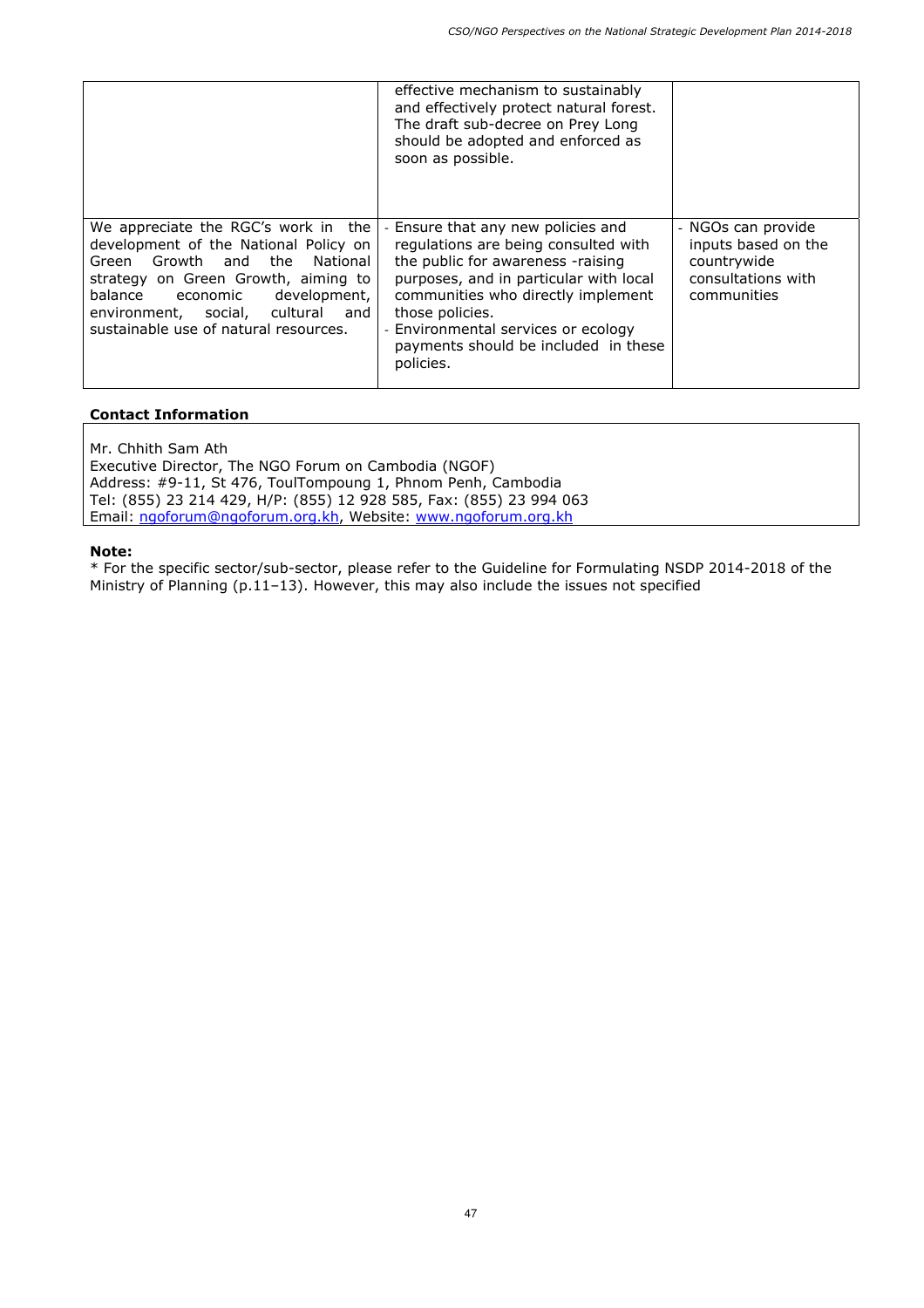# **18. Fishery**

| Appreciation of the progress of NSDP<br>Update (2009-2013) implementation<br>and challenges                                                                                                                                                                                                                                                                                                                                                                                                                                                                                                                                                                                                                                                                                                                                                                                                                                                                                                                                                                                                                                                                                                                                                                                                                               | Key aspects to be proposed in<br>the NSDP 2014-2018                                                                                                                                                                                                                                                                                                                                                                                                                                                                                                                                                                                                                                                                                                                                                                                                                                            | <b>Space for CSO/NGO</b><br>engagement                                                                                                                                                                                                                                    |
|---------------------------------------------------------------------------------------------------------------------------------------------------------------------------------------------------------------------------------------------------------------------------------------------------------------------------------------------------------------------------------------------------------------------------------------------------------------------------------------------------------------------------------------------------------------------------------------------------------------------------------------------------------------------------------------------------------------------------------------------------------------------------------------------------------------------------------------------------------------------------------------------------------------------------------------------------------------------------------------------------------------------------------------------------------------------------------------------------------------------------------------------------------------------------------------------------------------------------------------------------------------------------------------------------------------------------|------------------------------------------------------------------------------------------------------------------------------------------------------------------------------------------------------------------------------------------------------------------------------------------------------------------------------------------------------------------------------------------------------------------------------------------------------------------------------------------------------------------------------------------------------------------------------------------------------------------------------------------------------------------------------------------------------------------------------------------------------------------------------------------------------------------------------------------------------------------------------------------------|---------------------------------------------------------------------------------------------------------------------------------------------------------------------------------------------------------------------------------------------------------------------------|
| <b>Progress</b><br>Fish continues to be a vital source of food,<br>nutrition and income of millions of<br>Cambodians. Total production of fish grew<br>to over 650,000 tons in 2008, the main<br>increases coming from rice field capture<br>and a steady growth in aquaculture. The<br>new Fisheries Law was promulgated in May<br>2006; the fisheries sector has since<br>undergone major reforms and now has a<br>more poverty-focused approach. Since the<br>release of the fishing lots for community<br>use, 468 Community Fisheries have been<br>established (433 inland, 35 coastal), of<br>which 173 were formally legally registered<br>2008. In<br>addition, 235<br>October<br>ın<br>Community Fish Refuges (CFR) have also<br>been established mostly in the remote<br>areas far away from important water<br>bodies. In aquaculture, 13 State and 152<br>private hatcheries are now operating and<br>15,000 families are engaged in small-scale<br>aquaculture. Fisheries management was<br>strengthened, including the increase in<br>community's fisheries registration around<br>Tonle Sap Great Lake, expansion of<br>activities<br>and<br>increased<br>aquaculture<br>suppression on illegal fishing. The Fisheries<br>Administration also tightened and will<br>continue its efforts in preventing and | <b>NSDP</b><br>2014-2018<br>should<br><b>The</b><br>prioritize the forestry sector which<br>mentioning of clear mechanism in<br>regard to the following actions:<br>Strengthening<br>the Fishery<br>out<br>boundaries<br>0f<br>Collaborating<br>with<br>Coalition<br><b>NGOs</b><br>working<br>fishery,<br>on<br>Cambodian<br>stakeholders,<br>and<br>fishers which consider including of<br>gender<br>Providing the Coalition of NGOs and<br>fishery communities with capacity<br>development<br>and<br>advocacy<br>with<br>opportunities<br>equitable<br>representation of gender, in order<br>to conserve the fisheries<br>and<br>related<br>natural<br>resources<br>and<br>ensure sustainable livelihoods of<br>fishers<br>Monitoring<br>progresses<br>on<br>and<br>impacting<br>to<br>beneficiary<br>(mentioning male and female) after<br>canceling the fishing lots over the<br>country | Participating<br>in<br>monitoring of<br><b>NSDP</b><br>implementation<br>Facilitating Coalition of<br>NGOs and Cambodian<br><b>Fishers</b><br>work<br>to<br><b>NSDP</b><br>together<br>in<br>implementation<br>Providing<br>recommendations<br>for<br>NSDP implementation |
| suppressing flooded forest land grabbing.<br><b>Challenges</b><br>In spite of the significant progress made<br>the fisheries<br>still face<br>sector<br>many<br>challenges:<br><b>Fisheries</b><br>being<br>are<br>seriously<br>$\bullet$<br>threatened through the destruction<br>of flooded forests, land clearing for<br>land ownership by both ordinary and<br>powerful people, which requires a<br>timely and effective<br>intervention<br>from the government.<br>FIA: Shortage of resources to carry<br>out its functions: transportation,<br>equipment, budgets and gasoline for<br>management process, research and<br>studies to develop and conserve<br>fisheries resources.<br>FiA: Lack of resources to effectively<br>protect the conservation site in Tonle<br>Sap Lake, dolphin conservation in<br>Upper Mekong River in Kratie and<br>Stung Treng marine conservation<br>posting and boundary of flooded<br>forest and eradication of fishery<br>violation                                                                                                                                                                                                                                                                                                                                               | Facilitating the NGOs network and<br>fishers to organize the national<br>and<br>dialogue<br>monitoring<br>on<br>government<br>plan<br>and<br>implementation of fishery<br>Facilitating<br>dialogues<br>between<br>relevant stakeholders LGBT, to<br>jointly debate and address fisheries<br>issues<br>Imposing<br>Laws<br>Fisheries-<br>on<br>implementers, fishers and fisheries<br>officials                                                                                                                                                                                                                                                                                                                                                                                                                                                                                                 |                                                                                                                                                                                                                                                                           |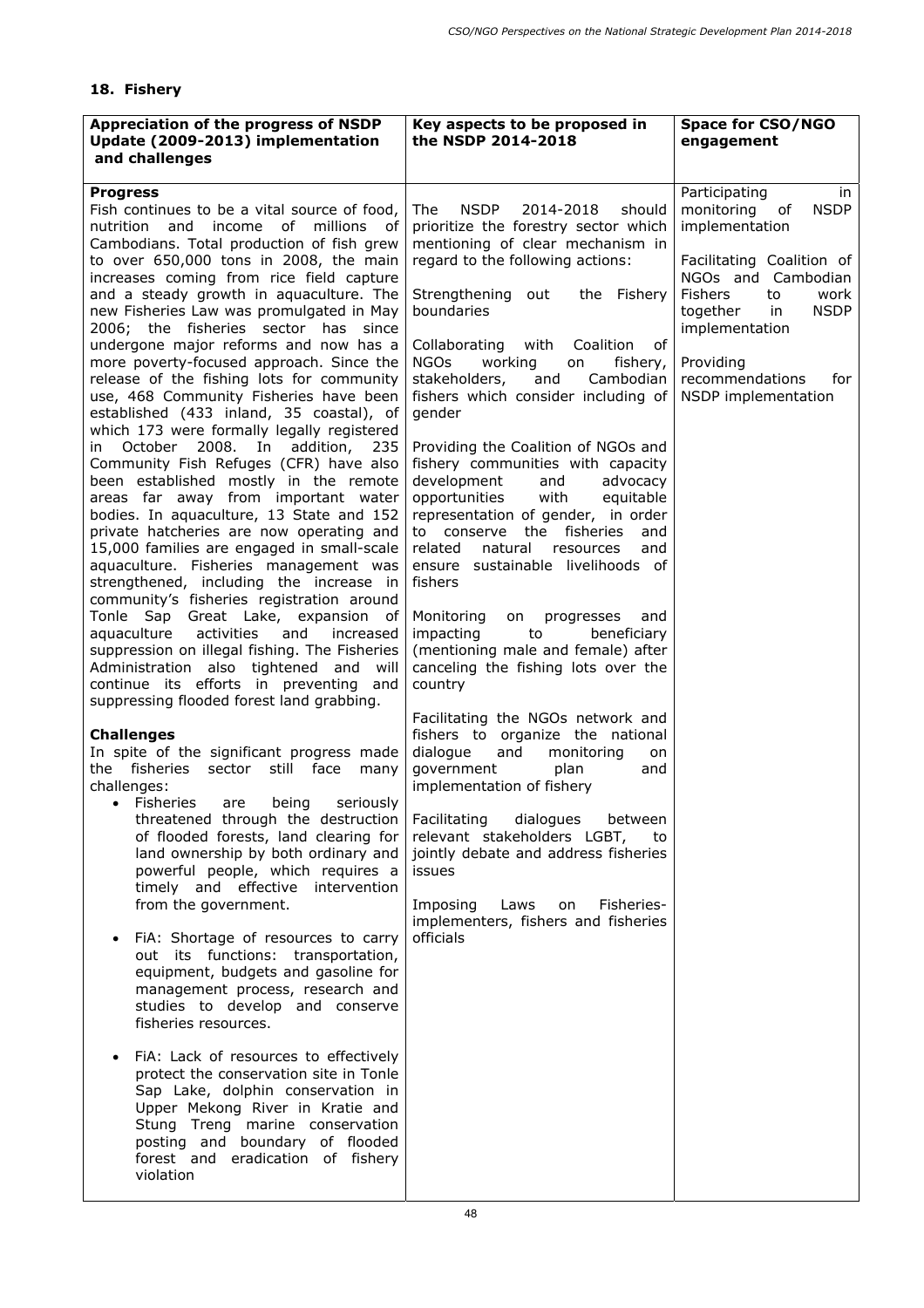| of the fisheries<br>Competency<br>communities still limited, most of the<br>provided<br>communities are not<br>support by development partners,<br>including NGOs.           |  |
|------------------------------------------------------------------------------------------------------------------------------------------------------------------------------|--|
| Fishing by using electrocution fishing<br>gears, long tubular mosquito nets,<br>and destroying fish hatching sites in<br>flooded forest is still taking place. <sup>29</sup> |  |

Mr. Om Savath Executive Director, Fisheries Action Coalition Team (FACT) Address: # 57z, St 430, Sangkat Phsar Doeum Thkov, Khan Chamkarmom Phnom Penh, Cambodia. P.O. Box 420 (CCC) Phone/Fax: (855) 23 992044 Website: www.fact.org.kh

#### **Note:**

ł

<sup>29</sup>National Strategic Development Plan Update 2009 – 2013, p.34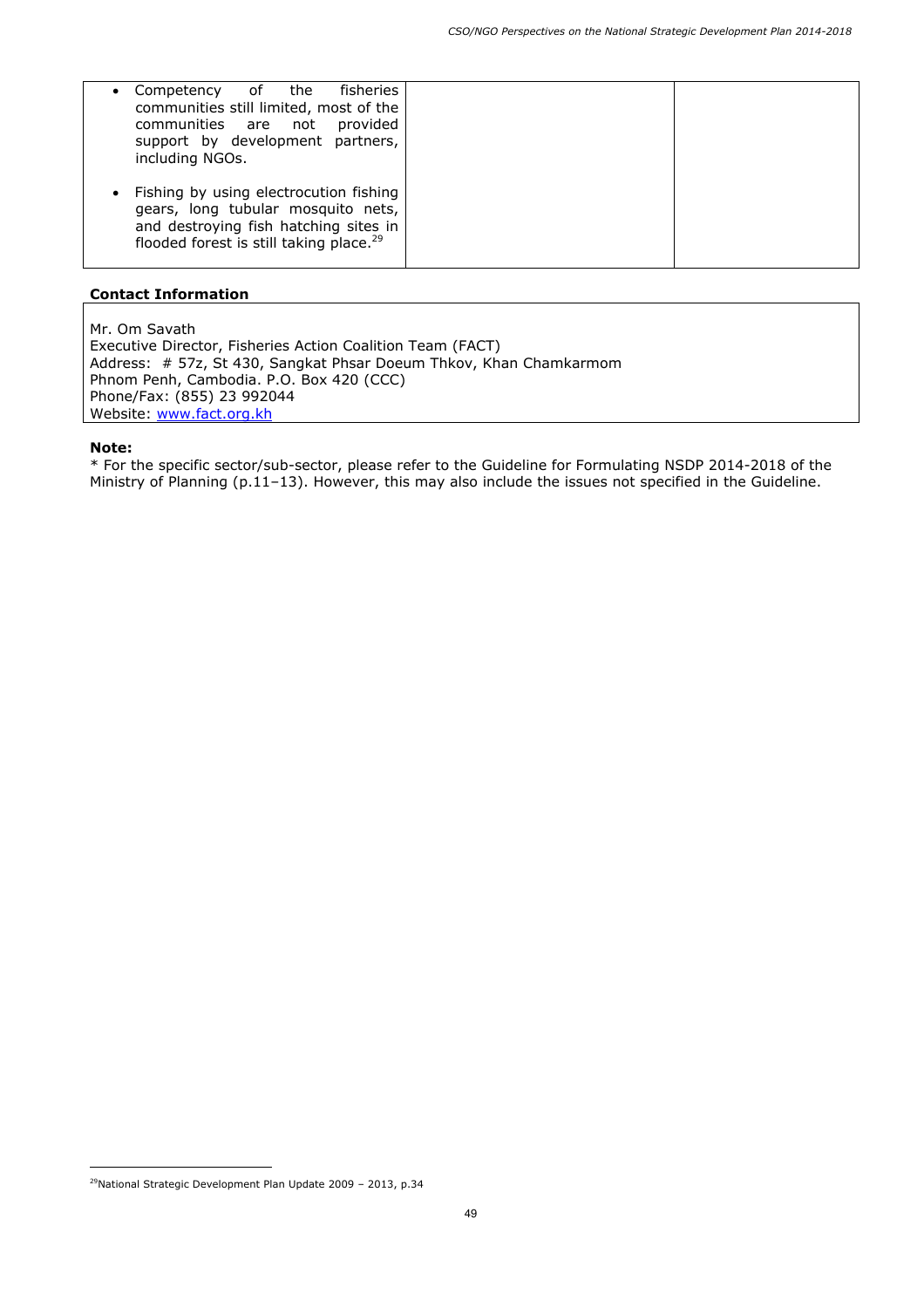# **19. Development of Hydropower Dams and the Energy Sector**

| Appreciation of the progress of<br><b>NSDP Update (2009-2013)</b><br>implementation and challenges                                                                                                                                                                                                                                                                                                                                                                                                                                                                                                                                                                                                                                                                                                                                                                                                                                                                                                                                                                                                                                                                                                                                                                                                                                                                                                                                                                                                                                                                                                                                                                                                                                                                                                                                                                                                                                                                                                                                                                                                                                                                                                           | Key aspects to be proposed in the<br><b>NSDP 2014-2018</b>                                                                                                                                                                                                                                                                                                                                                                                                                                                                                                                                                                                                                                                                                                                                                                                                                                                                                                                                                                                                                                                                                                                                                                                                                                                                                                                                                                                                                                                                                                                                                                                                                                                                                                                                                                                                                                                                                                                                                                                                                                                                                             | <b>Space for CSO/NGO</b><br>engagement                                                                                                                                                                                                                                                                                                                                                                                                                                                                                                                                                                                                                                                                                                                                                                                                                                                                                                               |
|--------------------------------------------------------------------------------------------------------------------------------------------------------------------------------------------------------------------------------------------------------------------------------------------------------------------------------------------------------------------------------------------------------------------------------------------------------------------------------------------------------------------------------------------------------------------------------------------------------------------------------------------------------------------------------------------------------------------------------------------------------------------------------------------------------------------------------------------------------------------------------------------------------------------------------------------------------------------------------------------------------------------------------------------------------------------------------------------------------------------------------------------------------------------------------------------------------------------------------------------------------------------------------------------------------------------------------------------------------------------------------------------------------------------------------------------------------------------------------------------------------------------------------------------------------------------------------------------------------------------------------------------------------------------------------------------------------------------------------------------------------------------------------------------------------------------------------------------------------------------------------------------------------------------------------------------------------------------------------------------------------------------------------------------------------------------------------------------------------------------------------------------------------------------------------------------------------------|--------------------------------------------------------------------------------------------------------------------------------------------------------------------------------------------------------------------------------------------------------------------------------------------------------------------------------------------------------------------------------------------------------------------------------------------------------------------------------------------------------------------------------------------------------------------------------------------------------------------------------------------------------------------------------------------------------------------------------------------------------------------------------------------------------------------------------------------------------------------------------------------------------------------------------------------------------------------------------------------------------------------------------------------------------------------------------------------------------------------------------------------------------------------------------------------------------------------------------------------------------------------------------------------------------------------------------------------------------------------------------------------------------------------------------------------------------------------------------------------------------------------------------------------------------------------------------------------------------------------------------------------------------------------------------------------------------------------------------------------------------------------------------------------------------------------------------------------------------------------------------------------------------------------------------------------------------------------------------------------------------------------------------------------------------------------------------------------------------------------------------------------------------|------------------------------------------------------------------------------------------------------------------------------------------------------------------------------------------------------------------------------------------------------------------------------------------------------------------------------------------------------------------------------------------------------------------------------------------------------------------------------------------------------------------------------------------------------------------------------------------------------------------------------------------------------------------------------------------------------------------------------------------------------------------------------------------------------------------------------------------------------------------------------------------------------------------------------------------------------|
| The civil society organizations working<br>on Rivers and Hydropower issue have<br>seen the improvement of the<br>government on the efficiency energy<br>development strategic plan such as the<br>promotion of the decentralized energy<br>and the environmental friendly energy<br>products in the rural and urban areas<br>through the privatization and the<br>development of the energy efficiency<br>policy, for example, The Development<br>of the National Energy Efficiency Policy,<br>Strategy and Action Plan for the<br>Kingdom of Cambodia. This policy is<br>very useful for Cambodia to meet the<br>energy demand in the future due to the<br>increase of population and economic<br>growth in Cambodia.<br><b>Challenges:</b> there has no increasing<br>on the natural forest which is important<br>for balancing ecosystem (water is part<br>of this ecosystem. Without natural<br>forest, water in the cardamom<br>mountain could reduce water quantity<br>to maintain the hydropower dam).<br>Also in the sector 3.108 of mid-term<br>review, government have mentioned a<br>number of laws are being passed to<br>protect the environment and make<br>sustainable use of natural resources,<br>specifically water resources. However,<br>there was a limitation for the trans-<br>boundary laws/regulations<br>development within the neighbouring<br>countries, for example, the use of<br>Mekong River - Cambodia, Lao,<br>Vietnam, and Thailand only have the<br>1995 Mekong Agreement which is not<br>strong enough to put in place for<br>enforcement.<br>There is no more information related to<br>hydropower development dams. Only<br>the numbers of dams which under<br>construction and/or proposed were<br>demonstrated in the NSDP 2009-2013<br>progress report while the results and/or<br>challenging occurring on this<br>development do not mention. For<br>example, the negative impacts to the<br>environment and social sector.<br>Addressing dam issue in the NSDP is<br>very important as it could affect to<br>thousands of people who living depend<br>on the natural resources and the river<br>in term of NTFP usages, agricultural<br>and fishery activities. | In order to deal with the controversial<br>issue on hydropower dams and the<br>energy sector development in<br>Cambodia and in the Mekong Region,<br>the government should consider as<br>following:<br>1.<br>Continue considering increasing<br>natural forest rather than mono-<br>crop artificial plantation and/or<br>clearing hundred or thousand<br>hectares of forest (wood) for<br>hydropower dam reservoir and for<br>centralized transmission line in<br>Cambodia. As per the report<br>"Cambodia's Initial National<br>Communication" under UNFCCC,<br>published by MoE in 2002, Cambodia<br>has been continuing to increase the<br>emission of GHGs and fostering the<br>global warming. At the same time<br>"Cambodia Green Growth Roadmap"<br>or "Green Growth Master Plan for<br>Cambodia" does not include<br>hydropower dam in its action, which<br>means that hydropower dam<br>development is no more in the<br>upcoming NSDP.<br>2.<br>Should consider decentralized<br>energy system to apply in the rural<br>area rather than the promotion of<br>building transmission line in the whole<br>country as the difficulty of<br>geographical feature and this<br>activities can reduce hundreds<br>hectares of natural forest.<br>Open space for dam affected<br>3.<br>communities to get all projects'<br>documents and join the decision<br>making process on hydropower dam<br>particularly in the Environmental<br>Impact Assessment (EIA) process and<br><b>Procedure Notification Prior</b><br>Consultation and Agreement (PNPCA)<br>process. It is a requirement that EIA<br>must be completed before any<br>agreement has been made.<br>PNPCA should be transformed to<br>4.<br>the trans-boundary law on the<br>involvement of relevant stakeholders<br>in the decision making on the Mekong<br>Water Usage.<br>5.<br>Should cooperate with MRC to<br>push out and adopt the trans-<br>boundary EIA laws/regulations as<br>soon as possible with the other MRC<br>countries including Lao, Thailand, and<br>Vietnam as it is really important to<br>protect the food security of the<br>Mekong Citizens and can forbid the | CSO/NGO engagement<br>in the development of<br>NSDP 2014-2018<br>development and its<br>implementation is very<br>important to ensure<br>sustainable<br>development on the<br>energy sector, water<br>resource management<br>and environmental<br>protection. Therefore,<br>we would recommend<br>government to<br>Open space of<br>CSOs/NGOs in any<br>relevant policy<br>development and<br>implementation in<br>order to monitor and<br>evaluate the process<br>of the government<br>achievement<br>Attend and share<br>recommendations/<br>inputs in the events<br>which organized by<br>CSOs/NGOs<br>Cooperate with<br>CSOs/NGOs to gain<br>public view,<br>experts/academic's<br>perception on the<br>energy and<br>hydropower<br>development in<br>Cambodia in order to<br>minimize<br>environmental<br>impact and to meet<br>the energy demand<br>in the right way as<br>the pro-poor<br>strategy of the Royal<br>Government of<br>Cambodia. |
|                                                                                                                                                                                                                                                                                                                                                                                                                                                                                                                                                                                                                                                                                                                                                                                                                                                                                                                                                                                                                                                                                                                                                                                                                                                                                                                                                                                                                                                                                                                                                                                                                                                                                                                                                                                                                                                                                                                                                                                                                                                                                                                                                                                                              |                                                                                                                                                                                                                                                                                                                                                                                                                                                                                                                                                                                                                                                                                                                                                                                                                                                                                                                                                                                                                                                                                                                                                                                                                                                                                                                                                                                                                                                                                                                                                                                                                                                                                                                                                                                                                                                                                                                                                                                                                                                                                                                                                        |                                                                                                                                                                                                                                                                                                                                                                                                                                                                                                                                                                                                                                                                                                                                                                                                                                                                                                                                                      |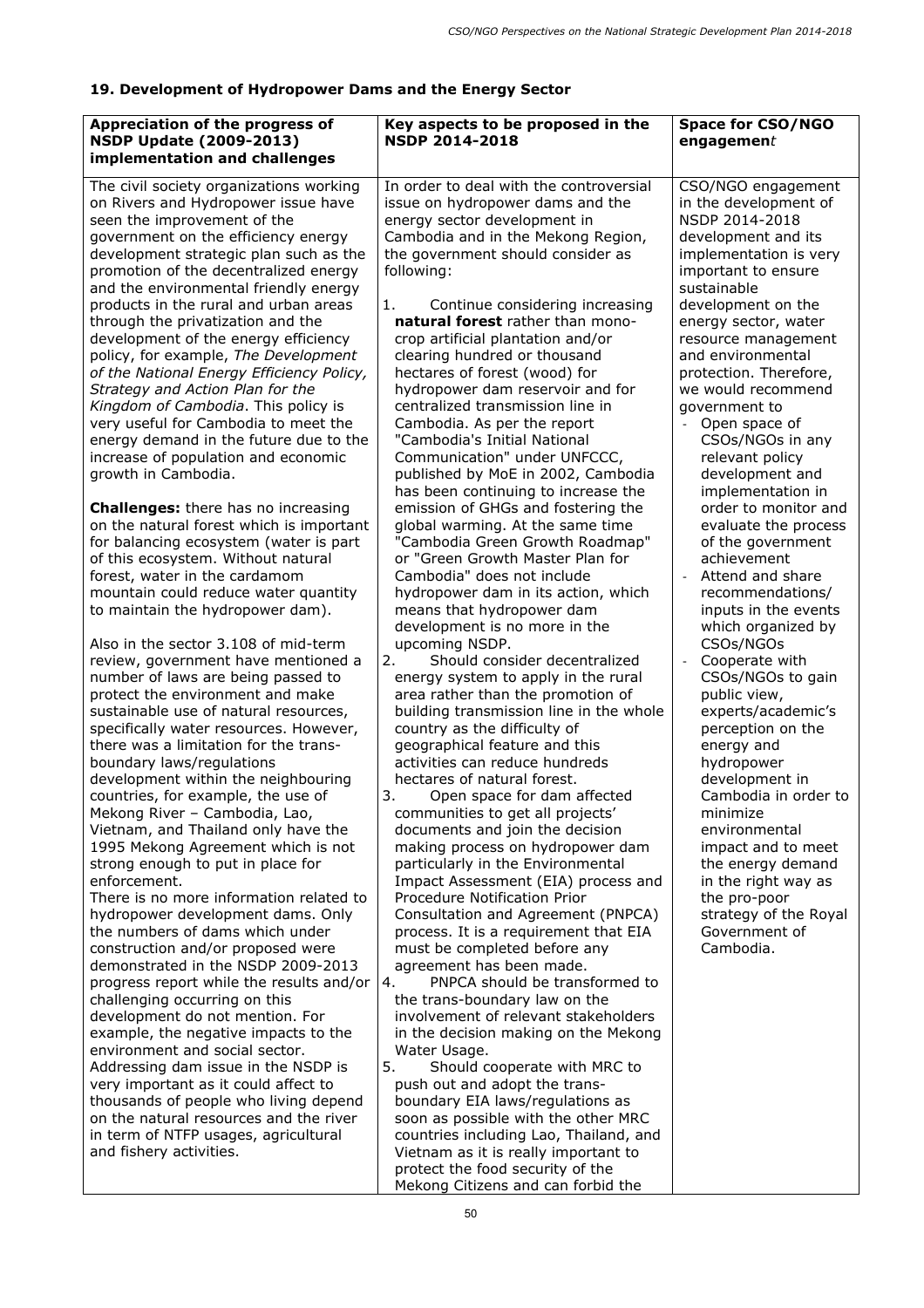| countries who make use of Mekong        |  |
|-----------------------------------------|--|
| without fair on benefit sharing to the  |  |
| riparian countries, especially the poor |  |
|                                         |  |
| (men and women) and venerable           |  |
| people living depend on Mekong and      |  |
| Tonle Sap Fishery.                      |  |
| Should transform 1995 Mekong<br>6.      |  |
| Agreement to the trans-boundary law     |  |
| to ensure the transparency and          |  |
| accountability of the project           |  |
| development in the Mekong River         |  |
|                                         |  |
| Should create the hydropower<br>7.      |  |
| development EIA guideline which         |  |
| including gender mainstreaming as       |  |
| there are many inter-related problems   |  |
| among the processes on this             |  |
| development.                            |  |
| 8.<br>Should consider promoting more    |  |
| ecotourism sites rather than large      |  |
| hydropower dam in the protected         |  |
|                                         |  |
| areas and/or Ramsar site which          |  |
| recognized as the special ecotourism    |  |
| site and the world heritage place that  |  |
| could generate more income for          |  |
| Cambodian Citizens. For example,        |  |
| Stung Chhay Areang Dam, Sambor          |  |
| Dam, and Stung Treng Dam (the           |  |
| dams on the Mekong Mainstream           |  |
|                                         |  |
| could bring negatively impact to Tonle  |  |
| Sap River which could also affect to    |  |
| the Angkor Wat Temple).                 |  |
| Transboundary issue on the<br>9.        |  |
| project development activities on the   |  |
| Mekong River such as energy and         |  |
| hydropower development as well as       |  |
|                                         |  |
|                                         |  |
| the use of Mekong River should be       |  |
| one sector to be included in the NSDP   |  |
| 2014-2018 as it can influence to the    |  |
| micro and macro economic                |  |
| development in Cambodia (people         |  |
| living along the Mekong and Tonle       |  |
| Sap are depending on the aquatic        |  |
| resources and fishery).                 |  |
|                                         |  |
|                                         |  |
| <b>Regarding to the Guidelines for</b>  |  |
| formulating National Strategic          |  |
| <b>Development Plan (NSDP) 2014-</b>    |  |
| 2018, we would recommend                |  |
| government to consider some part        |  |
| as following:                           |  |
| Science and technology: should ensure   |  |
| that Cambodia will have the technical   |  |
|                                         |  |
| experts and engineers to work on the    |  |
| monitoring the large hydropower         |  |
| Environment:                            |  |
| - Should include wetland, watershed,    |  |
| biodiversity in this sector             |  |
| - Should ensure that the 60% of forest  |  |
| area is the natural forest not the      |  |
| plantation.                             |  |
| Cross-cutting issue:                    |  |
| - Should consider the water             |  |
| management of river issue, fishery      |  |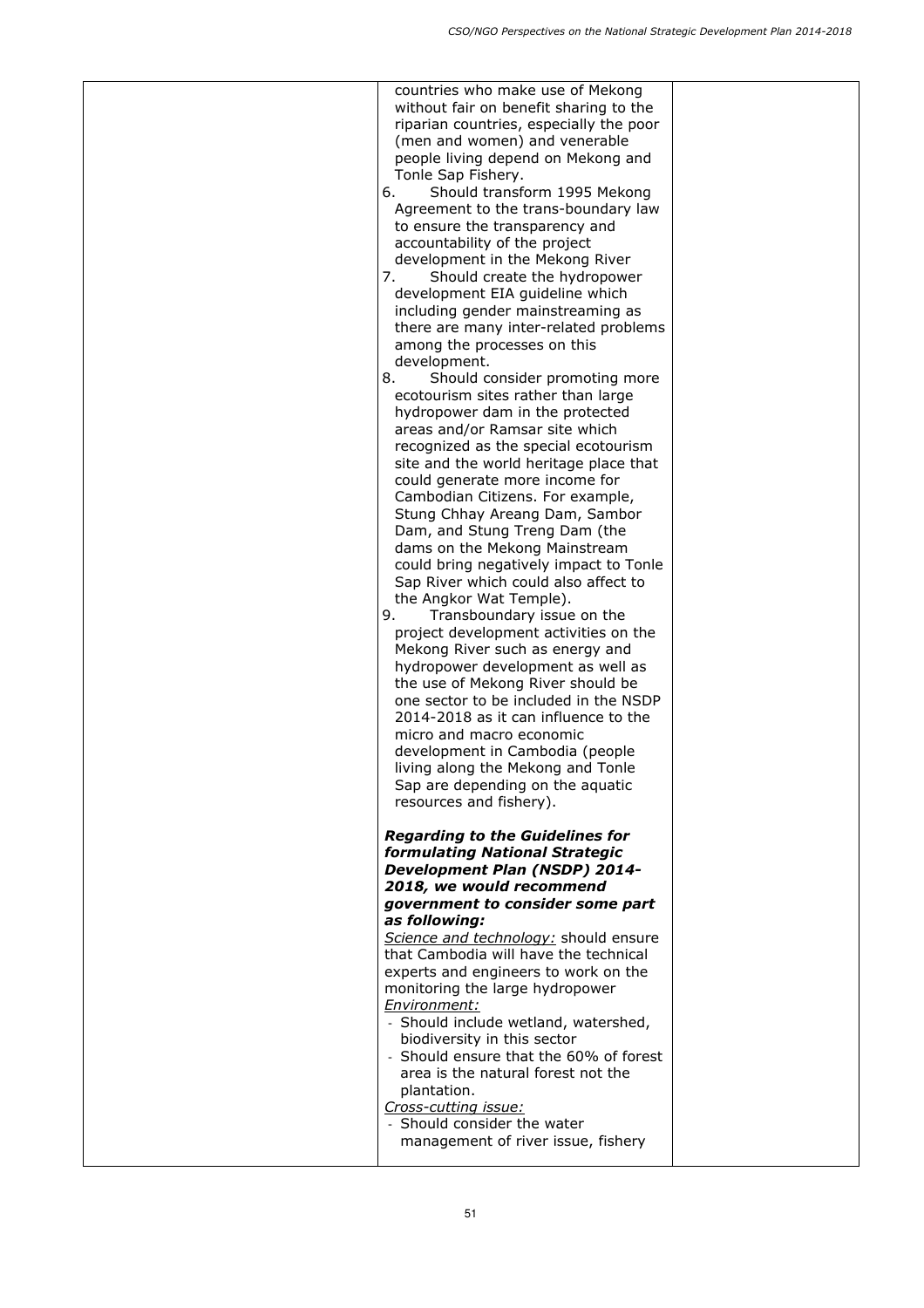### **Rivers Coalition in Cambodia:**

Mr. Chhith Sam Ath Executive Director, The NGO Forum on Cambodia (NGOF) Address: #9-11, St 476, ToulTompoung 1, Phnom Penh, Cambodia Tel: (855) 23 214 429, H/P: (855) 12 928 585, Fax: (855) 23 994 063 Email: ngoforum@ngoforum.org.kh, Website: www.ngoforum.org.kh

Mr. Tep Bunnarith Executive Director, Culture and Environment Preservation Association (CEPA) Address: #51F, St 210, Touk Laak 3, Toul Kork, Phnom Penh, P.O.Box: 1486 Tel: (855) 23 881 613, H/P: (855) 12 895 624 Email: cepa@cepa-cambodia.org, Website: www.cepa-cambodia.org

Mr. Meach Mean Coordinator, 3S Rivers Protection Network (3SPN) Address: Banlong District, Ratanakiri Province Tel: (855) 11 758 970, Email: mean@3spn.org, Website: http://3spn.cfsites.org

Mr. Youk Senglong Program Manager, Organization: Fisheries Action Coalition Team (FACT) Address: #57z, St 430 Phsar Doeum Thkov, Chamkarmon, Phnom Penh, Cambodia, P.O. Box 420 (CCC) Tel: (855) 23 992 044, H/P: (855) 12 768 609 Email: fact@fact.org.kh, senglong@fact.org.kh, Website: www.fact.org.kh

#### **Note:**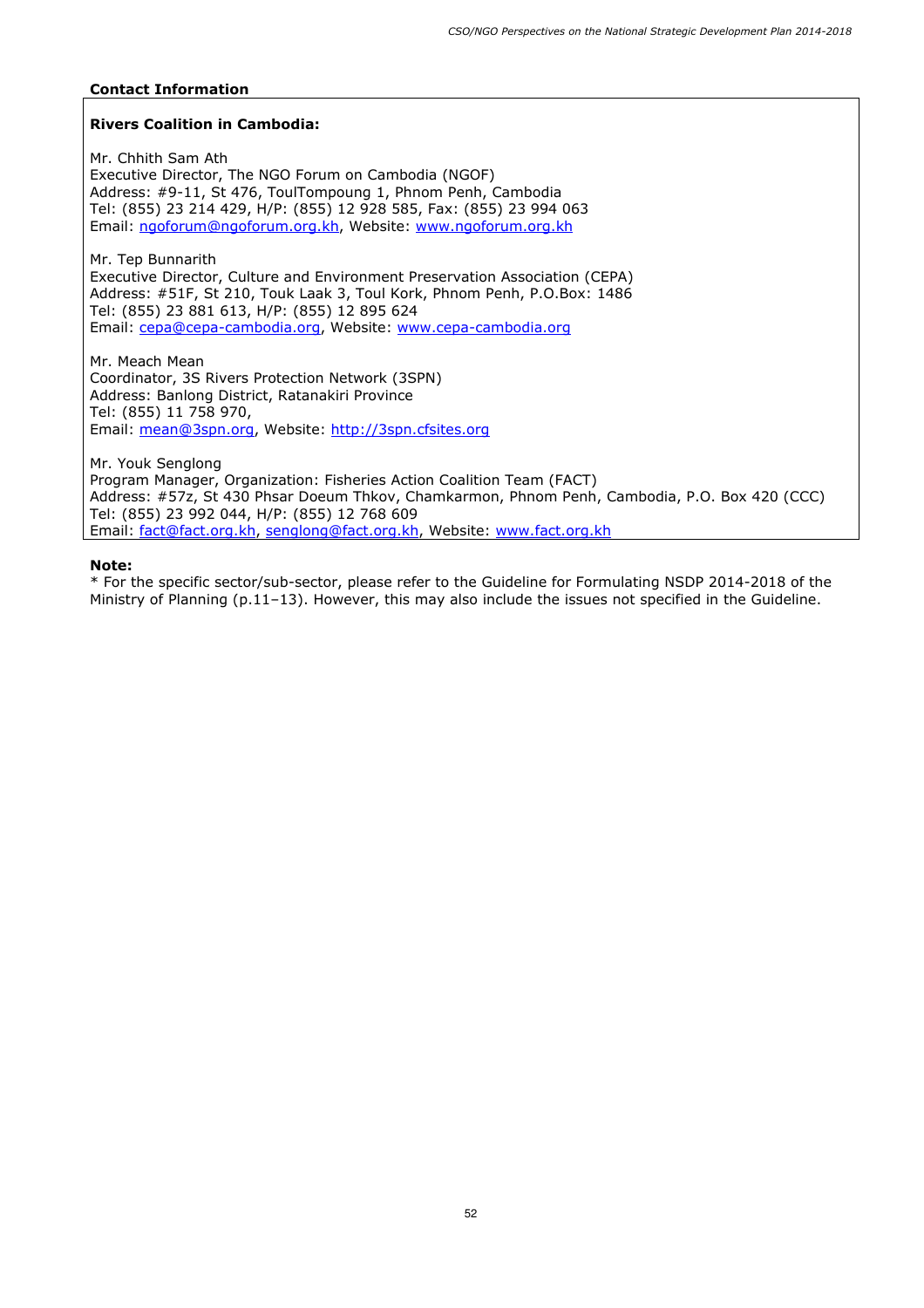## **20. Environmental Protection/Conservation and Climate Change**

| Appreciation of the progress of<br><b>NSDP Update (2009-2013)</b><br>implementation and challenges                                                                                                                                                                                                                                                                                                                                                                                                                                                                                                                                                                                                                                                                                                                                                                                                                                                                                                                                                                                                                                                                                                                                                                                                                                                                                                                                  | Key aspects to be proposed in the<br><b>NSDP 2014-2018</b>                                                                                                                                                                                                                                                                                                                                                                                                                                                                                                                                                                                                                                                                                                                                                                                                                                                                                                                                                                                                                                                                                                                                                                                                                                                                                                                                                      | <b>Space for CSO/NGO</b><br>engagement                                                                                                                                                                                                                                                                                                                                                                                                                                                                                                                                                                     |
|-------------------------------------------------------------------------------------------------------------------------------------------------------------------------------------------------------------------------------------------------------------------------------------------------------------------------------------------------------------------------------------------------------------------------------------------------------------------------------------------------------------------------------------------------------------------------------------------------------------------------------------------------------------------------------------------------------------------------------------------------------------------------------------------------------------------------------------------------------------------------------------------------------------------------------------------------------------------------------------------------------------------------------------------------------------------------------------------------------------------------------------------------------------------------------------------------------------------------------------------------------------------------------------------------------------------------------------------------------------------------------------------------------------------------------------|-----------------------------------------------------------------------------------------------------------------------------------------------------------------------------------------------------------------------------------------------------------------------------------------------------------------------------------------------------------------------------------------------------------------------------------------------------------------------------------------------------------------------------------------------------------------------------------------------------------------------------------------------------------------------------------------------------------------------------------------------------------------------------------------------------------------------------------------------------------------------------------------------------------------------------------------------------------------------------------------------------------------------------------------------------------------------------------------------------------------------------------------------------------------------------------------------------------------------------------------------------------------------------------------------------------------------------------------------------------------------------------------------------------------|------------------------------------------------------------------------------------------------------------------------------------------------------------------------------------------------------------------------------------------------------------------------------------------------------------------------------------------------------------------------------------------------------------------------------------------------------------------------------------------------------------------------------------------------------------------------------------------------------------|
|                                                                                                                                                                                                                                                                                                                                                                                                                                                                                                                                                                                                                                                                                                                                                                                                                                                                                                                                                                                                                                                                                                                                                                                                                                                                                                                                                                                                                                     |                                                                                                                                                                                                                                                                                                                                                                                                                                                                                                                                                                                                                                                                                                                                                                                                                                                                                                                                                                                                                                                                                                                                                                                                                                                                                                                                                                                                                 |                                                                                                                                                                                                                                                                                                                                                                                                                                                                                                                                                                                                            |
| 1. Cambodia has become a signatory of<br>the United Nation Framework<br>Convention on Climate Change<br>(UNFCCC) and the Kyoto Protocol.<br>2. The Royal Government of Cambodia<br>has established a National<br>Committees on Climate Change<br>$(NCCC)$ .<br>Challenge: The two agencies (NCCC<br>& NCDM) should consider delegation<br>of authority to sub-national<br>government (districts, communes),<br>in particular, comprehensive climate<br>change budget for implementation of<br>projects on adaptation to climate<br>change and disaster risk reduction in<br>Cambodia.<br>3. Establishment of a National Council<br>of Green Growth and National<br>Designate Authority.<br>Challenge: Should consider the roles<br>of commune/Sangkat councils in<br>expediting the implementation of the<br>national green growth policy and<br>allocate budget for implementation<br>of green growth development<br>projects at local levels.<br>4. Inter-ministerial coordination for<br>development of a Cambodian Climate<br>Change Strategic Plan (CCCSP).<br>Challenge: This Strategy was<br>supposed to become a law, but in<br>the draft guidelines on the new<br>National Strategic Development Plan<br>(NSDP), this sector does not seem to<br>be considered a priority area.<br>5. Drafted a law on environmental<br>impact assessment.<br>Challenge: The law on environmental<br>impact assessment (EIA) is still in a | Request that the government<br>continue and further strengthen the<br>monitoring of implementation of<br>environmental management plans<br>of private and State investment<br>projects.<br>New guidelines <sup>30</sup> should include<br>climate change as a priority matter.<br>For natural protected areas, the<br>government should have a clear,<br>effective management and<br>protection plan and eliminate<br>economic land concession in these<br>areas. <sup>31</sup><br>A large number of protected areas<br>have been acquired by private<br>companies. Request that the<br>government and relevant<br>ministries/agencies stop acquiring<br>land in protected areas for land<br>concession. The Ministry of<br>Environment and the Ministry of<br>Agriculture, Forestry and Fisheries<br>should effectively preserve the<br>forest remaining from economic<br>land concession, especially<br>encourage all companies to grow<br>trees in degraded areas or in areas<br>where reforestation is needed to<br>maintain environmental equilibrium<br>and ecology. The government<br>should continue and expedite<br>adoption and recognition of<br>community natural protected areas.<br>Strengthen effective, accountable,<br>and transparent enforcement of<br>laws, Royal Decrees, sub-decrees,<br>Prakas, and guidelines related to<br>environment, natural resources,<br>forest, land, and mines. | 1. Become a full<br>member of the<br><b>Technical Working</b><br>Group on<br>Environment and<br>Forestry (TWG-E&F).<br>2. Become an observer<br>of the Technical<br>Working Group on<br>climate change<br>$(CCTT)$ .<br>3. Participate fully in the<br>process of<br>consultations,<br>decision making of<br>the Royal<br>Government on<br>policies related to<br>environment and<br>climate change.<br>4. All documents related<br>to decisions, legal<br>framework, national<br>reports, and<br>development projects<br>should be made<br>publicly available for<br>receiving sufficient<br>information. |
| draft form. At present,<br>implementation of the EIA Sub-<br>Decree is confusing, is interpreted                                                                                                                                                                                                                                                                                                                                                                                                                                                                                                                                                                                                                                                                                                                                                                                                                                                                                                                                                                                                                                                                                                                                                                                                                                                                                                                                    | Strengthen and apply strong<br>measures on the implementation of<br>environmental impact assessment,                                                                                                                                                                                                                                                                                                                                                                                                                                                                                                                                                                                                                                                                                                                                                                                                                                                                                                                                                                                                                                                                                                                                                                                                                                                                                                            |                                                                                                                                                                                                                                                                                                                                                                                                                                                                                                                                                                                                            |
| differently, and there are gaps in<br>stakeholders' responsibilities. Most<br>reports are copies from one report to<br>another. Request that an<br>independent agency supervise to<br>ensure a standard and effective<br>implementation (quality,<br>international standard, and<br>independence).                                                                                                                                                                                                                                                                                                                                                                                                                                                                                                                                                                                                                                                                                                                                                                                                                                                                                                                                                                                                                                                                                                                                  | especially, environmental<br>management plans and measures<br>to mitigate environmental and<br>social impacts. All EIA reports must<br>be consulted widely with<br>communities. Review of EIA reports<br>must take at least three months for<br>all stakeholders to give comments<br>and to investigate. The                                                                                                                                                                                                                                                                                                                                                                                                                                                                                                                                                                                                                                                                                                                                                                                                                                                                                                                                                                                                                                                                                                    |                                                                                                                                                                                                                                                                                                                                                                                                                                                                                                                                                                                                            |
| 6. Prepare the first and second national<br>communication report for the<br>UNFCCC and inventory of                                                                                                                                                                                                                                                                                                                                                                                                                                                                                                                                                                                                                                                                                                                                                                                                                                                                                                                                                                                                                                                                                                                                                                                                                                                                                                                                 | environmental and social<br>restoration fund should be allocated<br>to the commune/Sangkat levels so                                                                                                                                                                                                                                                                                                                                                                                                                                                                                                                                                                                                                                                                                                                                                                                                                                                                                                                                                                                                                                                                                                                                                                                                                                                                                                            |                                                                                                                                                                                                                                                                                                                                                                                                                                                                                                                                                                                                            |

<sup>&</sup>lt;sup>30</sup> Guideline for NSDP 2014-2018 in the environmental protection and climate change sectors by MoP.<br><sup>31</sup> Based on the EIA report from MoE from 2010-2013 that NGO Forum received.

ł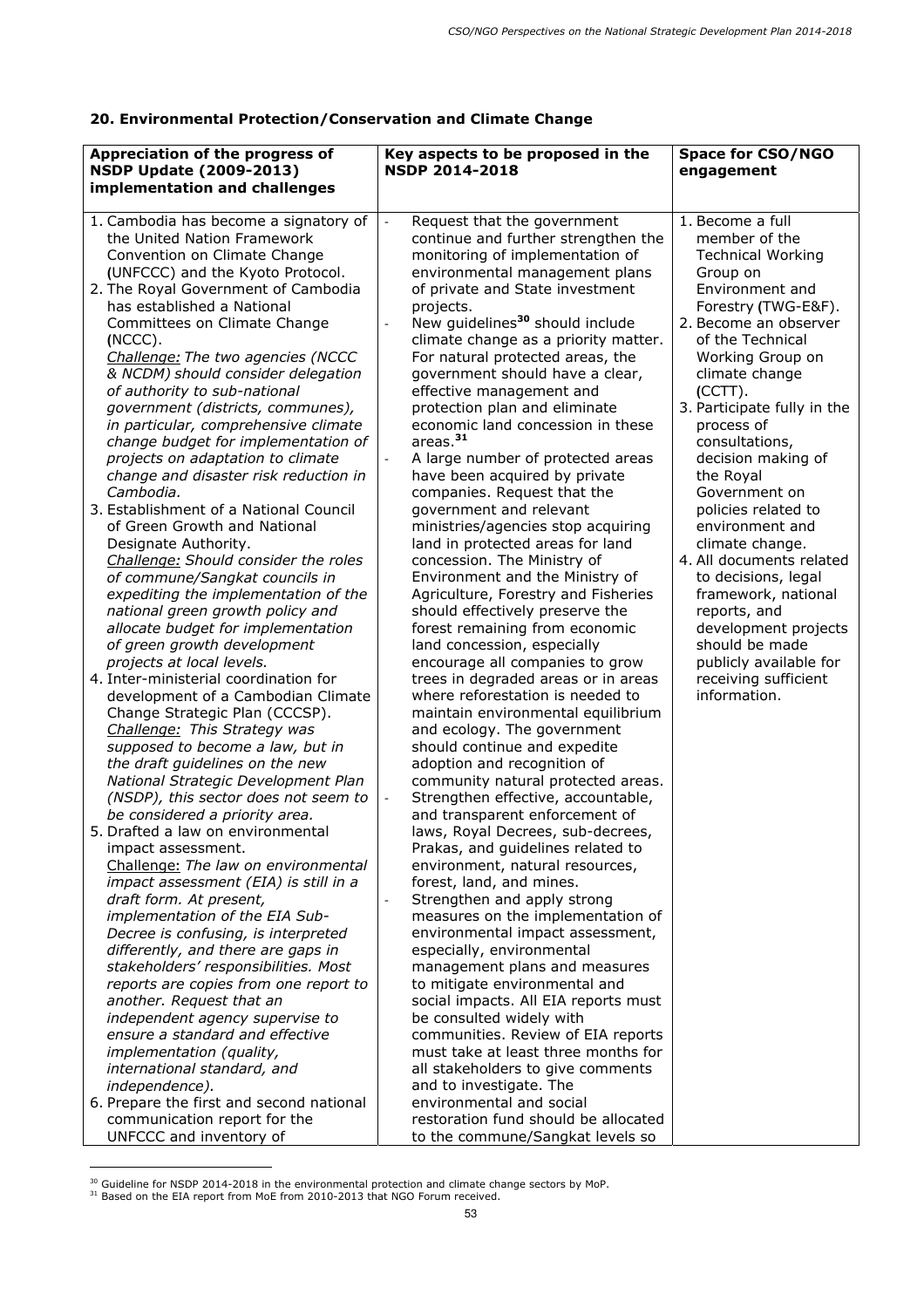| greenhouse gas.                         | that they can monitor                                                 |  |
|-----------------------------------------|-----------------------------------------------------------------------|--|
| Challenge: In 1994, Cambodia was a      | implementation of projects and                                        |  |
| country absorbing greenhouse gas,       | environmental protection at local                                     |  |
| but at end 2011, Cambodia became a      | levels.                                                               |  |
| country emitting greenhouse gas.        | The government should continue to                                     |  |
| 7. Restoration of 3 dams that have the  | strengthen and encourage                                              |  |
| capacity to irrigate 214 ha of land     | development of capacity for people                                    |  |
| area, and 3 flood prevention dams       |                                                                       |  |
|                                         | in general and civil servants from<br>the national to local levels in |  |
| have the capacity to irrigate 172 ha    |                                                                       |  |
| of land area. Restoration of 128 m of   | adaptation and mitigation measures                                    |  |
| collapsed banks. Installation of one    | for climate change and greenhouse                                     |  |
| pump station, and restoration of 36     | gas.                                                                  |  |
| stations. Save 221,505 ha of rice       | The climate change adaptation                                         |  |
| affected by drought.                    | budget should be increased and                                        |  |
| Challenge: For project                  | allocated to sub-national levels, in                                  |  |
| implementation by civil society         | particular, local communities,                                        |  |
| organizations concerning water          | CSOs, commune and district                                            |  |
| resources, rehabilitation reservoir     | authorities for implementation and                                    |  |
| canals and other activities, provincial | for addressing challenges arising                                     |  |
|                                         | from the disasters of global climate.                                 |  |
| department of water resources did       |                                                                       |  |
| not collaborate well and were           | The government should continue to                                     |  |
| restricted in approving technical       | encourage commune planning and                                        |  |
| standards / construction design.        | strengthen the capacity of                                            |  |
| 8. Almost all government agencies have  | commune/Sangkat officials to                                          |  |
| mainstreamed climate change into        | mainstream climate change into                                        |  |
| their strategic plan and disaster risk  | commune/Sangkat plans.                                                |  |
| reduction / emergency response.         | Civil society organizations call on                                   |  |
|                                         | the government to stop accepting                                      |  |
|                                         | external loans for implementing                                       |  |
|                                         | climate change adaptation projects                                    |  |
|                                         | in Cambodia.                                                          |  |
|                                         | The government should mobilize                                        |  |
|                                         | additional funding for implementing                                   |  |
|                                         | the CCCSP, the National Green                                         |  |
|                                         |                                                                       |  |
|                                         | Development Strategic Plan, and                                       |  |
|                                         | the National Adaptation Program of                                    |  |
|                                         | Actions, etc.                                                         |  |
|                                         | Strengthen the Technical Working                                      |  |
|                                         | Group on Environment and                                              |  |
|                                         | Forestry, and civil society should be                                 |  |
|                                         | a member and have a role in                                           |  |
|                                         | discussions.                                                          |  |
|                                         | Mainstream climate change into all                                    |  |
|                                         | development sector, in particular,                                    |  |
|                                         | forestry, education, health, land                                     |  |
|                                         | use, energy, EIA, etc.                                                |  |
|                                         | Monitor and evaluate coal fired<br>$\overline{\phantom{a}}$           |  |
|                                         | power plants for emission of                                          |  |
|                                         | greenhouse gas into the                                               |  |
|                                         | atmosphere, public health, water,                                     |  |
|                                         | air, and soil pollution, as well as                                   |  |
|                                         | bio-diversity.                                                        |  |
|                                         | Enhance good governance, social                                       |  |
|                                         | accountability and transparency for                                   |  |
|                                         |                                                                       |  |
|                                         | implementation of national policies.                                  |  |

Mr. Chhith Sam Ath Executive Director, The NGO Forum on Cambodia (NGOF) Address: #9-11, St 476, ToulTompoung 1, Phnom Penh, Cambodia Tel: (855) 23 214 429, H/P: (855) 12 928 585, Fax: (855) 23 994 063 Email: ngoforum@ngoforum.org.kh, Website: www.ngoforum.org.kh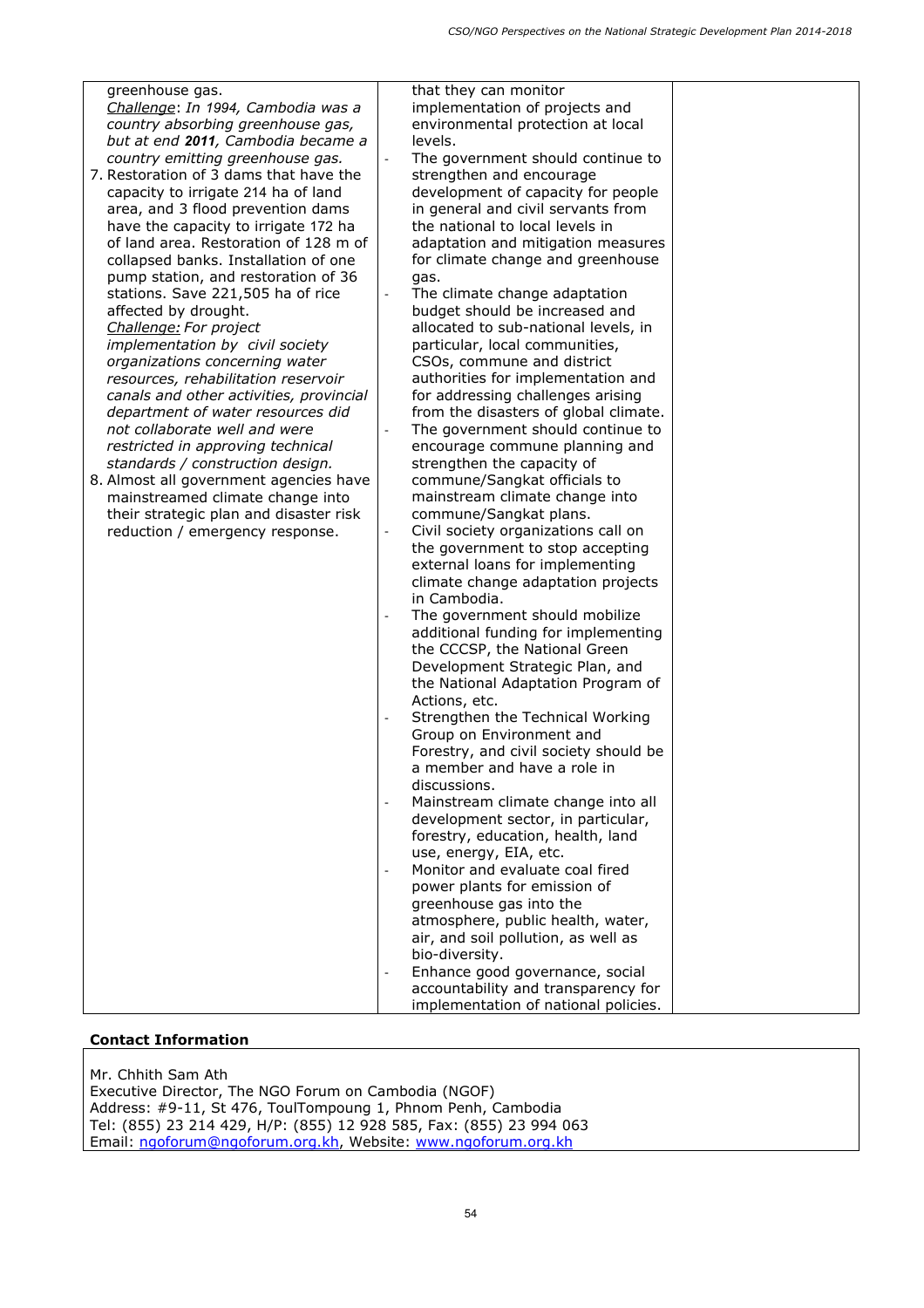# **Enabling Environment for a Broad-Based Inclusive Development**

## **20. Enabling Environment for a Broad-Based Inclusive Development**

| Appreciation of the progress of                                                                                                                                           | Key aspects to be proposed in the                                          | <b>Space for CSO/NGO</b>                   |
|---------------------------------------------------------------------------------------------------------------------------------------------------------------------------|----------------------------------------------------------------------------|--------------------------------------------|
| <b>NSDP Update (2009-2013)</b>                                                                                                                                            | <b>NSDP 2014-2018</b>                                                      | engagement                                 |
| implementation and challenges                                                                                                                                             |                                                                            |                                            |
| <b>Ref: Towards a strengthened</b><br><b>GDCC-TWG mechanism [Ph.381-</b><br>382]; A dialogue mechanism<br>encompasses diversity of<br>stakeholders [Ph.378] <sup>32</sup> |                                                                            |                                            |
| <b>Achievement [Enabling</b>                                                                                                                                              |                                                                            |                                            |
| environment]                                                                                                                                                              | CSOs' proposed key aspects                                                 | [Enabling                                  |
| RGC has made a good progress of                                                                                                                                           | [Enabling Environment]<br>• As for the broad-based inclusive               | Environment]<br>CSOs and local             |
| adaptation and implementation of<br>Paris Declaration, AAA, and Busan                                                                                                     | development, the partnership                                               | communities willingly                      |
| Partnership strategy.                                                                                                                                                     | structure of the GDCC-TWG                                                  | engage with RGC, DPs,                      |
| - CRDB/CDC has made a good lead in                                                                                                                                        | mechanism and Government-NGO                                               | and private sector in                      |
| drafting DCPS $[2014-2018]^{33}$ with                                                                                                                                     | consultation, and Government-Private                                       | the new dialogue                           |
| inclusive consultation including NGOs                                                                                                                                     | Sector Forum should be strengthened                                        | mechanism as the                           |
| (NGO Forum, MEDICAM, and CCC in<br>February 2013).                                                                                                                        | among RGC, development partners,<br>and CSOs (including citizens) with an  | proposed structure in                      |
| <b>RGC has incorporated the</b>                                                                                                                                           | enabling environment guideline on                                          | the draft DCPS [2014-<br>2018] in order to |
| Government-NGO consultation                                                                                                                                               | roles of each development actors to                                        | jointly establish the                      |
| meeting with other proposed forums                                                                                                                                        | encourage effective and efficient                                          | most applicable                            |
| such as Government-Private Sector                                                                                                                                         | participation in planning,                                                 | mechanisms which                           |
| Forum and Government-Development                                                                                                                                          | implementation, monitoring and                                             | could help Cambodia                        |
| Partner Coordination Committee. RGC                                                                                                                                       | evaluation of development results<br>for the benefits of all Cambodian     | achieve the                                |
| expresses commitment to continue<br>working in partnership with NGOs                                                                                                      | Citizens.                                                                  | development<br>effectiveness for the       |
| working in a specific sector of national                                                                                                                                  | • For the accuracy and consistency of                                      | citizens at both                           |
| development.                                                                                                                                                              | the knowledge sharing and use, either                                      | national and sub-                          |
| - Although RGC has moved the                                                                                                                                              | current database system or emerging                                        | national level.                            |
| arrangement of CDCF to 2014, RGC                                                                                                                                          | building block data systems should                                         | The inclusion of NGO                       |
| has apparently succeed in organizing<br>the 19 <sup>th</sup> GDCC in which new JMIs were                                                                                  | be enhanced or initiated with                                              | representatives by<br>CRDB/CDC on past     |
| endorsed for the next monitoring                                                                                                                                          | transparent release of information to<br>the public with ease and without  | occasions reflects good                    |
| period [2012-2014].                                                                                                                                                       | bureaucratic barriers, especially the                                      | facilitation of the TWG                    |
| RGC keeps good partnership with NGO                                                                                                                                       | breakdown information between                                              | network and capacity                       |
| members of TWG-P&H <sup>34</sup> via their                                                                                                                                | operational budget and for-result                                          | development of the                         |
| participation in the 19 <sup>th</sup> GDCC and                                                                                                                            | <b>budget, we are working on priority</b>                                  | TWGs-NGOs; however,                        |
| TWG network retreats.<br><b>RGC has provided seats for the</b>                                                                                                            | policies according to the result<br>framework. The most accurate and       | we would like to see<br>invitations to     |
| representation of NGOs in 16 TWGs,                                                                                                                                        | consistent data is believed to ensure                                      | participate in this TWG                    |
| except TWG-infrastructure, TWG-                                                                                                                                           | the ideal enabling environment for                                         | Retreat and capacity                       |
| private sector, and TWG-public                                                                                                                                            | achievements of the inclusive                                              | building exercise be                       |
| administration due to limited expertise                                                                                                                                   | development.                                                               | further extended to at                     |
| of NGOs in the 3 TWGs.                                                                                                                                                    | The RGC both at national and sub-                                          | least one NGO                              |
| <b>Challenges [Enabling environment]</b>                                                                                                                                  | national levels should further work on<br>the unfinished agenda in Paris   | representative in each<br>TWG.             |
| - Partnership arrangement-"Cambodia                                                                                                                                       | Declaration, Accra Agenda for Action                                       | <b>EXEL</b> CSOs are committed to          |
| Development Cooperation Forum -                                                                                                                                           | (AAA) and Busan partnership strategy.                                      | complete transparency                      |
| CDCF" and "Government -Private                                                                                                                                            | CSOs should be provided with more                                          | and inclusive dialogue                     |
| Sector Forum" which intend to                                                                                                                                             | favorable enabling environment to                                          | for mutual                                 |
| transform all these fora into the                                                                                                                                         | voice their concern and comprehensive                                      | accountability.                            |
| "Cambodia Development Forum" are<br>still in discussion process including its                                                                                             | knowledge about communities' real<br>needs in the partnership and dialogue | Agreed actions during<br>any TWG meeting   |
|                                                                                                                                                                           |                                                                            |                                            |

<sup>&</sup>lt;sup>32</sup> [Ph.378] = Paragraph 378 based on NSDP update 2009-2013 [English version]<br><sup>33</sup> Development Cooperation and Partnerships Strategy (2014-2018) as shown in the CRDB/CDC webpage: <u>http://www.cdc-</u> crdb.gov.kh/strategy/default.htm

<sup>&</sup>lt;sup>34</sup> NGO Forum, CCC, and MEDICAM in TWG-Partnership & Harmonization.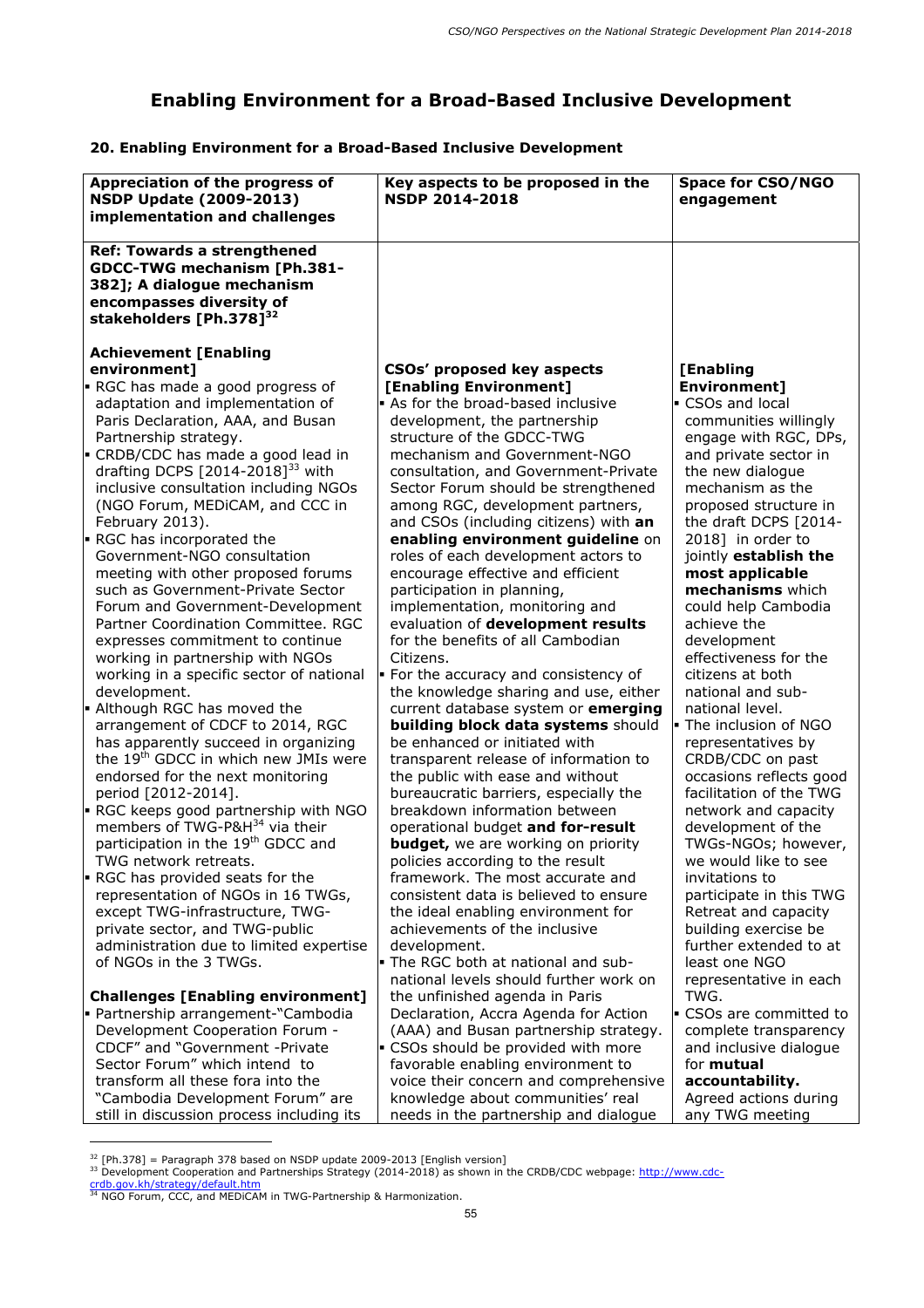| structure, contents, process and roles<br>of each stakeholder which may affect<br>quality and breadth discussion among<br>development stakeholders atsub-<br>national and national level, ASEAN,<br>and international platforms.<br>$\blacktriangleright$ DCPS [2014-2018] stipulates<br>partnership between the Government<br>and NGOs, which is limited with the<br>target for NGOs working on service<br>delivery, regardless of other NGOs<br>who constructively involve in<br>consultation-based monitoring on<br>development policy, rights and legal<br>framework, and governance.<br>Enabling environment for CSOs is<br>formally offered during the meeting to<br>fulfill the call for inclusive agenda in<br>which CSOs will next work on<br>information sharing to its members at<br>communities. CSOs find this formal<br>way uneasy to express their<br>comprehensive knowledge about<br>communities. Limited encouragement<br>is called for the CSOs' inputs during<br>meeting. CSOs need to take careful<br>consideration to ensure more<br>constructive feedback. <sup>35</sup><br>• Most comments and feedback from<br>CSOs is observed to be mostly ignored<br>during the discussion without<br>constructive reasons for the next<br>improvement due to limited access of<br>CSOs towards the right information<br>and limited catch-up capacity. | arrangement as proposed in the DCPS<br>$[2014 - 2018]$ .                                                                                                                                                                                                                                                                                                                                                                           | should be put into<br>practice at national and<br>sub-national level.<br>CSOs wish to explore<br>the partnership with<br>private sector in order<br>to promote social<br>responsibility.                      |
|---------------------------------------------------------------------------------------------------------------------------------------------------------------------------------------------------------------------------------------------------------------------------------------------------------------------------------------------------------------------------------------------------------------------------------------------------------------------------------------------------------------------------------------------------------------------------------------------------------------------------------------------------------------------------------------------------------------------------------------------------------------------------------------------------------------------------------------------------------------------------------------------------------------------------------------------------------------------------------------------------------------------------------------------------------------------------------------------------------------------------------------------------------------------------------------------------------------------------------------------------------------------------------------------------------------------------------------------------------------------|------------------------------------------------------------------------------------------------------------------------------------------------------------------------------------------------------------------------------------------------------------------------------------------------------------------------------------------------------------------------------------------------------------------------------------|---------------------------------------------------------------------------------------------------------------------------------------------------------------------------------------------------------------|
| Ref: Strengthen the legal<br>framework for CSOs [Ph.388]                                                                                                                                                                                                                                                                                                                                                                                                                                                                                                                                                                                                                                                                                                                                                                                                                                                                                                                                                                                                                                                                                                                                                                                                                                                                                                            |                                                                                                                                                                                                                                                                                                                                                                                                                                    |                                                                                                                                                                                                               |
| <b>Achievement [Legal framework]</b><br>RGC has made the draft law on the<br>functioning of NGOs and association<br>with consultation with CSOs and NGOs<br>until 2014.<br><b>Challenge [Legal framework]</b><br><b>CSOs still demand that the law should</b><br>genuinely empower CSOs to operate<br>the programs efficiently and effectively<br>in service delivery, and the law articles<br>should be written with respect to<br>democracy and human rights.                                                                                                                                                                                                                                                                                                                                                                                                                                                                                                                                                                                                                                                                                                                                                                                                                                                                                                     | CSOs' proposed key aspects [Legal<br>Framework]<br>. The RGC should meaningfully and fully<br>consult with CSOs prior to the<br>adoption of any legal framework.<br>• Development actors should ensure the<br>accountability and transparency of all<br>process and results (policies, laws,<br>plans) by engaging all stakeholders in<br>all stages, responding to their inputs,<br>and sharing related information to<br>public. | [Legal Framework]<br>CSOs are committed to<br>operate their<br>programme efficiently<br>and effectively in<br>accordance with a<br>inclusive-consultation-<br>based legal framework.                          |
| <b>Ref: Public administrative reform</b><br>[ $Ph.342$ ]                                                                                                                                                                                                                                                                                                                                                                                                                                                                                                                                                                                                                                                                                                                                                                                                                                                                                                                                                                                                                                                                                                                                                                                                                                                                                                            | <b>CSOs' proposed key aspects</b><br>[Public administrative reform]                                                                                                                                                                                                                                                                                                                                                                | [Public<br>administrative                                                                                                                                                                                     |
| <b>Achievement [Public administrative</b><br>reform]<br>Single window mechanism; organic<br>law on the administrative<br>management of the capital, provinces,<br>municipalities, districts and khans;<br>function of council for administrative<br>reform, provincial council, district                                                                                                                                                                                                                                                                                                                                                                                                                                                                                                                                                                                                                                                                                                                                                                                                                                                                                                                                                                                                                                                                            | Qualitative and quantitative indicators<br>of rights based, inclusive partnership,<br>transparency and accountability should<br>be included in JMI framework in<br>addition to service delivery indicators.<br>· Development actors should encourage<br>investment and social responsibility in<br>industry through mechanisms that                                                                                                | reform]<br>CSOs are putting much<br>effort for greater public<br>awareness of human<br>rights and freedom to<br>exercise rights and<br>improved availability<br>of information about<br>impact of development |

<sup>&</sup>lt;sup>35</sup> Findings from the rapid survey on NGO Participation and Representation in TWG Meeting, conducted by NGO Forum in December 2012.

ł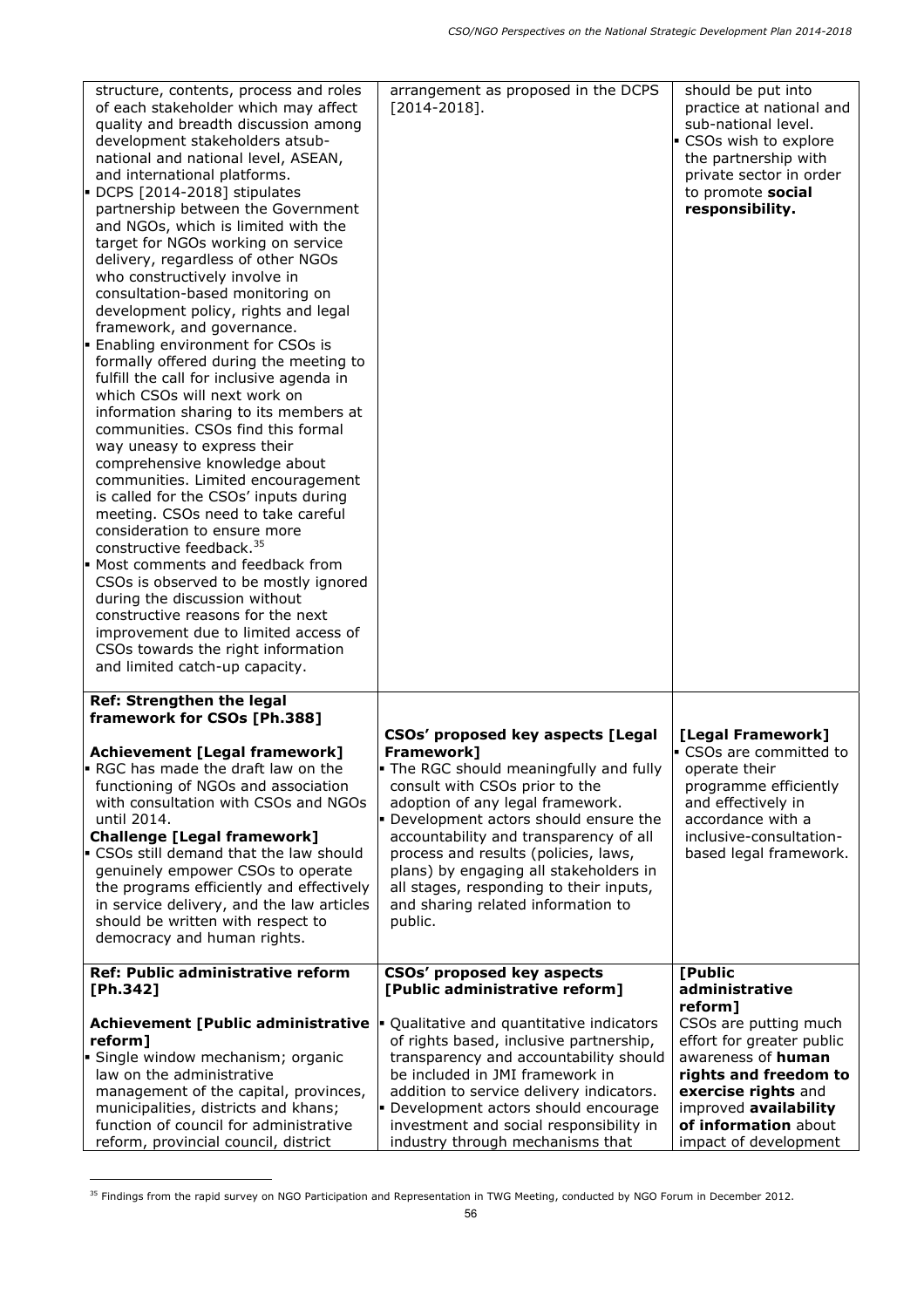| council, and commune council; NCDD;<br>and Social Accountability Framework<br>Working Group.<br><b>Challenge [Public administrative</b><br>reform]<br>The seat for CSO representative has<br>not been given in TWG on Public<br>Administration Reform.<br><b>People from grassroots find it</b><br>insufficient for the accessibility,<br>quality, and responsiveness of public<br>service delivery <sup>36</sup> ; open access to<br>information related to government<br>plans, policies, laws, budget, and<br>process; and good governance and<br>inclusive partnership at both national<br>and sub-national government officials. | weigh the benefits of proposed<br>development activities against their<br>cost to the environment, gender<br>equality and equity, traditional<br>livelihoods, community culture, human<br>rights and democratic principles.<br>$\blacktriangleright$ RGC should highly emphasis on<br>efficiency, reliability, responsiveness of<br>public services.<br><b>RGC</b> should continue delegation of<br>responsibilities and resources to<br>district and commune administration. | policies and projects,<br>and cooperate in<br>consultation within<br>grassroots for any<br>inputs to DPs and the<br>government in any<br>partnership dialogues<br>arrangement and<br>platform. |
|---------------------------------------------------------------------------------------------------------------------------------------------------------------------------------------------------------------------------------------------------------------------------------------------------------------------------------------------------------------------------------------------------------------------------------------------------------------------------------------------------------------------------------------------------------------------------------------------------------------------------------------|-------------------------------------------------------------------------------------------------------------------------------------------------------------------------------------------------------------------------------------------------------------------------------------------------------------------------------------------------------------------------------------------------------------------------------------------------------------------------------|------------------------------------------------------------------------------------------------------------------------------------------------------------------------------------------------|
|                                                                                                                                                                                                                                                                                                                                                                                                                                                                                                                                                                                                                                       |                                                                                                                                                                                                                                                                                                                                                                                                                                                                               |                                                                                                                                                                                                |

**Note:** Consultative inputs from Plan International, Trocaire, HACC, EWMI, and NPA.

## **Contact Information**

Mr. Chhith Sam Ath Executive Director, The NGO Forum on Cambodia (NGOF) Address: #9-11, St 476, ToulTompoung 1, Phnom Penh, Cambodia Tel: (855) 23 214 429, H/P: (855) 12 928 585, Fax: (855) 23 994 063 Email: ngoforum@ngoforum.org.kh, Website: www.ngoforum.org.kh

Mr. Soeung Saroeun Executive Director, Cooperation Committee for Cambodia (CCC) Address: 9-11, 476, Phnom Penh, Cambodia Phone/Fax: 023 216 009 Email: info@ccc-cambodia.org,Website: www.ccc-cambodia.org

#### **Note:**

ł

<sup>&</sup>lt;sup>36</sup> It is based on regional and national consultations with grassroots (February in Battambong, March in Kampong Cham and May in Phnom Penh).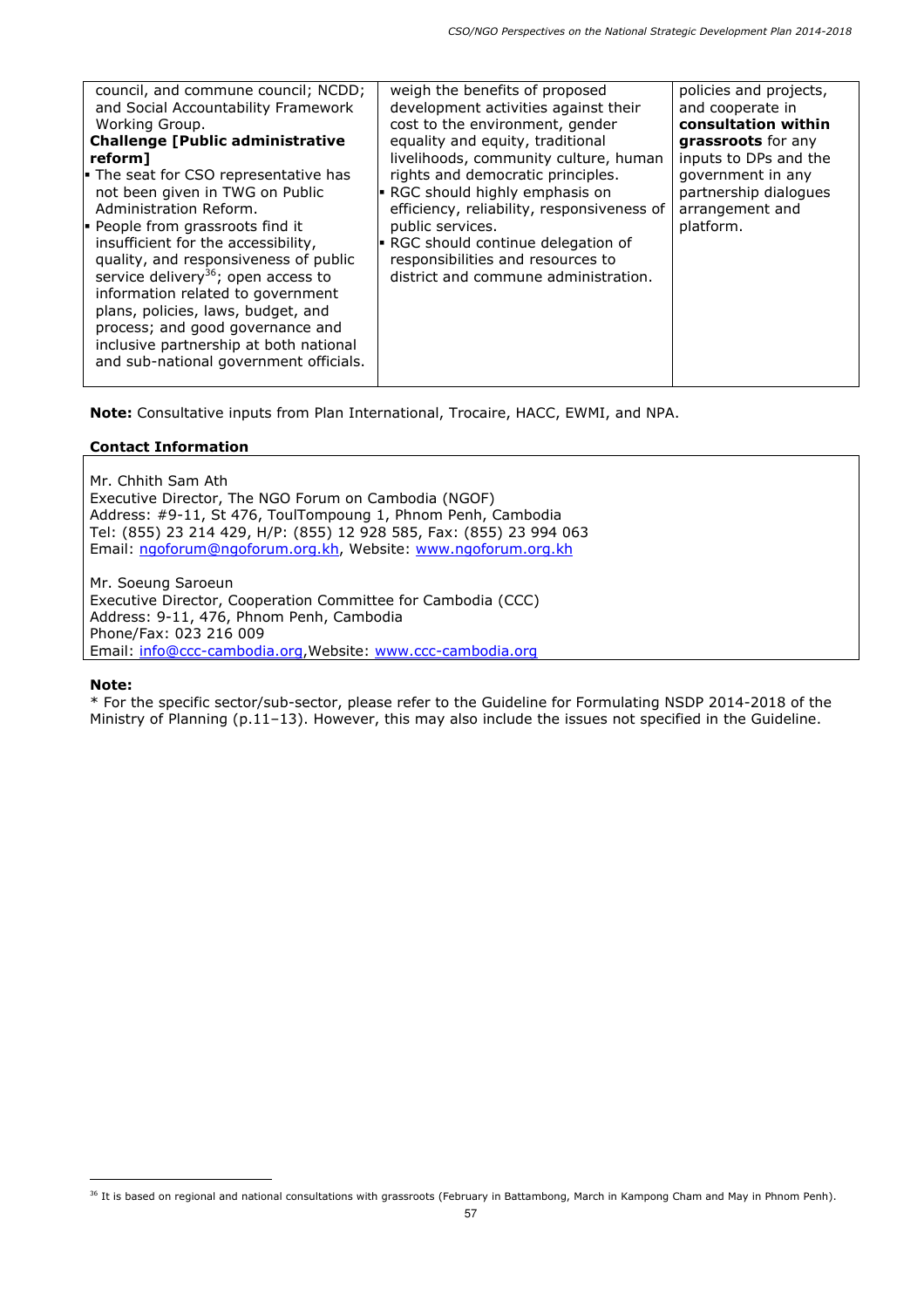# **22. Monitoring and Evaluation (M&E)**

| Appreciation of the progress of<br><b>NSDP Update (2009-2013)</b><br>implementation and challenges                                                                                                                                                                                                                                                                                                                                     | Key aspects to be proposed in<br>the NSDP 2014-2018                                                                                                                                                                                                                                                                                                                                                                                               | <b>Space for CSO/NGO</b><br>engagement                                                                                              |
|----------------------------------------------------------------------------------------------------------------------------------------------------------------------------------------------------------------------------------------------------------------------------------------------------------------------------------------------------------------------------------------------------------------------------------------|---------------------------------------------------------------------------------------------------------------------------------------------------------------------------------------------------------------------------------------------------------------------------------------------------------------------------------------------------------------------------------------------------------------------------------------------------|-------------------------------------------------------------------------------------------------------------------------------------|
| - NGOs appreciate the continued<br>commitment to strengthening the<br>M&E system through the effort in<br>identifying more indicators<br>assessing outcomes and in<br>strengthening the database of the                                                                                                                                                                                                                                | - CSOs look forward to seeing a<br>strengthened M&E system in the<br>NSDP 2014-2018 in accordance<br>with a result-based framework.<br>- The NSDP 2014-2018 should                                                                                                                                                                                                                                                                                | - CSOs/NGOs are<br>ready to stand as one<br>of the stakeholders in<br>the M&E framework<br>of the NSDP 2014-<br>2018, and hopefully |
| Cambodian economy. <sup>37</sup><br>- Given the importance of M&E<br>system in tracking the progress<br>toward targets and informing policy<br>decision and direction, CSOs<br>appreciate the RGC's recognition <sup>38</sup><br>of CSO engagement in the<br>development planning process,<br>especially providing opportunity for<br>CSOs to comment on the draft<br>NSDP Update and the draft MTR.<br>- At the same time, the JMI on | include additional measurable and<br>timely assessable monitoring<br>indicators set on a yearly basis in<br>order to enable concerned<br>stakeholders to be able to monitor<br>the progress against the<br>implementation.<br>- Balancing the input, output,<br>outcome and impact indicators<br>should be further improved in the<br>NSDP 2014-2018. This would allow<br>concerned stakeholders, especially<br>the National Assembly, be able to | their roles will be<br>clearly stated.                                                                                              |
| Planning and Poverty Reduction<br>which was adopted at the 19 <sup>th</sup><br>GDCC meeting on 26 September<br>2012 also outlined that the national<br>development plan will be effectively<br>monitored through reliable                                                                                                                                                                                                              | better track the short-term and<br>medium-term changes in the<br>development efforts of the RGC<br>against the targets stated in the<br>plan.                                                                                                                                                                                                                                                                                                     |                                                                                                                                     |
| mechanisms. These include<br>improved partnership with LMs and<br>DPs through TWG mechanism,<br>improved consistency between<br>planning and PFM through PIP<br>mechanism, and capacity<br>development.                                                                                                                                                                                                                                | - In addition, NGOs believe that it<br>would be more useful for the<br>Ministry of Planning to consider<br>including a policy matrix in the<br>NSDP 2014-2018 to explicitly<br>present, in a concentrated format,<br>the progress of the policy<br>implementation at the national level                                                                                                                                                           |                                                                                                                                     |
| - In the abovementioned JMI, it has<br>marked the establishment of a<br>national working group on M&E by<br>December 2013, which will set up<br>consistency across datasets and<br>support the national statistic<br>committee.                                                                                                                                                                                                        | giving a clear framework in poverty<br>reduction. This is because the<br>current NSDP Update contains a<br>significant number of policy<br>commitments in several sectors and<br>areas that deserve to be reported<br>upon regularly in an easier format.<br>This would help ensure that the                                                                                                                                                      |                                                                                                                                     |
| - However, the NGO participation<br>through the TWGs has not been<br>fully meaningful and effective, as<br>observed in the formulation of the<br>NSDP update and the drafting of<br>the MTR. <sup>39</sup>                                                                                                                                                                                                                             | Members of Parliament, the general<br>public and other stakeholders are<br>able to quickly see and assess the<br>progress made on a sector basis<br>and a national basis, and which line<br>ministry or agency of the RGC<br>should be held accountable for their<br>performance.                                                                                                                                                                 |                                                                                                                                     |
|                                                                                                                                                                                                                                                                                                                                                                                                                                        | - The national working group on<br>M&E should be mentioned on their<br>roles and responsibilities, where<br>independent CSOs should be<br>allowed to participate, being                                                                                                                                                                                                                                                                           |                                                                                                                                     |

ł

<sup>&</sup>lt;sup>37</sup> MoP's Guideline for Formulating NSDP 2014-2018 (April 2013).<br><sup>38</sup> Such recognition was stated clearly in the NSDP Update (paragraph 387, 389).<br><sup>39</sup> NGO Position Papers on Cambodia's Development in 2010-2012 (p. 171-17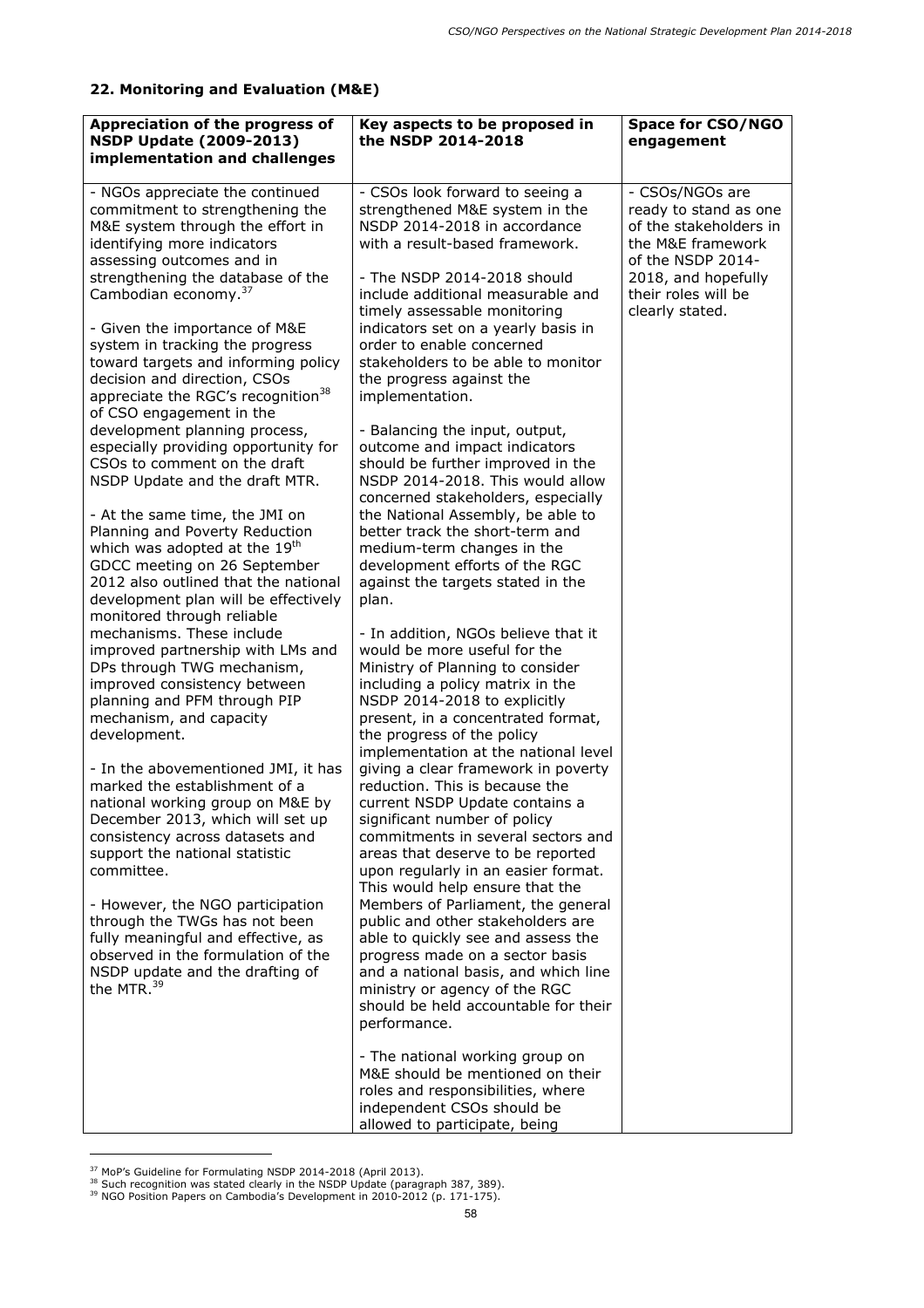| extended further than the TWG<br>mechanism. |  |
|---------------------------------------------|--|
|                                             |  |

Mr. Chhith Sam Ath Executive Director, The NGO Forum on Cambodia (NGOF) Address: #9-11, St 476, ToulTompoung 1, Phnom Penh, Cambodia Tel: (855) 23 214 429, H/P: (855) 12 928 585, Fax: (855) 23 994 063 Email: ngoforum@ngoforum.org.kh, Website: www.ngoforum.org.kh

**Note:**